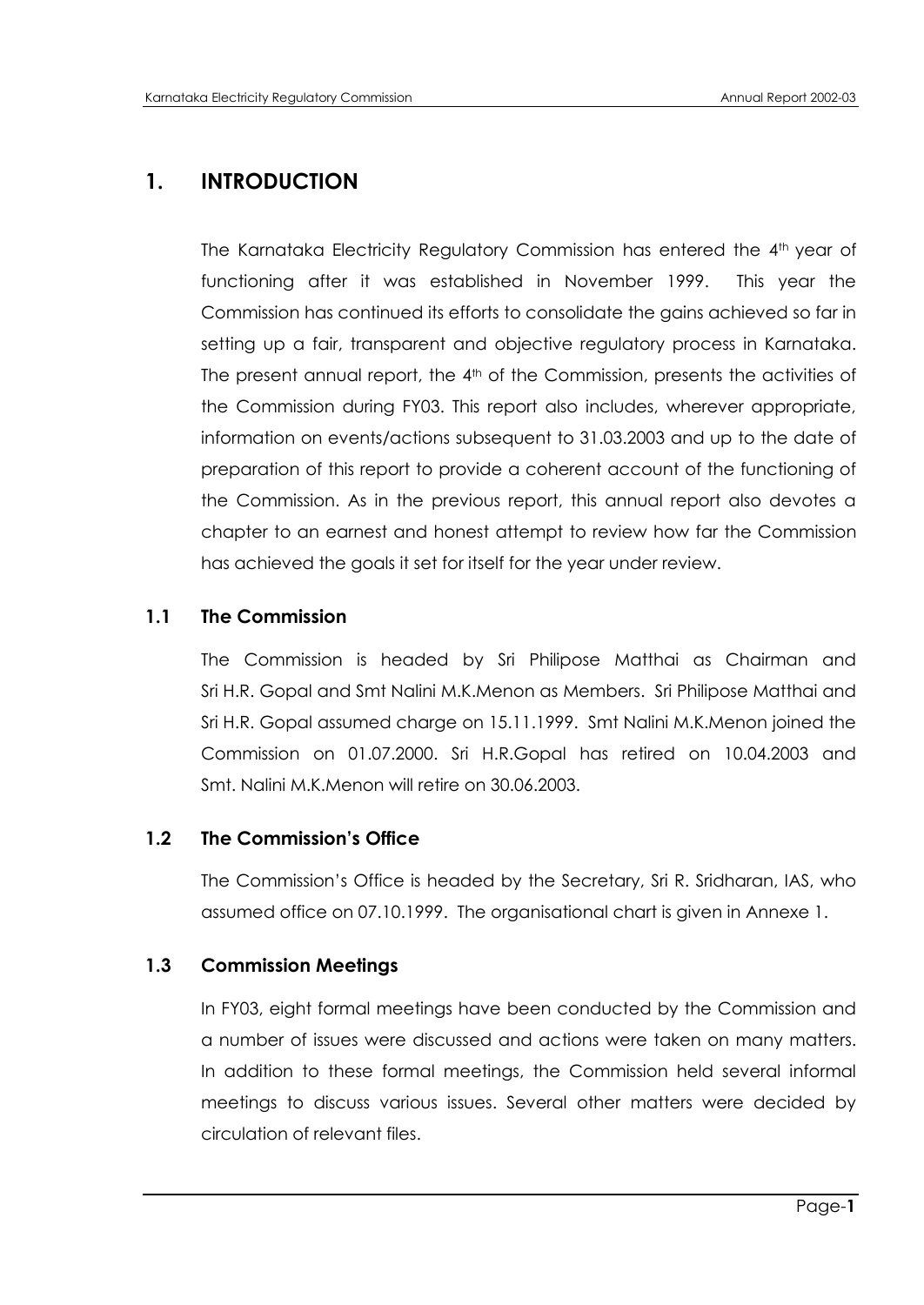# **2. PROGRESS REPORT ON WORK PROGRAMME FOR FY03**

In the following paragraphs, the progress against the programme planned for FY03 and other works carried out is highlighted:

## **2.1 ERC of KPTCL & ESCOMs and Tariff Order**

KPTCL & ESCOMS filed the ERC for FY04 on 30.11.2002. After following the due procedures as per the KERA, the Commission has passed a combined Tariff Order for KPTCL/ESCOMs on 10.03.2003 within the stipulated time of 90 days.

## **2.2 ERC of Hukkeri Rural Co-operative Society**

Hukkeri Rural Co-operative Society has to file their ERC before 30<sup>th</sup> November every year. However in the current year, the above society had asked for extension of time till 31.12.2002. The Commission had agreed to the above and the Society filed the ERC within the extended time. The Commission has approved the ERC and has passed Orders on 28.03.2003.

## **2.3 Review of performance of ESCOMs**

As part of the corporatisation and privatisation programme, four distribution companies have been formed and have become functional from 01.06.2002. The Commission feels that as the new companies are of a small and manageable size, a focused approach towards many issues would be possible. To review the performance of ESCOMs, the Commission has devised monthly review formats. Several monthly review meetings with the ESCOMs have also been held in FY03.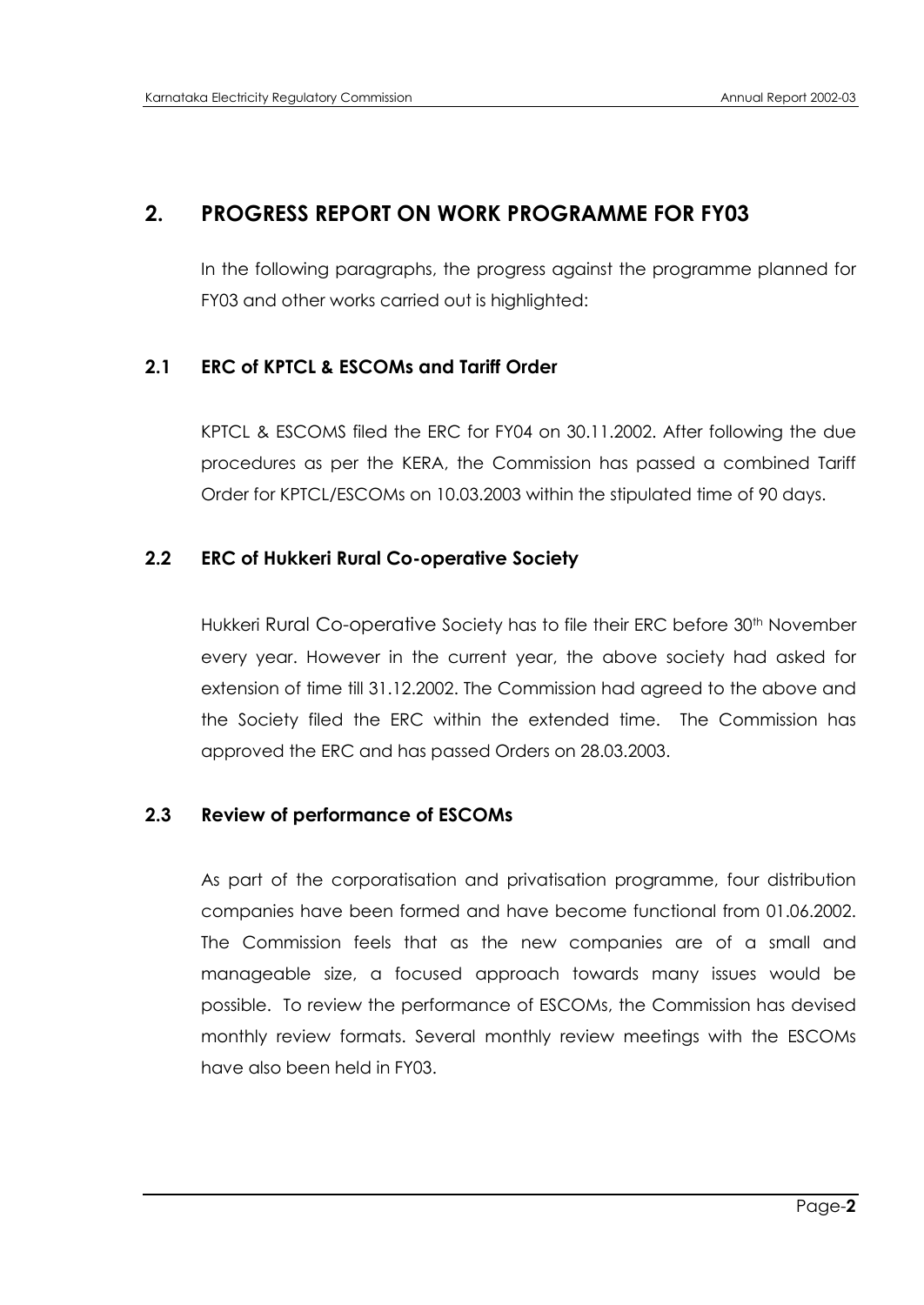# **2.4 Regulations and codes**

During the year, the Commission has published the KERC (Second Appellate Authority) Regulations, 2002. A copy of the Gazette notification pertaining to the above is placed at Annexe 2. These Regulations provide that the second appeal in cases of supplemental bills raised by Licensees will be to an independent body, outside of the Licensee"s organisation, instead of to an officer/(s) of the Licensee. The Commission has also notified the Overall Performance Standards related to Electricity Supply and Distribution. A copy of the gazette notification is placed at Annexe 3. Further, Standards pertaining to Transmission and Distribution has also been issued. The Commission has issued Grid Code, Distribution Code, Metering Code and Safety Standards in April 2003.

# **2.5 Power Purchase Agreements**

1. During the year, the Commission has passed an Order with respect to PPA between JTPCL and KPTCL. This order has been challenged by JTPCL in the Hon"ble High Court and is pending with the Court for disposal.

2. In FY03, the Commission also passed an Order relating to PPA between KPTCL and KPCL for RTPS units. This Order has been challenged by KPCL in the Hon"ble High Court and is pending with the Court for disposal.

3. The Commission has passed Orders relating to PPA between KPTCL and KPCL for existing Hydro Projects of KPCL and also the PPA for Almatti Dam Powerhouse in April 2003.

4. The Commission has approved 10 PPAs pertaining to NCE projects in FY03.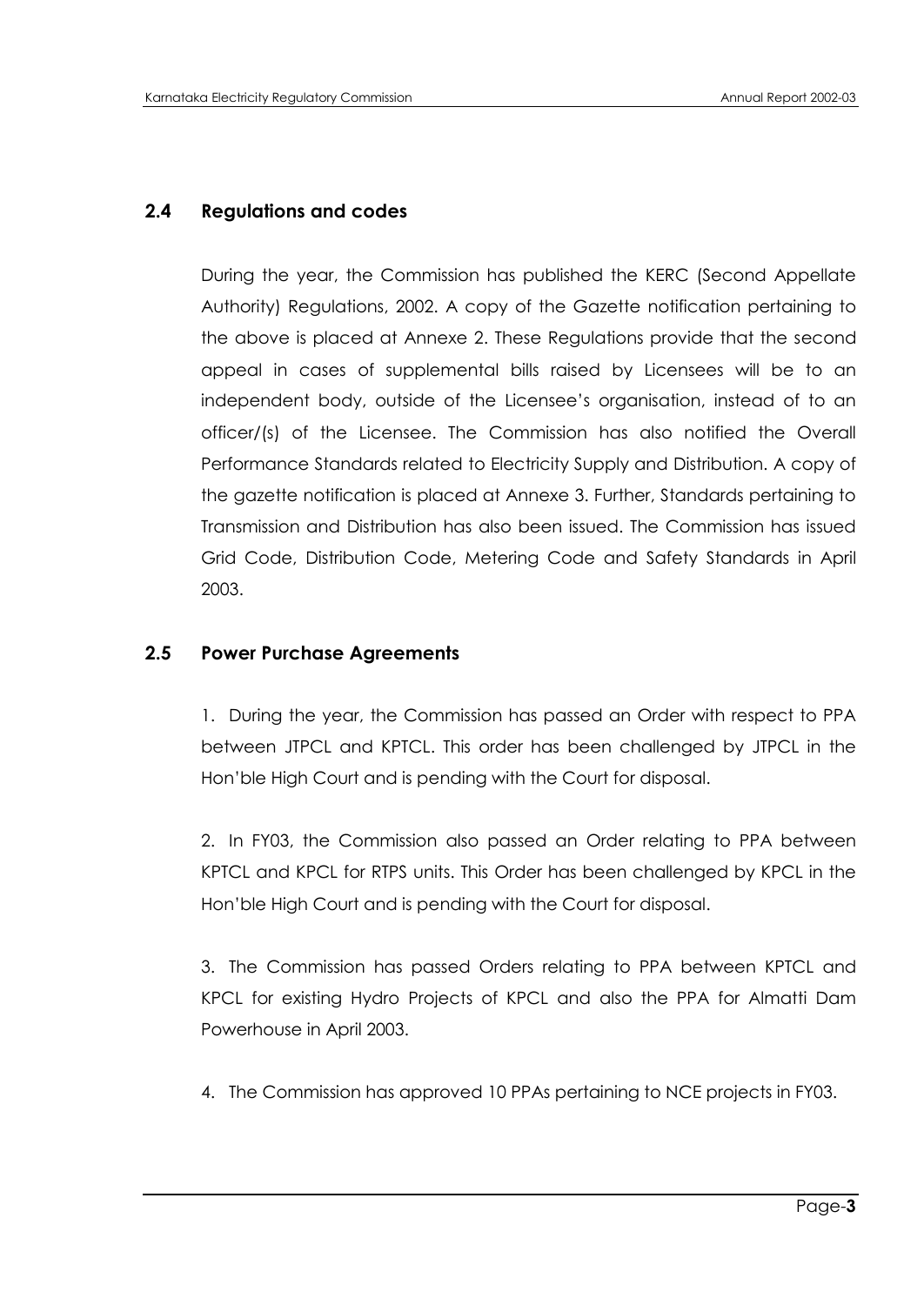# **2.6 Cost of Service Study**

Due to the paucity of data, the Commission could not firm up estimates on Cost of Service to different customer classes. The Commission has concluded that data for this purpose needs to be collected on a continuous basis in order to capture the changing load profiles of consumers. All other data required have also to be updated continuously. Substantial organisational capacity has to be built-up in the Licensees for this purpose. In view of this, the Commission has written to GOK to include the required organisational capacity building in the revised Terms of Reference of the Government"s Consultants.

## **2.7 Methodology of estimation of IP set consumption**

The Commission has proposed modifications to the methodology adopted for estimation of IP set consumption and the same has been communicated to ESCOMs vide letter no. I/11/02/1830 dated 07.11.2002 for implementation. Further the Commission has directed the ESCOMs to meter all IP sets connected to the sample DTCs so that the LT loss can be estimated more accurately. Only HESCOM had responded in the matter stating that they have certain field problems for implementation. The Commission vide its letter no. I/06/2003-04/622 dated 16.04.2003 has informed all the ESCOMs to sort out the field problems at their end and implement the above methodology for estimation of IP set consumption immediately. None of the ESCOMs have responded in the matter so far.

# **2.8 Electricity Consumer Network (ECON)**

1. ECON has filed an application for registration under the Societies Registration Act in January 2003 before the Registrar of Societies.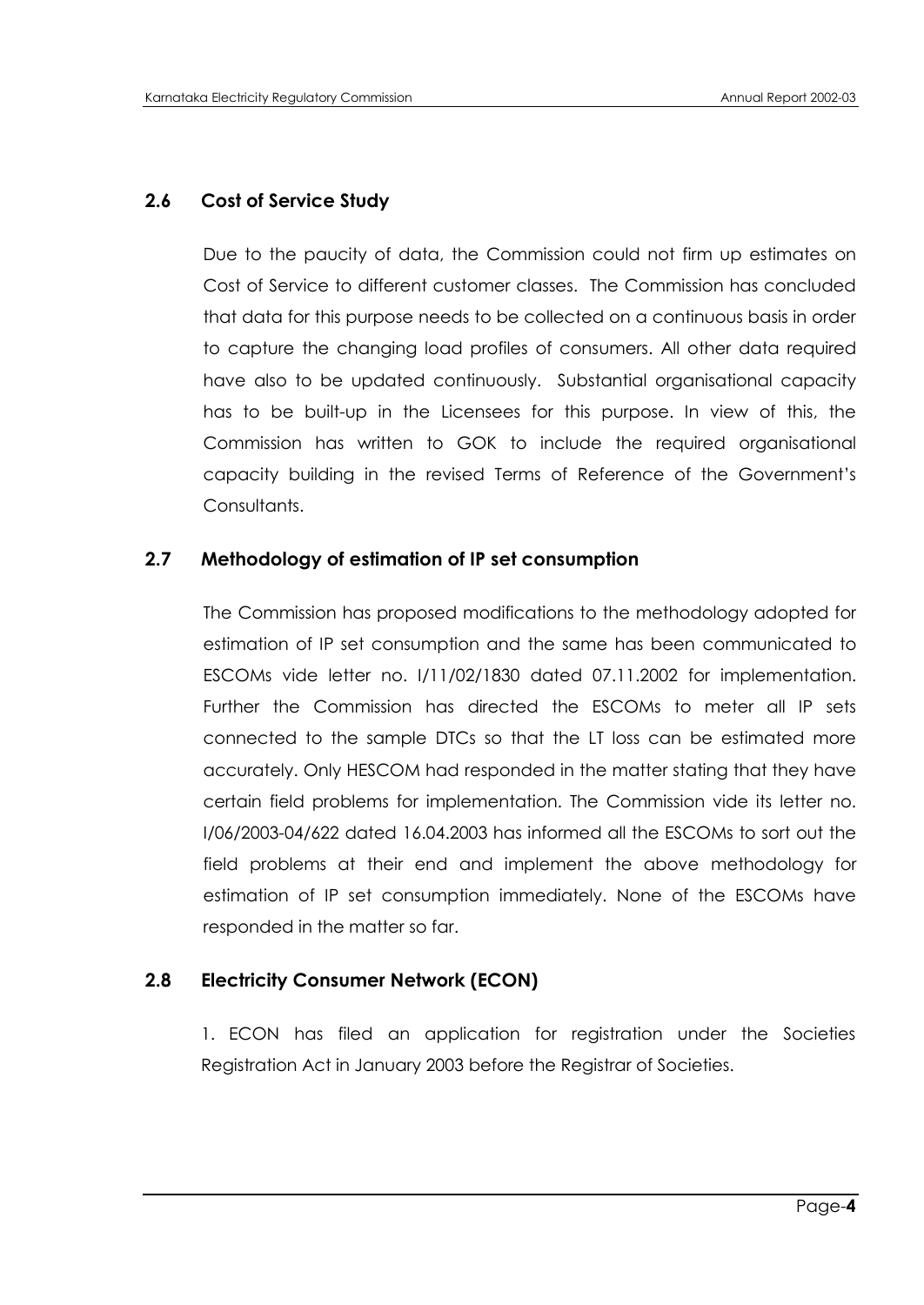2. The Executive body of ECON met four times during the year and discussed various aspects of the power sector in the state including ERCs filed by KPTCL and ESCOMs.

3. ECON"s advisory panel has met on 03.01.2003 to review ECON"s progress and to suggest ways and means for the development of ECON.

4. ECON had organised a one-day programme in association with Prayas, Pune, to sensitise its members to intervene in electricity matters in the state.

5. ECON and OCA jointly conducted a random survey of electricity consumers. The findings of the survey were sent to all consumer organisations, Licensees, World Bank, Prayas and others.

6. In the meanwhile, USAID has studied the ECON"s activities and is considering the request for extending financial assistance to ECON.

## **2.9 Generation Tariffs**

The Commission has requested the Government to entrust the Government"s consultants with a study relating to framing regulations for determination of tariff of generating companies. A Copy of the background note prepared in this connection is placed at Annexe 4.

## **2.10 Establishment of Long term Tariff Principles**

In the light of the formation of new distribution companies, and to foster the privatisation process, the Commission has initiated a consultation process on long-term tariff principles, so as to establish a Multi Year Tariff regime for distribution companies in Karnataka. The Commission has prepared a discussion paper on Multi Year Tariff (MYT) with the assistance of TERI, New Delhi. The discussion paper has been issued by the Commission in April 03 inviting comments and suggestions from various experts, Government, Licensees, consumer organisations etc and they have been requested to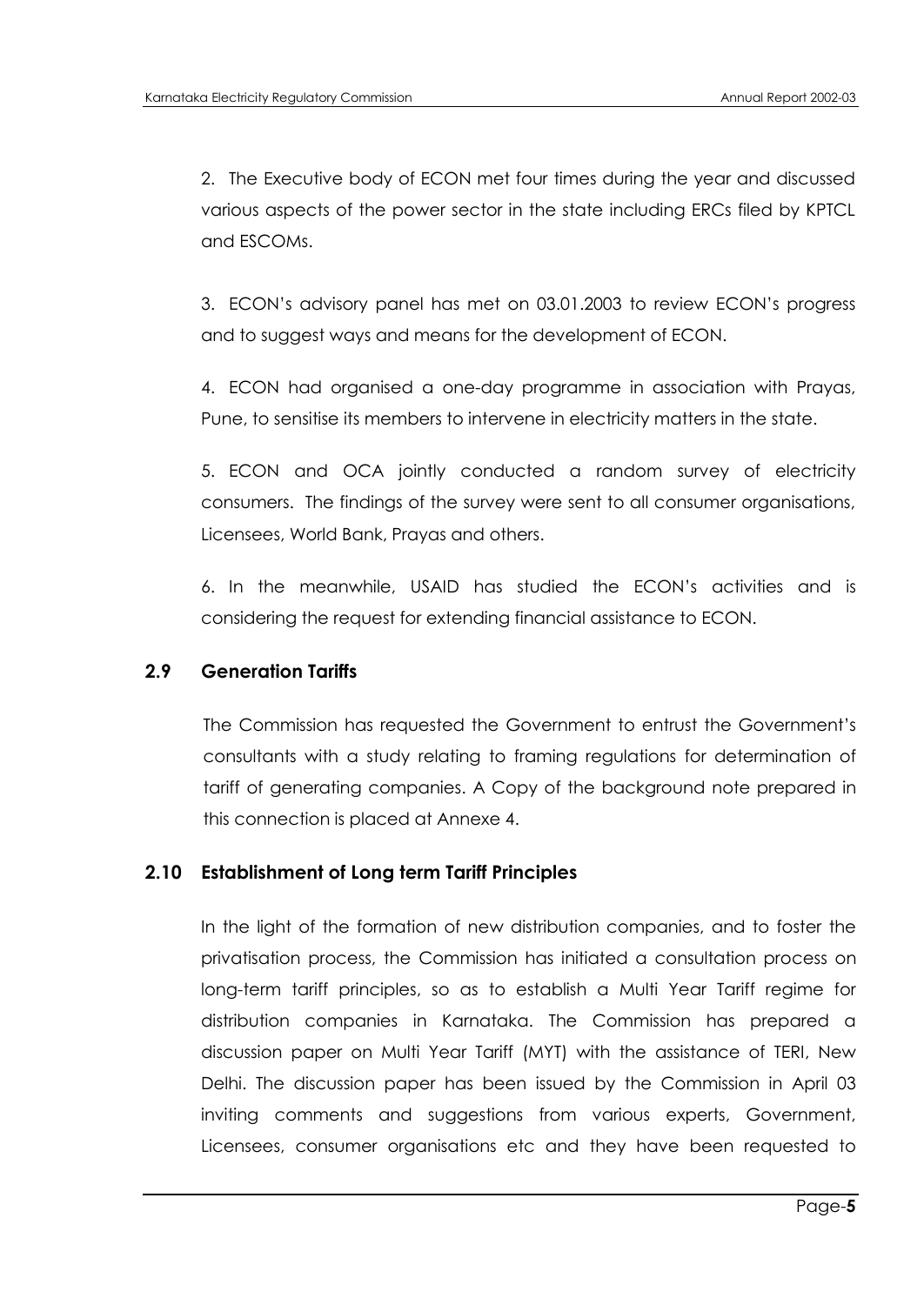provide the comments before 31.05.2003. The Commission has raised the following issues in the discussion paper:

- i) What should be the objectives of a MYT?
- ii) What are the various types of a MYT and how would they achieve the objectives of introducing a MYT?
- iii) What should be the objectives of a MYT for the public sector? What should be the components of such a MYT?
- iv) What should be objectives of a MYT for the private sector? What should be the preconditions for successful introduction of a MYT in the private sector? What are the components of such an MYT?
- v) What should be the respective roles of the market, the Government and the regulator in the introduction of an MYT for the private sector? What changes are required in the present institutional arrangements, including legislative changes?
- vi) To what extent can a MYT system be completely automatic and to what extent is it necessary to build in flexibility in the system?

# **2.11 Second Appellate Authority**

In exercise of the powers vested in it, under Regulation 3 (1) of the KERC (Second Appellate Authority) Regulations, 2002, the Commission has constituted the Second Appellate Authorities with their head quarters at the following places: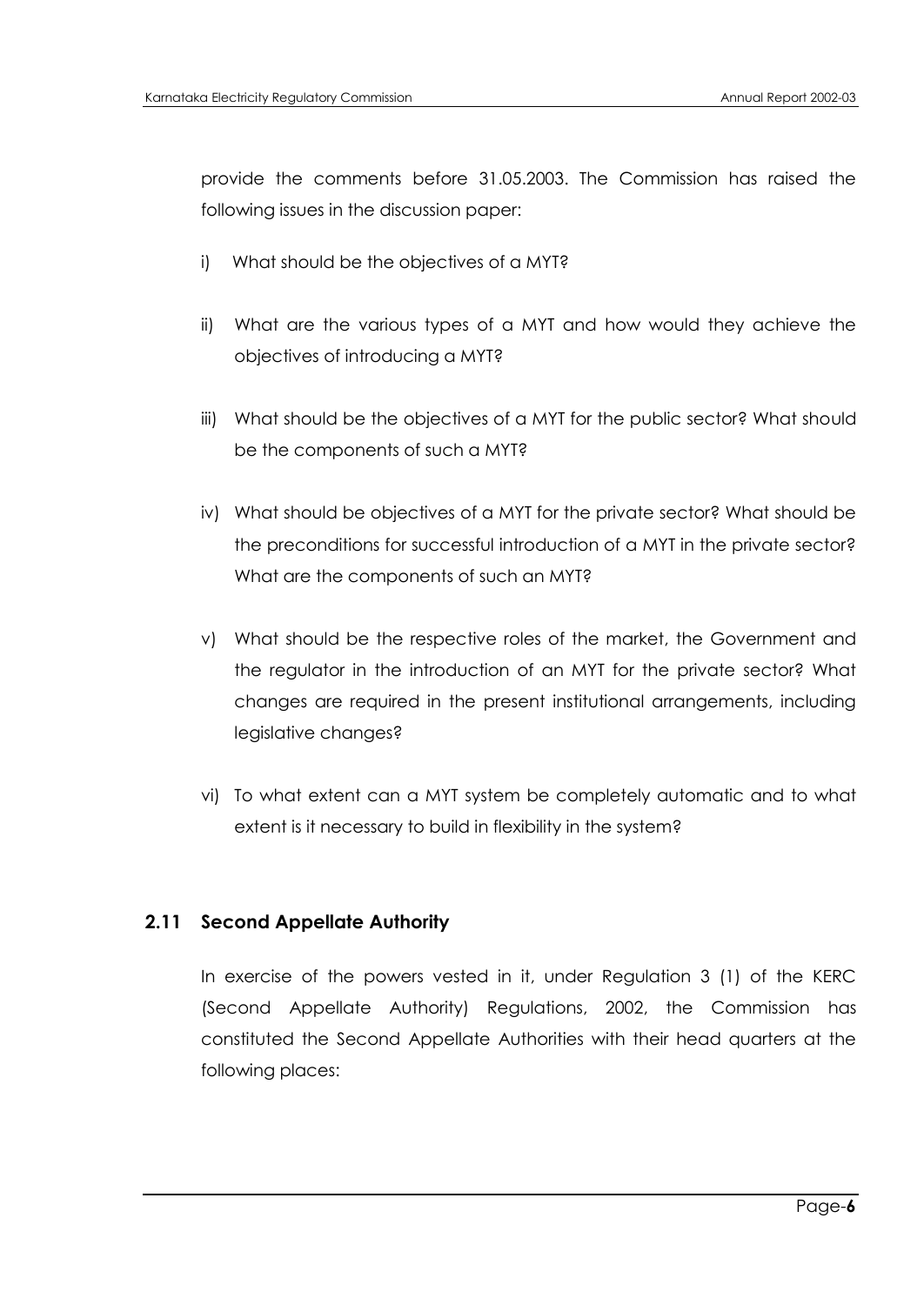| Name of the<br>Authority                    | Jurisdiction                                                                                                     | Head<br>quarters |
|---------------------------------------------|------------------------------------------------------------------------------------------------------------------|------------------|
| Appellate<br>Second<br>Authority, Bangalore | Appeals arising from the<br>decisions of First Appellate<br>Authority of BESCOM                                  | <b>Bangalore</b> |
| Second Appellate<br>Authority, Mangalore    | Appeals arising from the<br>decisions of First Appellate<br>Authority of MESCOM                                  | Mangalore        |
| Second Appellate<br>Authority, Hubli        | arising<br>from<br>Appeals<br>the<br>decisions of First Appellate<br>Authorities of HESCOM<br>&<br><b>GESCOM</b> | Hubli            |

Also the following persons have been appointed to the above authorities for a period of one year from the date of assumption of their offices vide gazette Notification dated 17.12.2002:

| Name of the member                                                  | Status          | Head quarters    |
|---------------------------------------------------------------------|-----------------|------------------|
| Sri T.P. Nambiar, Retd.,<br>District Judge,<br>Bangalore            | Judicial member | <b>Bangalore</b> |
| Sri B.T. Jnaneswara,<br>Chief Engineer, Elec.,<br>Retd, Bangalore   | Tech, member    | <b>Bangalore</b> |
| Sri H. Umesh Shetty,<br>Retd., District Judge,<br>Mangalore         | Judicial member | Mangalore        |
| Sri B.V.Gopalakrishna,<br>Suptg, Engineer, Elec.,<br>Retd., Shimoga | Tech, member    | Mangalore        |
| Sri V. G. Mahajan,<br>Retd., District Judge,<br>Dharwad.            | Judicial member | Hubli            |
| Sri S.R. Rajagopal,<br>Chief engineer, Elec.,<br>Retd., Hubli       | Tech, member    | Hubli            |

# **2.12 Power Purchase from NCE sources**

The Commission has prepared and circulated a draft paper on power purchase from NCE projects. Comments were received by the Commission from experts in the field. Since the Licensees and the Government did not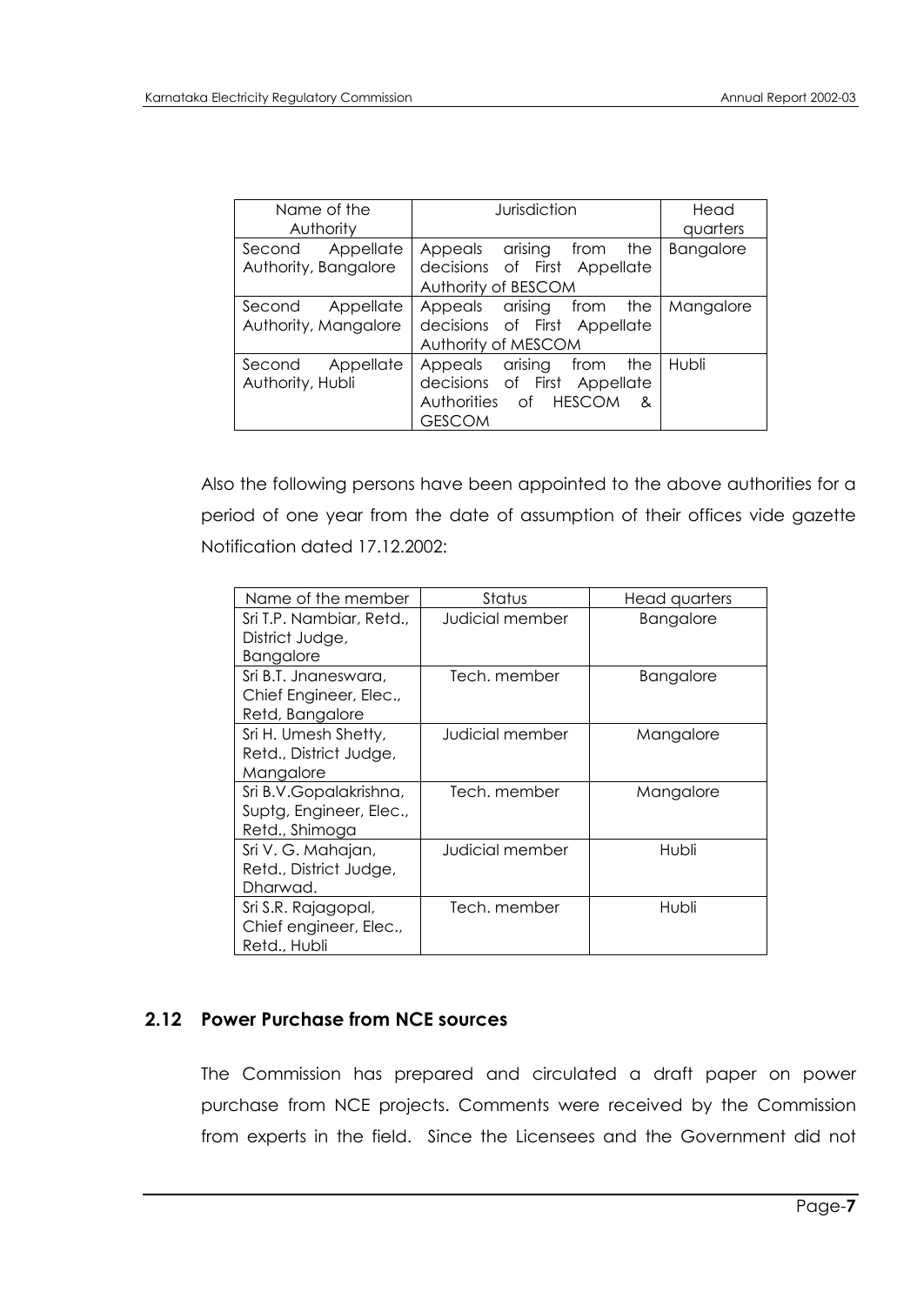respond to the draft, a meeting was convened with them on 10.04.2003 to ascertain their views. After deliberations on the subject, the Commission decided that Government be requested to clearly specify the policy in this regard. A copy of the letter addressed to Government in this connection is placed at Annexe 5.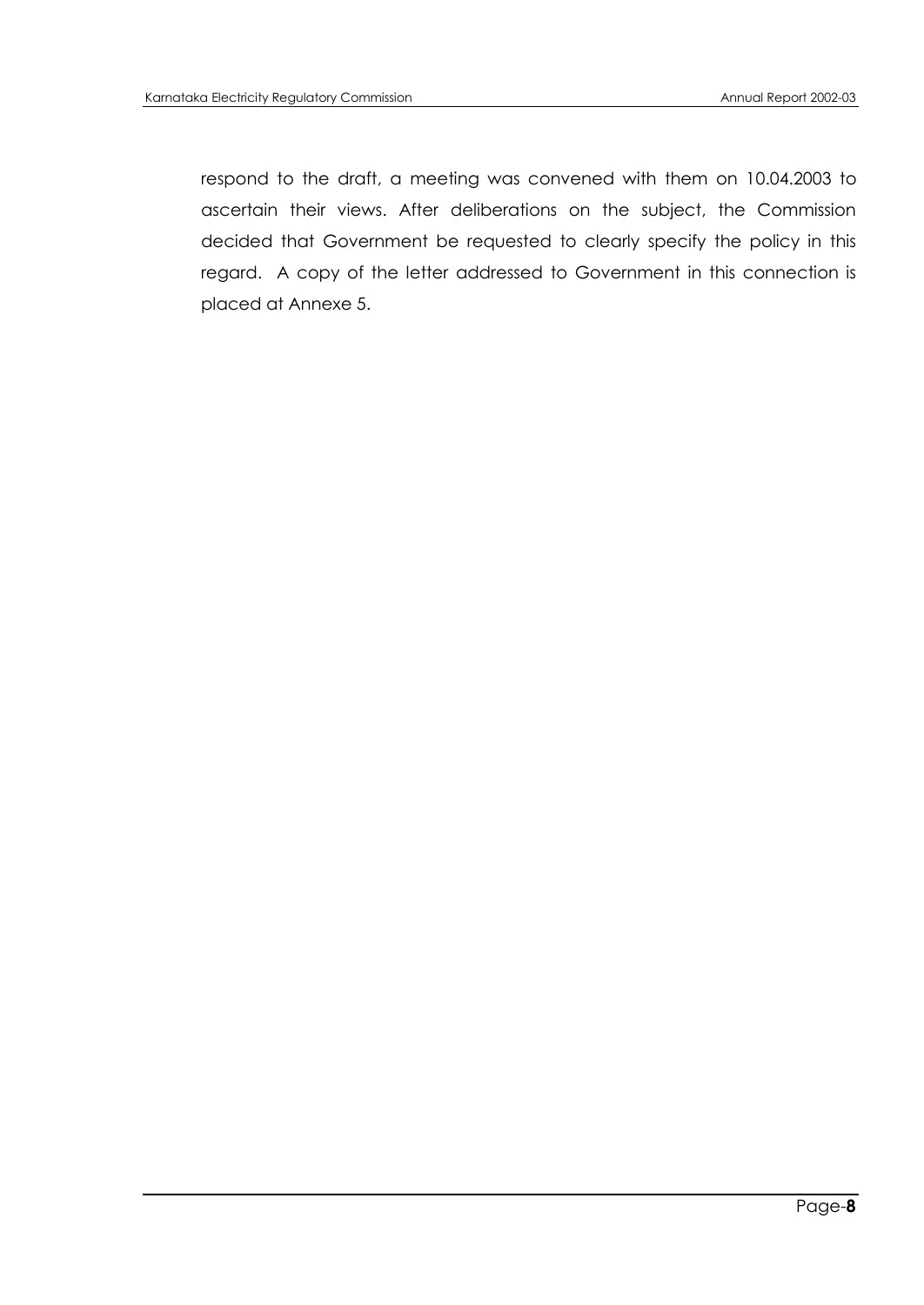# **3. PROCEEDINGS AND DECISIONS OF THE COMMISSION**

# **3.1 Licensing**

As part of the reform policy, the Government of Karnataka (GOK) notified the Second Transfer Scheme effective from 01.06.2002. Under this transfer scheme, KPTCL has been unbundled into a Transmission Company and four Distribution Companies with effect from 01.06.2002. KPTCL has been entrusted with the responsibility of carrying out the Transmission and Bulk Supply activity and the four Distribution Companies namely Bangalore Electricity Supply Company Ltd (BESCOM), Mangalore Electricity Supply Company Ltd (MESCOM), Hubli Electricity Supply Company Ltd (HESCOM) and Gulbarga Electricity Supply Company Ltd (GESCOM) (collectively known as ESCOMs) have been entrusted with the Distribution activity. Consequent to the unbundling and formation of new companies, the Commission has issued Licences to these companies, which is discussed in the following sections.

# **3.1.1 Licence to KPTCL**

KPTCL initially held two Licences granted by the Commission namely – Transmission Licence and the Supply (both Bulk & Retail) Licence, both valid for the entire state of Karnataka. With the formation of the distribution companies, KPTCL in their letter dated 20.05.2002 requested the Commission to assign the Retail Supply Licence to the four newly formed companies. In the Commission"s order dated 29.05.2002, KPTCL"s Retail Supply Licence has been assigned to the four ESCOMS and it was indicated that consequential amendments to the KPTCL Supply Licence will be issued by the Commission separately. Accordingly, the Commission issued necessary amendments to the KPTCL Supply Licence vide Commission"s Order dated 17.07.2002 and this Licence has now been designated as "Bulk Supply Licence". Thus KPTCL now holds two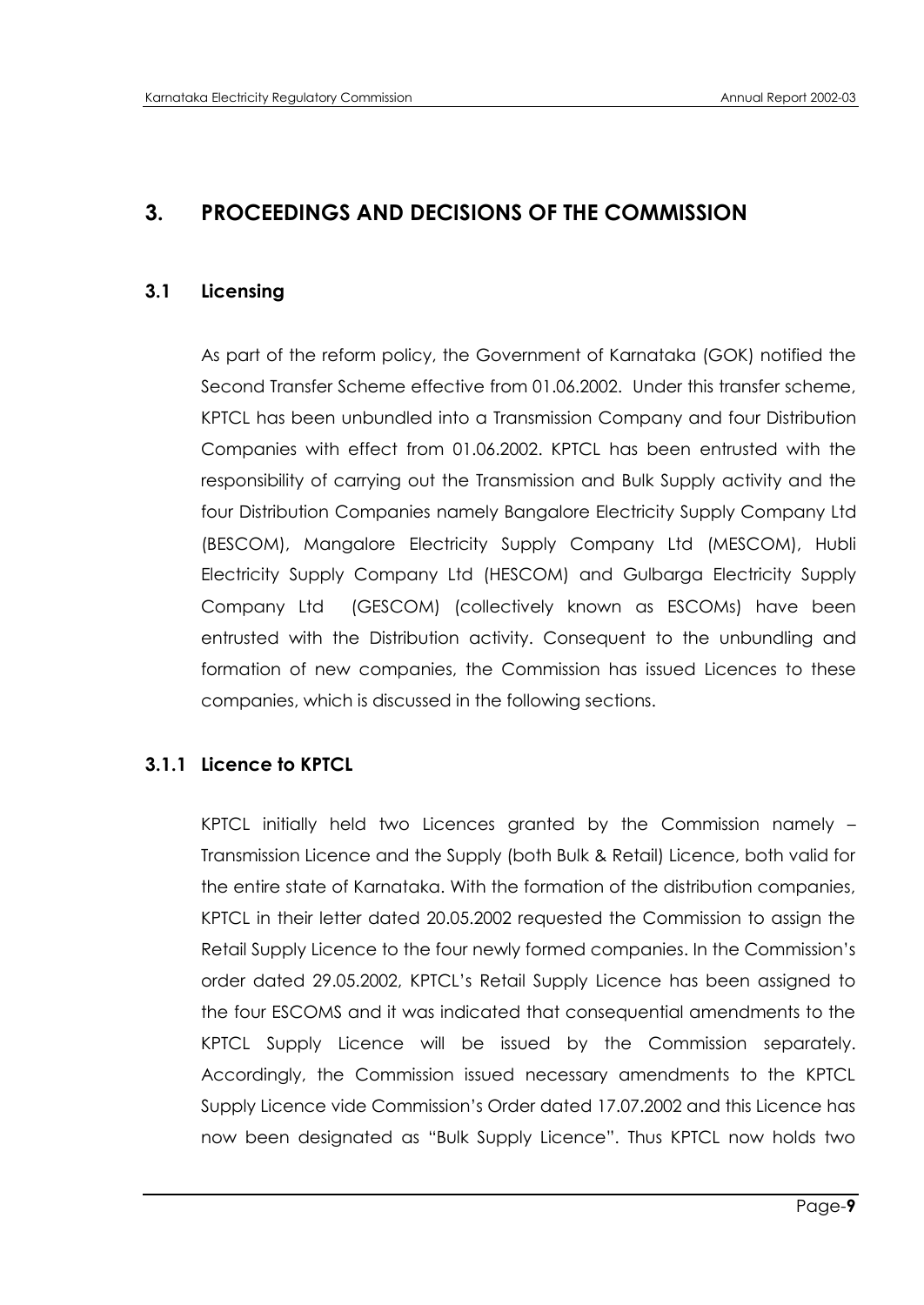Licences namely- Transmission Licence and the Bulk Supply Licence issued by the Commission, both valid for the entire state of Karnataka.

# **3.1.2 Licences to ESCOMs**

1. KPTCL vide their letter dated 20.05.2002 had requested the Commission to assign the Retail Supply Licensee to the new ESCOMs formed as part of the unbundling and restructuring policy of GOK. In order to enable the newly formed ESCOMs to function from 01.06.2002, the Commission acted swiftly and sought clarifications from KPTCL on the commercial arrangements vide KERC letter no. R03/2/809 dated 22.05.2002 and further discussed in a meeting with KPTCL on 22.05.2002. The Commission issued Order on 29.05.2002 assigning the Retail Supply Licence to ESCOMs for an initial period of three months, with necessary modifications to the licensing conditions. In the said order, the Commission directed the ESCOMs to make application for issue of regular Licence, duly following the procedure therefor, well before the expiry of the three months period.

2. As per the direction of the Commission, the ESCOMs applied for issue of regular Licence which has been received by the Commission on the following dates:

- a. BESCOM: 21.08.2002
- b. MESCOM: 29.08.2002
- c. HESCOM: 19.07.2002
- d. GESCOM: 20.08.2002

3. The ESCOMs requested the Commission to extend the validity of the existing Licences till such date as the applications for regular Licences were disposed off by the Commission. The Commission felt that disposal of the applications made by the ESCOMS for Retail Supply Licences would take some time due to the time required for publication, receiving of objections, conducting hearings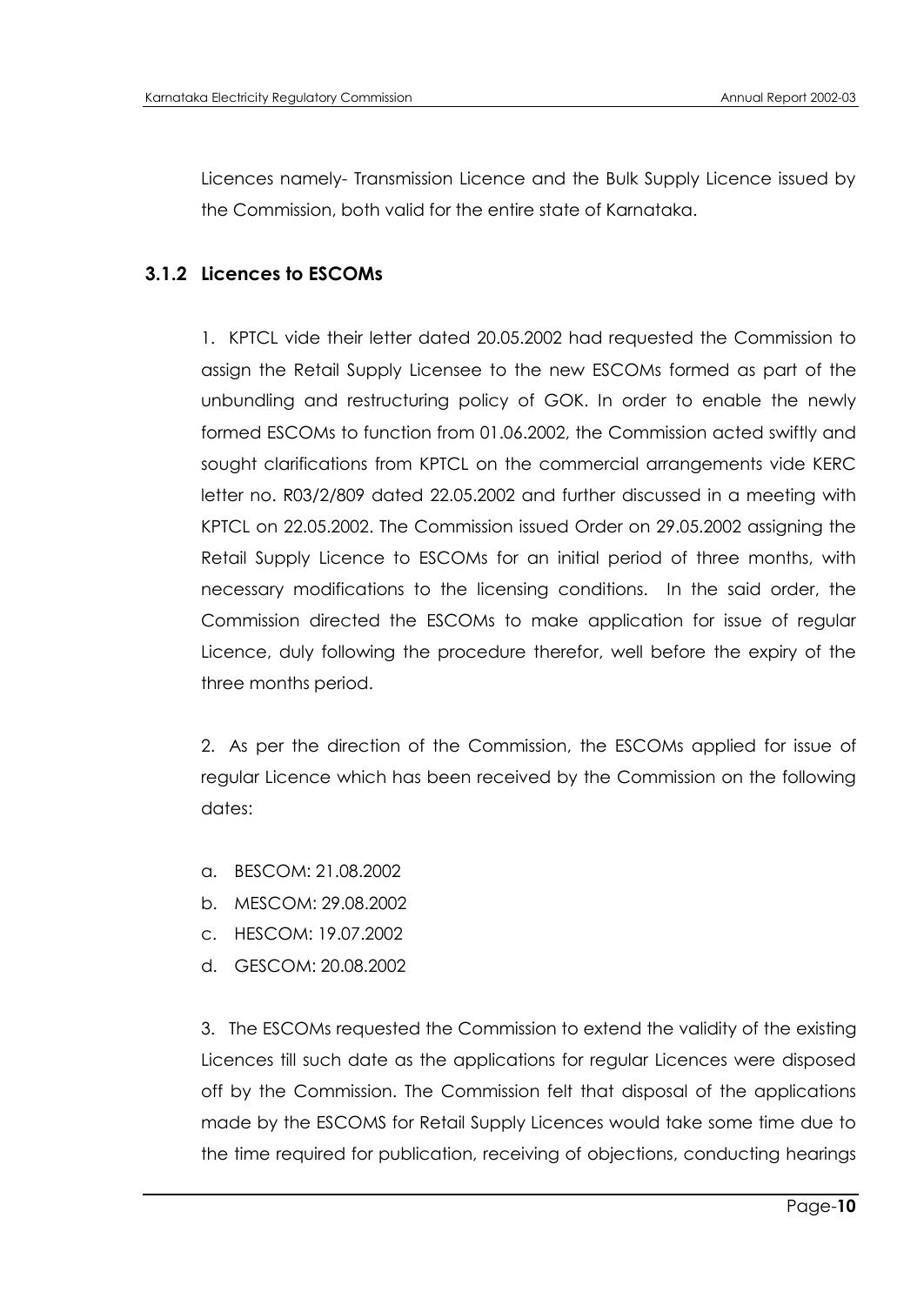and passing Orders. Hence the Commission extended the validity of Licences issued to the ESCOMs by four more months from 01.09.2002 vide its Order dated 29.08.2002 and for a further period of one month vide its order dated 26.12.2002.

4. The Commission in its letter no. R03/2/1535 dated 17.09.2002 informed the ESCOMs to publish notification in the News papers inviting objections, if any, as required under regulation 9(1)(a) of the KERC (Licensing) Regulations. All the ESCOMs published the notifications inviting objections. Three objections from HESCOM area and two from MESCOM area were received.

5. The Commission held a meeting with the GOK, KPTCL, BESCOM and PricewaterhouseCoopers (GOK Consultants) on 18.10.2002 regarding various amendments to the licensing conditions proposed by ESCOMs.

6. After conducting a public hearing in the matter on 19.12.2002, the Commission has issued regular Retail Supply Licence to the ESCOMs for a period of five years with effect from 01.02.2003 vide Order dated 29.01.2003.

## **3.2 Regulations, Codes and Standards**

Following Regulations, Standards & Practice Directions were approved by the Commission in this year

# **3.2.1 Karnataka Electricity Regulatory Commission (Second Appellate Authority) Regulations, 2002**

1. The KERC (ES&D) Code 2000-01 specifies the first & second appellate authorities before whom appeals may be preferred by either the consumer or the Licensee. Para 44.09 of the said Code provides that the second appellate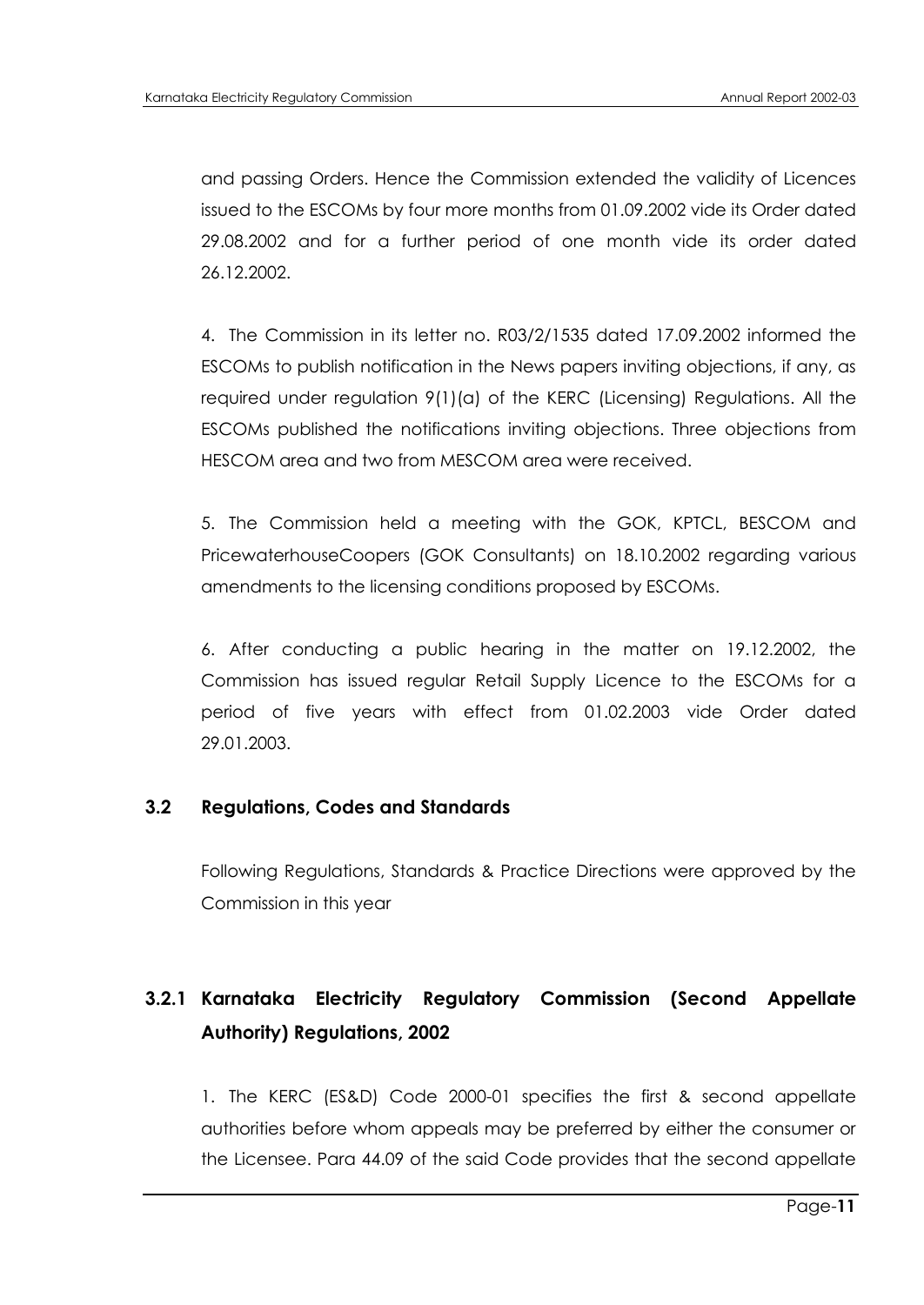authority would be the authority designated in this connection by the Licensee or a specially empowered authority (from outside the Licensee) if approved by the Commission. Further the said code provides that detailed practice directions indicating the eligibility requirements of the specially empowered authority"s appointment and procedural guidelines are to be issued by the Commission. The Commission is conscious of the need to establish independent machinery for deciding such disputes and such machinery set outside the Licensee"s organisational structure would ensure impartiality in deciding the disputes. In this context, the Commission published the draft of these Regulations for public suggestions and comments. KPTCL responded to the draft vide letter no. KPTCL/B 29/2659/2001-02 dated 31.12.2001 requesting the Commission to drop the above proposal. After considering all the comments and suggestions received, the Commission approved these Regulations, which has been gazetted on 26.09.2002. The Regulations cover the following:

- a. Establishment, constitution & jurisdiction of the Authority
- b. Qualifications & term of appointment of Members
- c. Procedure of the Authority
- d. Finance
- e. Finality of the decisions of the Authority
- f. Power to remove difficulties
- g. Power to dispense with the requirement of the Regulations

2. The Commission amended the KERC (Second Appellate Authority) Regulations 2002 vide notification no. D/01/02/1985 dated  $17<sup>th</sup>$  December .12.2002. According to the amendment all pending appeals pending before the designated authorities of Licensee as on the date of commencement of these Regulations shall stand transferred to the respective Second Appellate Authorities constituted under the above regulation. The Commission in its notification no.D/01/02/1983 dated 17<sup>#</sup>-December-12.2002 has appointed members of the Second Appellate Authorities.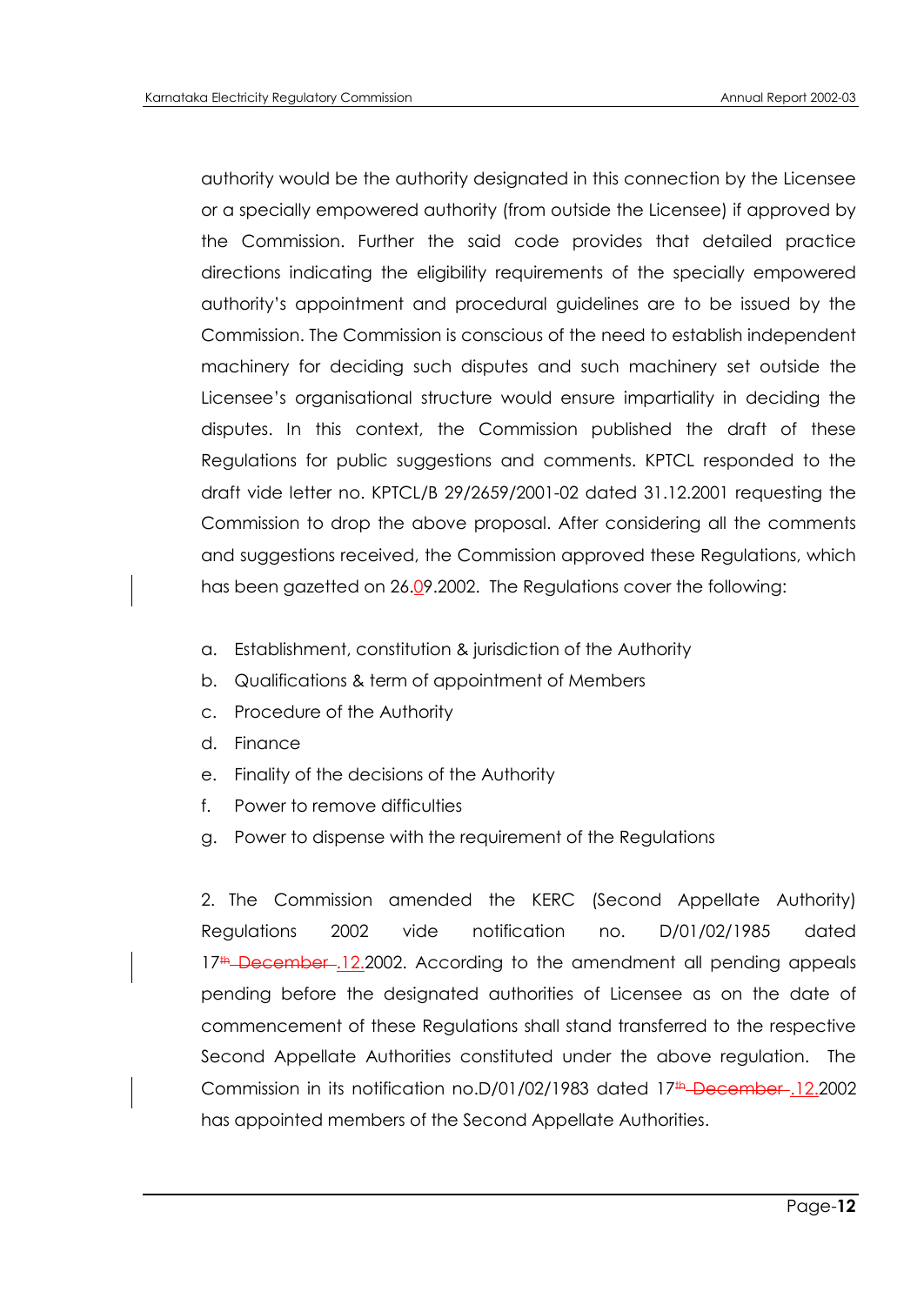3. HESCOM has filed writ petition (W.P.no.17047-48/2003) in the High Court of Karnataka challenging the above notifications dated 26<sup>th</sup> September.09.2002 and 17<sup>th</sup> December .12.2002. The High Court of Karnataka in its Order dated - 0  $9$ <sup>th</sup> April .04.2003 has stayed the functioning of the Appellate Authority for a period of 10 weeks.

## **3.3 Codes**

Regulation 22 of KERC (Licensing) Regulations, 2000, provides for the Licensee to adopt the model conditions of supply of power and for operation and maintenance of power systems and electric supply lines and such other codes and standards as may be framed by the Commission from time to time. Besides, according to the Transmission and Supply Licenses issued to KPTCL/ESCOMs, the Licensee has to arrange for the preparation and approval of the Grid Code and Distribution Standards & Codes. However, KPTCL has not taken any initiatives for the preparation of the same. In order to make the Licensee"s task easy, the Commission took up the process of the preparation of the following Codes:

## **3.3.1 Grid Code**

The Commission prepared a draft Grid Code and it was sent to all stakeholders for comments. Based on the feedback received the draft was finalised. The same has been issued for adoption in April 2003 after final interaction with KPTCL & ESCOMs.

#### **3.3.2 Distribution Code**

As discussed in the previous Annual Report, the draft code was sent to the newly formed distribution companies for comments. After receiving the feedback from the ESCOMs and other stakeholders, the draft was finalised. After final interaction with the KPTCL/ESCOMs, the same has been issued for adoption in April 2003.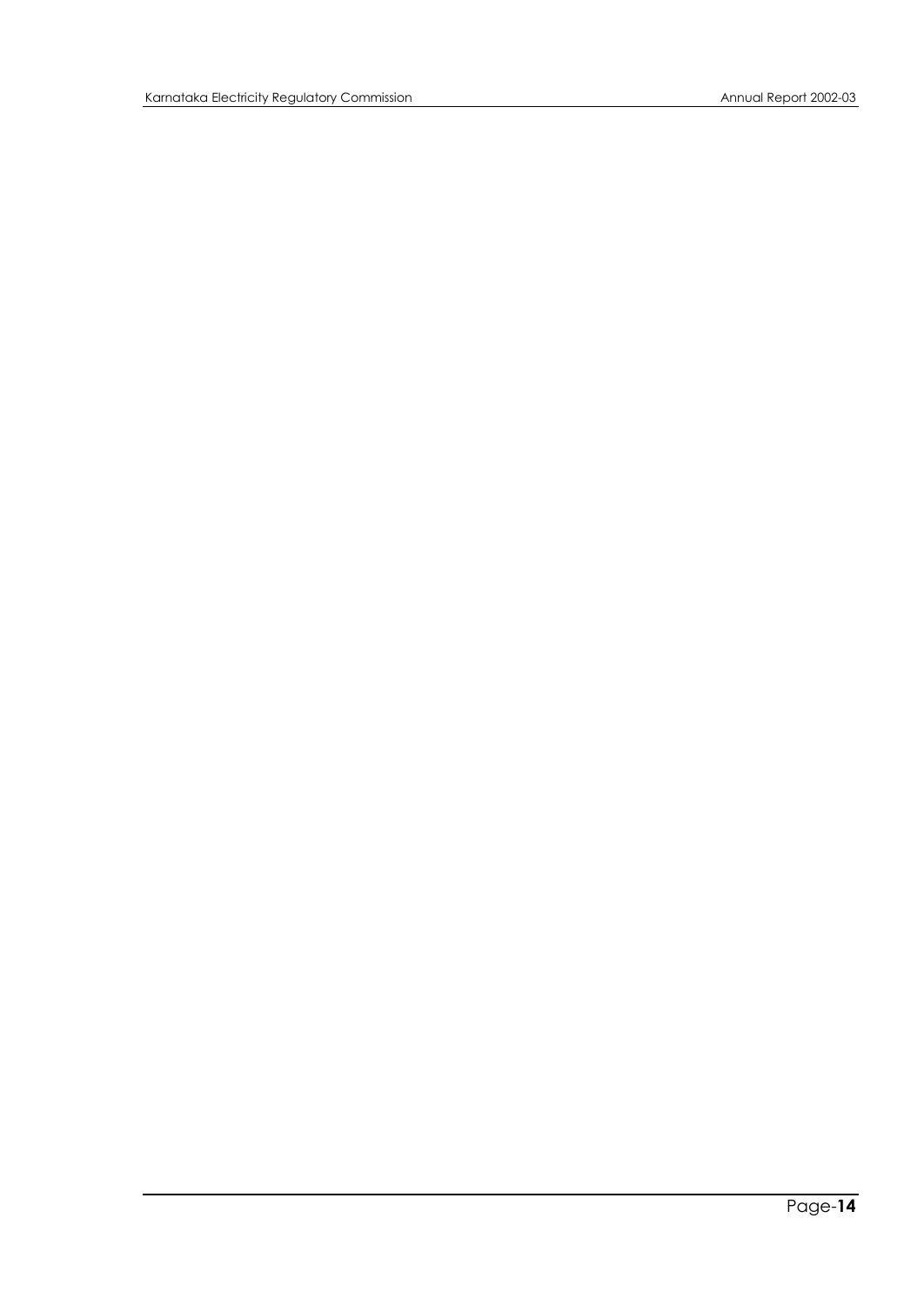# **3.4 Standards of Performance**

# **3.4.1 Overall Performance Standards relating to Electricity Supply and Distribution**

This standard has been framed with reference to Section 36 of KERA, 1999, read with Condition 22.1 of the Supply Licence granted to KPTCL by KERC. The Overall Standards set herein specify the levels of performance, which the Retail Supply Licensees in Karnataka are required to achieve. The above standards have been gazetted on 31.10.2002 vide notification No. G/10/1/Dated 08<sup>th</sup> October.10. 2002. The standards broadly pertains to the following:

- a. Restoration of supply after failure of power supply
- b. Voltage complaints
- c. New connection servicing
- d. Appeal cases
- e. Payment of solatium in case of electrical accidents
- f. Verification of bills
- g. Metering & meter reading
- h. Refunds
- i. Discourteous behavior of staff.

# **3.4.2 Transmission Standards**

As per the licensing conditions of the Transmission Licence, the Licensee is required to prepare the Transmission Planning and Security Standards and the Transmission Operating Standards. In order to speed up the process, the Commission has prepared the drafts of the various Standards with help of the experts in the field. After a detailed consultation process these standards were modified suitably and the modified drafts were sent to KPTCL for comments.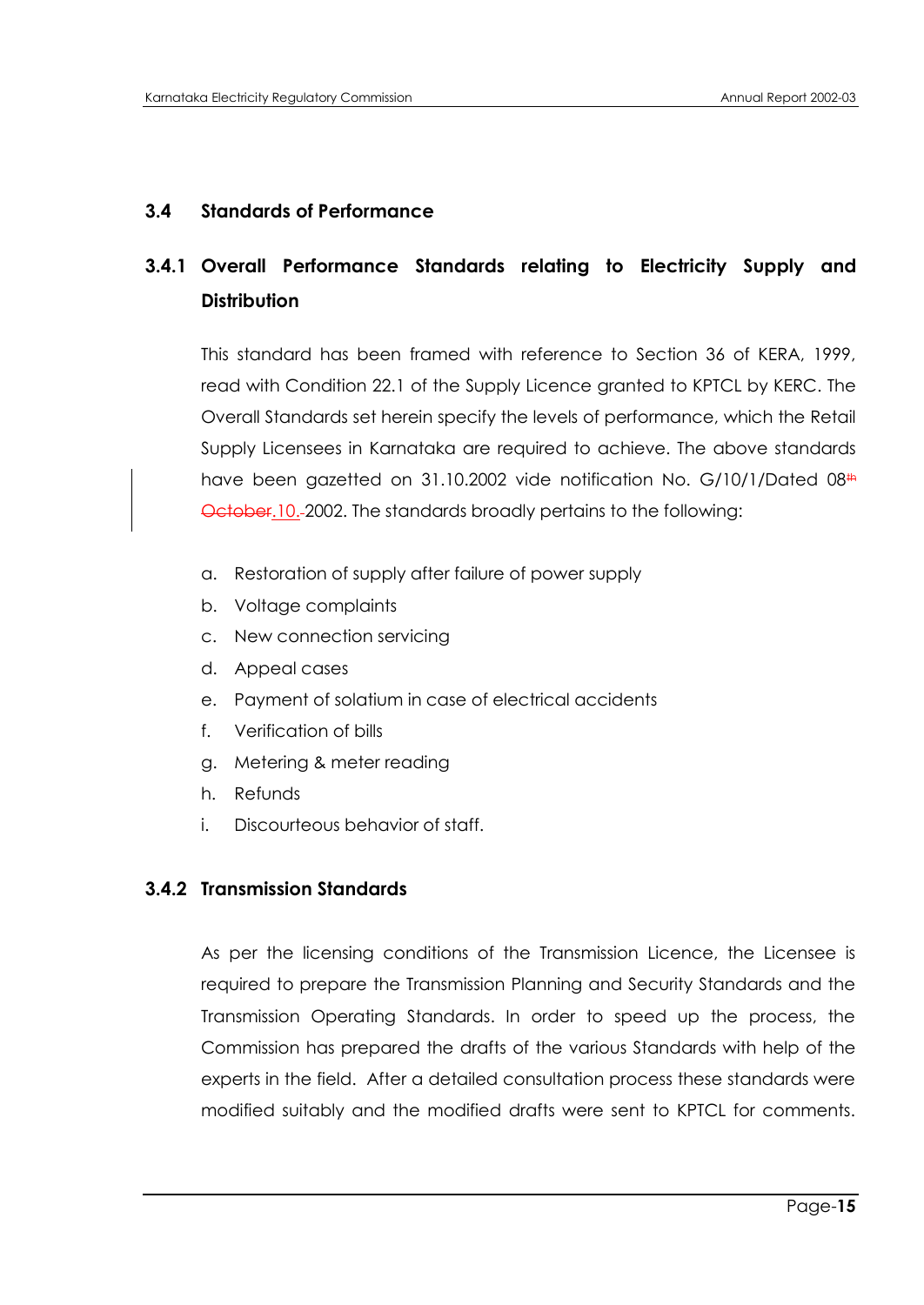The comments from KPTCL have been received and based on the same the following standards have been issued for adoption on 16.09.2002:

- a. Power Generation Planning and Security Standards
- b. Power Generation Management & Operations Standards
- c. Transmission System Planning & Security Standards
- d. Transmission System Management & Operating Standards

The implementation of these standards is being followed up by the Commission.

# **3.4.3 Distribution System Standards**

The Commission has issued the following Standards:

- i) Distribution System Planning and Security Standards: This Standard specifies the guidelines for achieving the specified reliability level and also to meet the required safety requirements.
- ii) Distribution System Construction, Operation and Maintenance Standards: This Standard specifies the construction practices, operational criteria, load and voltage monitoring and balancing, safety co-ordination and maintenance.

The feedback on the above Standards had been received from the stakeholders. After final interaction with the ESCOMs, the above Standards have been issued for adoption in April 2003.

# **3.4.4 Safety Standards**

Keeping in view the large number of accidents involving Licensees" employees and general public, the Commission felt necessary to give importance to strict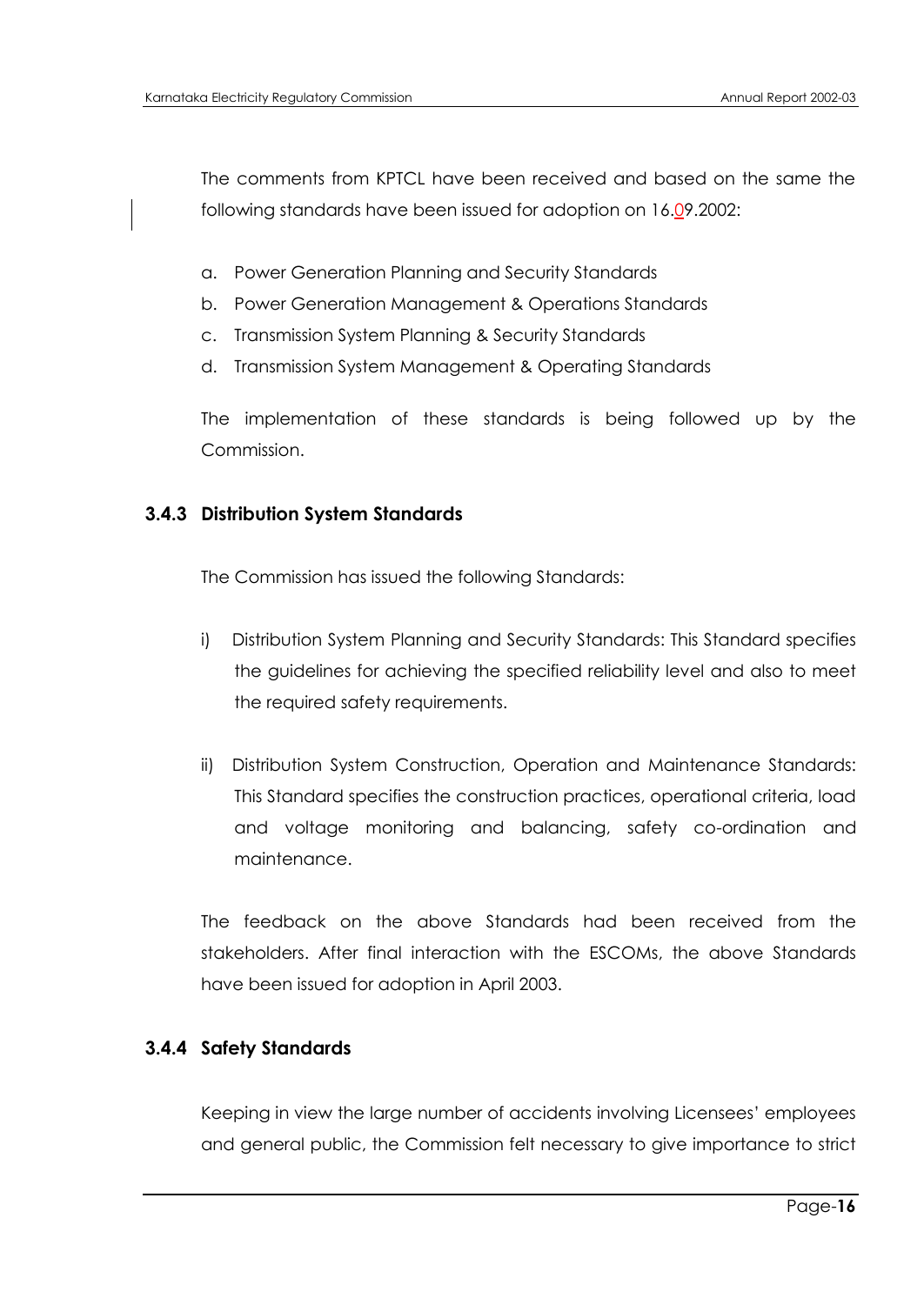safety standards and insisted on adoption of separate Safety Standards. Accordingly, separate Standards on safety were prepared. This Standard contains general precautions and grounding for protection of employees during maintenance works of transmission and distribution lines and Safety Standards for energised substations. After getting feedback on the above Standards from the stakeholders, the draft was finalised. The above Standards have been issued for adoption in April 2003.

#### **3.5 Amendments to Codes and Regulations**

#### **3.5.1 KERC (Electricity Supply & Distribution) (Amendment) Code, 2003**

KERC has published the KERC (ES & D) Code in the gazette on 29.03.2001 and amendments on 29.11.2001. The general public and KPTCL have represented to the Commission certain difficulties experienced in the implementation of the said Code as amended. The Commission has considered the issues raised in the representations and prepared draft amendments to ES & D Code, 2000-01 incorporating certain provisions, which are consumer friendly, and simplifying certain procedures. These drafts were sent to KPTCL and ESCOMs for their comments. Based on the feedback received the draft was finalized. Accordingly the Commission approved the KERC (Electricity Supply & Distribution) (Amendment) Code, 2003 and published in the gazette on16.01.2003. Further amendments to the above Code have been issued on 27.03.2003. A copy of the Gazette notification in this matter is placed at Annexe 6. An abstract of the Consumer friendly provisions in the ES & D Code is placed at Annexe 7.

#### **3.5.2 Code of Practice on Payment of Bills (Amendment), 2002**

Amendment to Para no.4 (a)(i) of the Code has been issued. According to the amendment issued the Licensee shall not claim any payment towards short claim for back period beyond 3 years. If there is any excess claim in the past,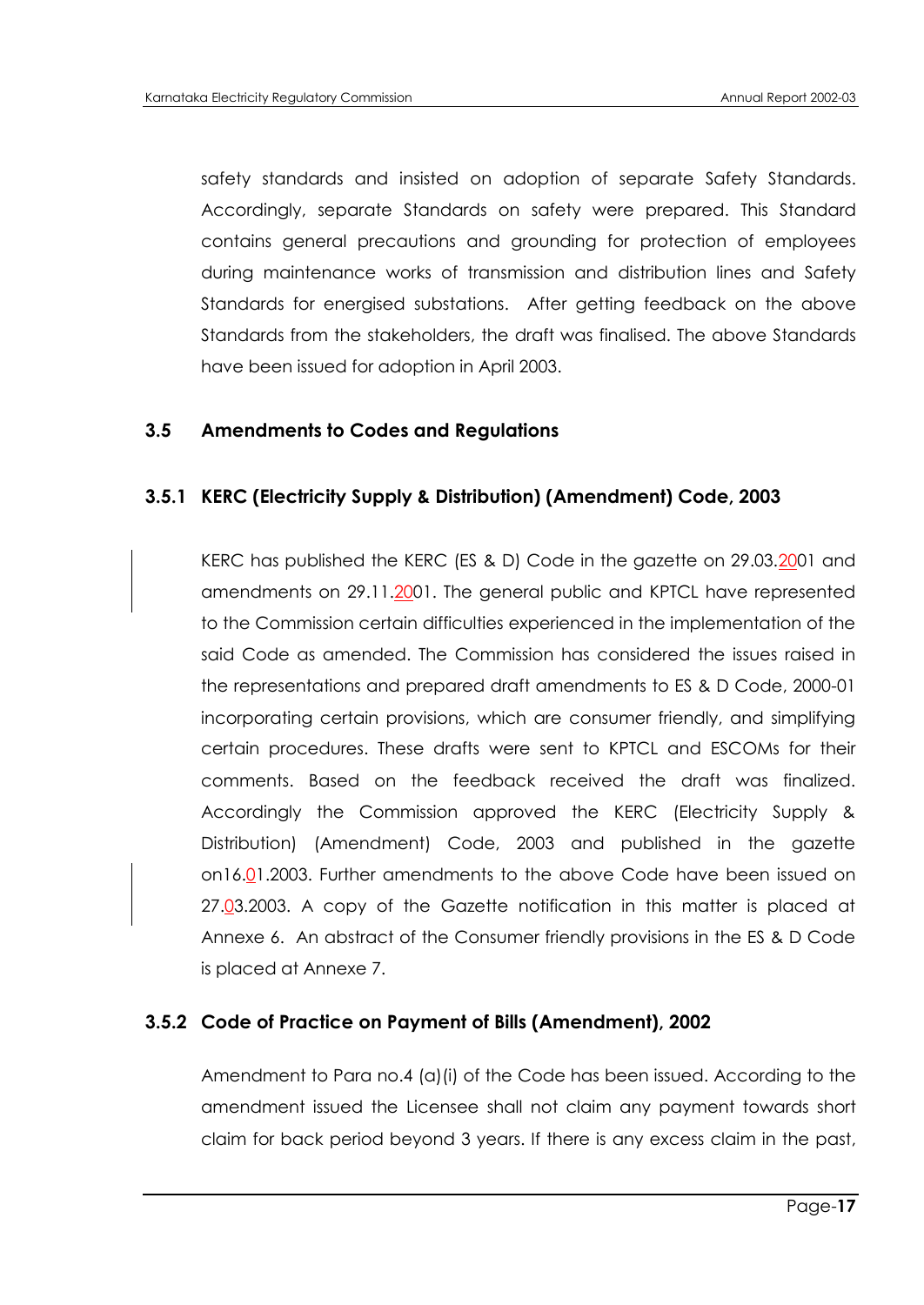the excess amount will have to be credited to the Consumer"s account within one month and if there is any delay in giving such credit, interest at 2% per month shall be paid to the consumer by the Licensee.

## **3.5.3 KERC (Tariff Amendment) Regulations, 2002**

The Commission has amended the KERC (Tariff) Regulations vide Notification No. B/12/01/1537 dated 18.09.2002. According to the amendment, where the ERC filing discloses revenue deficit for the ensuing year, the Licensee shall explain how that deficit will be met. It has been made obligatory on the part of the Licensees that in no situation should the ERC be filed without proposing measures adequate for covering any revenue deficit. Further the amendment specifies that the ERC filing shall clearly indicate the steps taken by the Licensees for improvement of its efficiency since the date of Order of the Commission on the previous ERC. A copy of the Gazette notification in this matter is placed at Annexe 8.

## **3.6 Power Purchase Approvals**

#### **3.6.1 Non-conventional sources**

During FY03, the Commission received 10 PPAs pertaining to different nonconventional energy projects. The Commission approved all the 10 PPAs. An abstract of the capacity of these 10 projects under different non-conventional sources is given below. A detailed list of the projects for which the draft PPAs have been received and the action taken by the Commission is given in the Annexe 9.

| <b>Type of Project</b> | <b>Number</b> | Capacity (MW) |
|------------------------|---------------|---------------|
| Bio-mass               |               | 24.00         |
| Co-generation          |               | 15.00         |
| Small Hydel            |               | 37.33         |
| Wind                   |               | 7.59          |
| Total                  | 10            | 83.92         |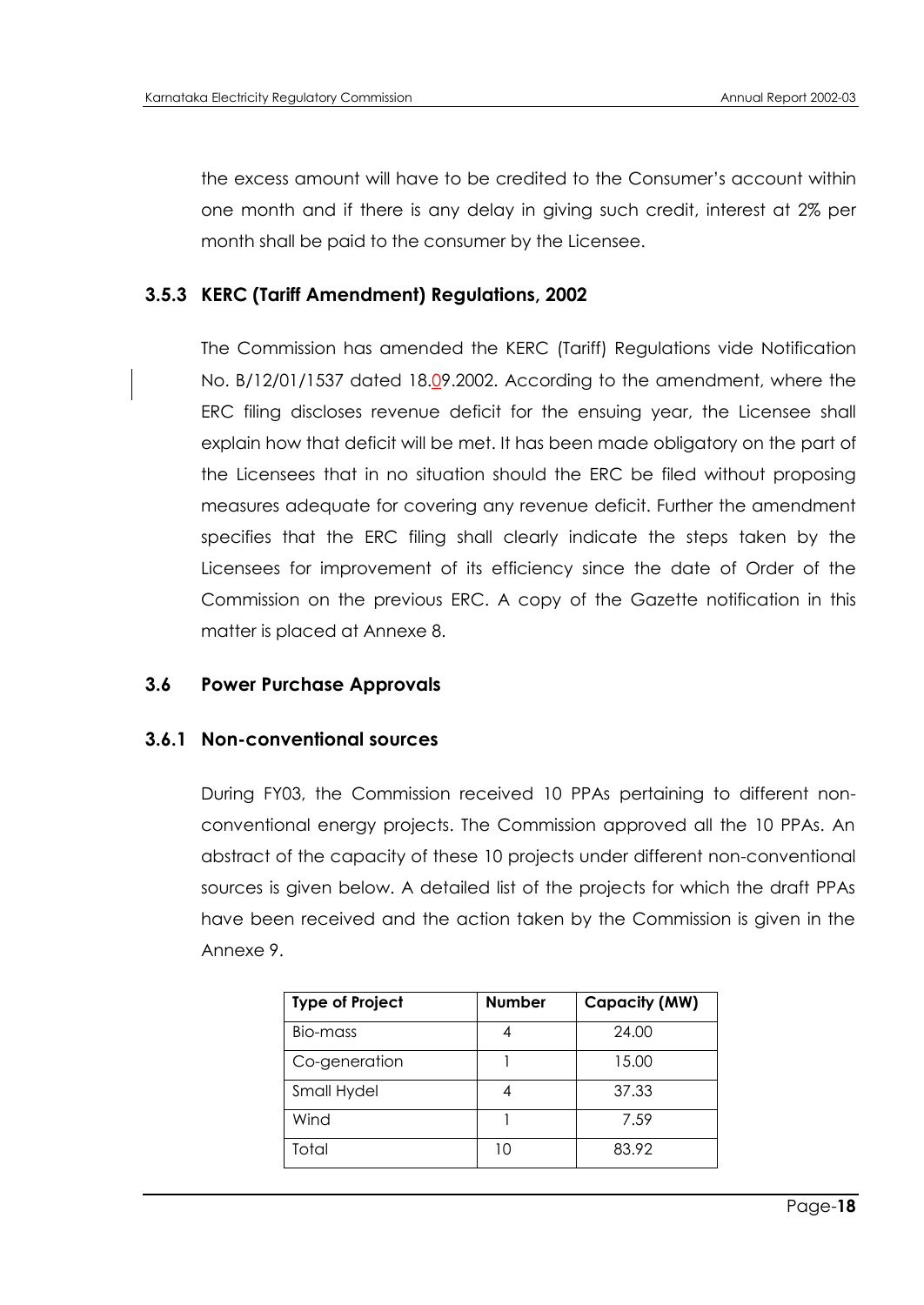The issue of PPAs executed on or after the date of coming into force of the KER Act, 1999, and for which approval of the Commission was not obtained was discussed by the Commission and it was decided to treat all such agreements [11 PPAs] as void. This has been communicated to KPTCL vide letter dated 13.12.2002. Since the approval of the Commission has not been obtained even subsequently, the Commission has disallowed power purchase from these projects in the Tariff Order 2003. The quantum of energy purchase disallowed from such projects amounted to 190 MU in FY04.

## **3.6.2 PPA between KPTCL and KPCL for RTPS Unit-7**

1. KPTCL had submitted for the approval of the Commission an initialled PPA for RTPS unit 7. Since certain inadequacies existed in that PPA, the KPTCL and KPCL agreed to renegotiate the PPA as indicated in the Annual Report for FY02. KPTCL and KPCL had come to an understanding to have a common PPA for RTPS as a whole (Units 1-7) and KPTCL had submitted the initial draft PPA for approval of the Commission on 11.01.2002. As directed by the Commission, KPTCL published a notice in newspapers calling for objections regarding the PPA on 25<sup>th</sup> March.03.-2002 giving 30 days time for filing objections. However, no objections were received from the public.

2. After holding discussions with KPTCL and KPCL on 16.5.2002, 22.05.2002 and 05.06.2002, the Commission issued its order on the said PPA on 25.07.2002. In the Order, the Commission has revised certain operational and financial parameters and directed KPTCL and KPCL to incorporate the modifications and execute the PPA within 30 days of the Order. It was also directed that the revised tariff for RTPS (units 1-6) will be effective from the next meter reading following the date of execution of the agreement.

3. However the Order of the Commission has been challenged by KPCL in the Honourable High Court of Karnataka vide MFA No. 6225 of 2002. The Hon"ble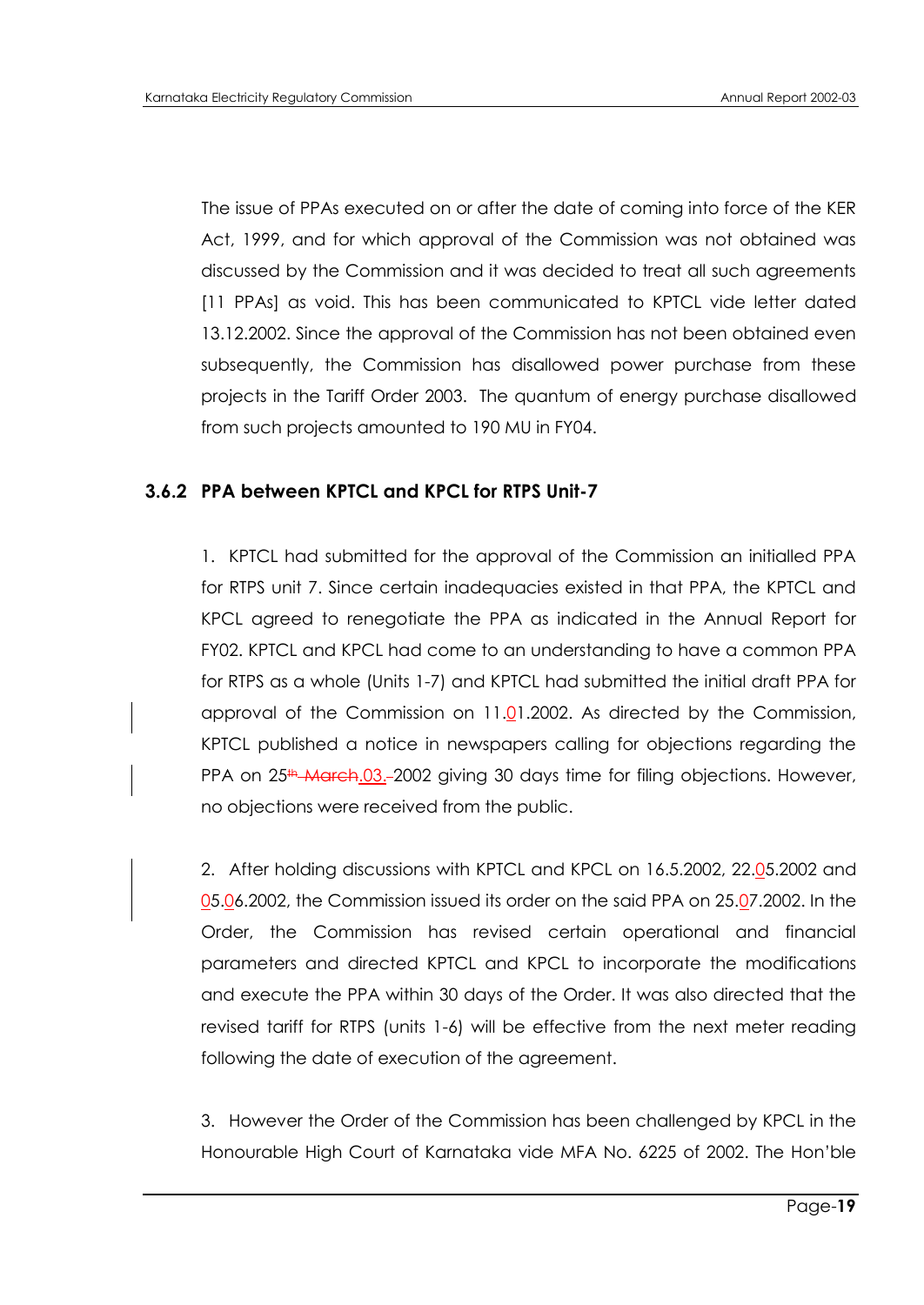Court has passed an interim Order directing KERC and KPTCL not to take any coercive steps based on the KERC Order. The case is pending before the Hon"ble High Court for disposal.

### **3.6.3 PPA between KPTCL and Jindal Thermal Power Company Ltd. (JTPCL)**

1. This PPA was placed before the Commission for approval by KPTCL on 17.11.2000. The Commission after conducting a public hearing passed its order on this matter on 22.05.2002. KPTCL and JTPCL were directed to renegotiate the Tariff based on the guidelines given in the order and come up with a fresh proposal not later than 20.06.2002.

2. KPTCL in its letter dated 21.06.2002 informed the Commission that JTPCL expressed their inability to renegotiate the tariff for the reason that the tariff that was already agreed upon was the barest minimum and JTPCL disagreed with the proposal put forth by the Commission. The Commission after considering the reply of KPTCL and based on the available information passed an Order on 08.07.2002, determining the tariff.

3. However, JTPCL has challenged the above Orders of the Commission in the Hon"ble High Court vide MFA no. 4795 of 2002. The case is pending before the Hon"ble High Court for disposal.

#### **3.6.4 PPA between KPTCL and KPCL for Hydro Stations**

KPTCL submitted a PPA on  $Q7.03.2002$  for purchase of power from Hydro stations of KPCL. After preliminary examination of the draft PPA, the Commission decided to place the PPA for public hearing and KPTCL was addressed to publish the notice calling for objections from the public. KPTCL published notice in newspapers calling for objections on 23.09.2002 and 24.09.2002. No objections were received from the public. The Commission has issued the Order on the above PPA in April 2003.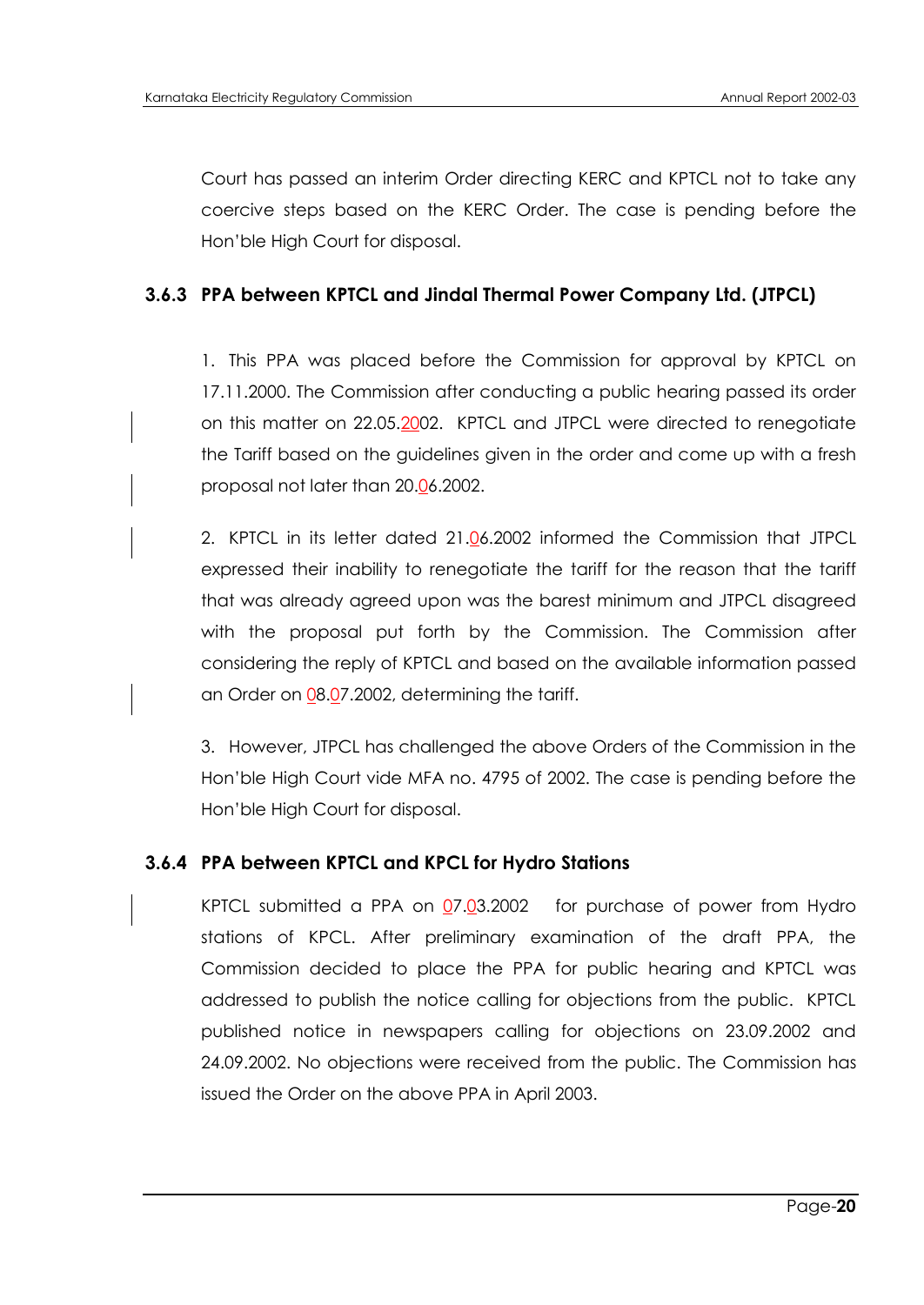## **3.6.5 PPA for Almatti Dam Power house project between KPTCL and KPCL.**

KPTCL submitted a PPA on 11.01.2002 for purchase of power from Almatti Power station of KPCL. After preliminary examination of the draft PPA, the Commission decided to place the PPA for public hearing and KPTCL was addressed to publish the notice calling for objections from the public. KPTCL published a notice in newspapers on 23.07.2002 and 24.07.2002 calling for objections. In response to the notifications, objections were filed by Sri Jayaprakash Hegde, MLA and Mysore Grahaka Parishad. The Commission has heard the Objectors and the Order has been issued in April 2003.

#### **3.7 ERC Filing by Licensees**

# **3.7.1 Karnataka Power Transmission Corporation /ESCOMs ERC for FY03 (Split ERC)**

1. The Commission had approved the ERC of KPTCL for FY03 in the Tariff Order dated 08th May 05.2002, which was prior to unbundling of KPTCL. The Government notified the Second Transfer Scheme with effect from 01.06.2002, whereby four distribution companies (ESCOMs) were formed and distribution business was separated from KPTCL and vested with the new companies. The ESCOMs applied to the Commission for the issue of License for their respective service areas. In the Commission's Order dated 29th May, 05.-2002 on the assignment of Bulk Supply Licence, the Commission directed KPTCL and the ESCOMs to file their ERC for FY03 before  $01.08.2002$  in such a way that the combined ERC of all the five companies matches with the approved ERC for FY03. On 31.07.2002, KPTCL and the ESCOMS jointly filed a split ERC for FY03 along with a draft Bulk Supply Agreement and Transmission Services Agreement for the approval of the Commission.

2. In the split ERC, KPTCL/ESCOMs had proposed a differential Bulk Supply Tariff to ESCOMs and the Government subsidy was proposed to be directed to KPTCL instead of to ESCOMs. The Commission sought clarification from KPTCL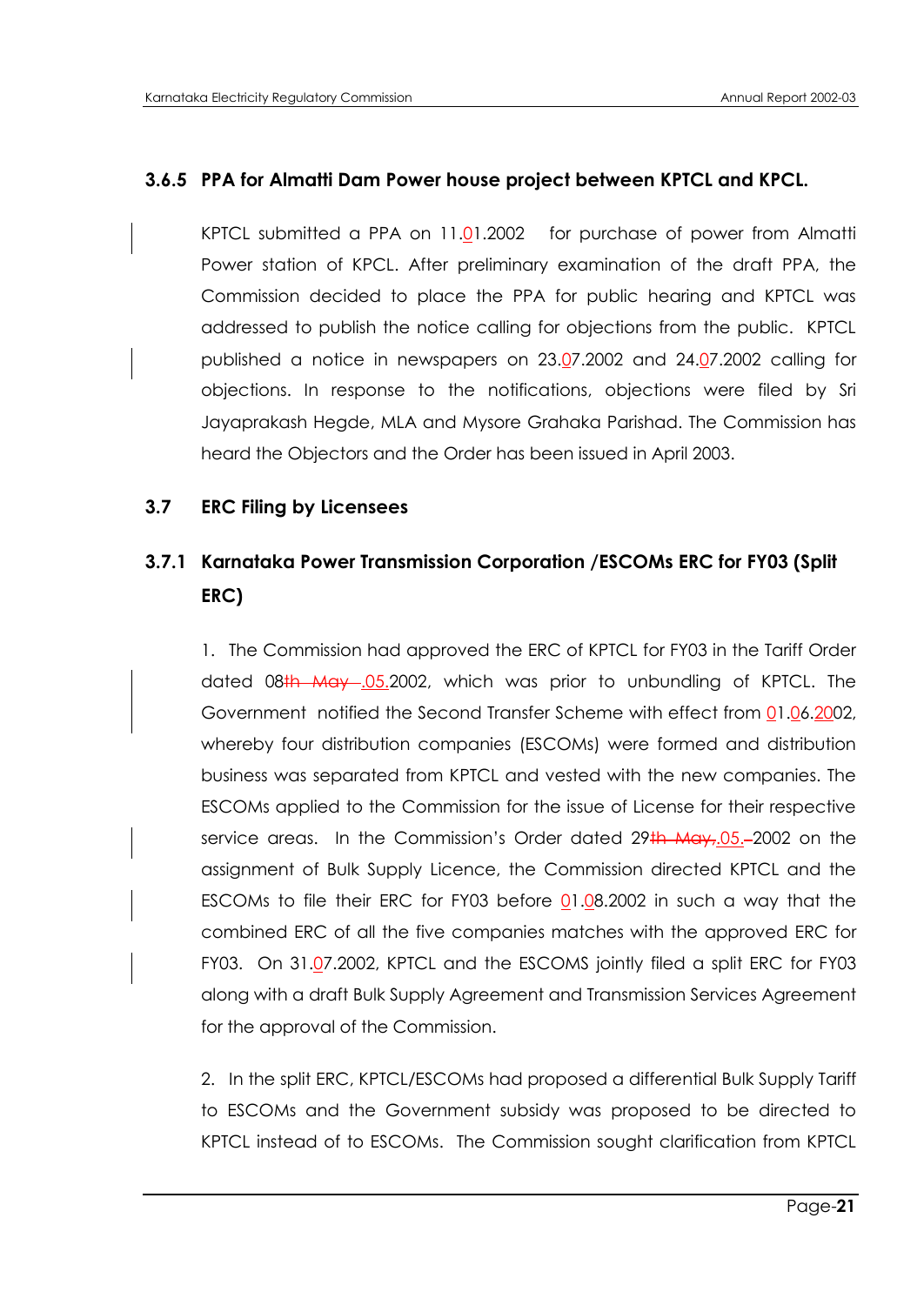on the base data used for splitting the ERC among the four ESCOMS as well as on the differential Bulk Supply Tariff proposed by KPTCL. In the meeting held with the Government, KPTCL, PricewaterhouseCoopers (Government"s Consultants on Institutional strengthening) and BESCOM it was stated that the splitting of figures between the different ESCOMs was done on the basis of division wise data. The Commission was assured that the build up of ESCOMwise numbers, based on division wise numbers was readily available and that the same would be furnished to the Commission. The Commission decided that this information was necessary in order to assure itself that the base line ESCOM wise numbers were realistic. However, the same has not been furnished by KPTCL/ESCOMs.

3. After examining different aspects in detail, the Commission came to the conclusion that a uniform Bulk Supply Tariff would be appropriate. The Commission issued the Order on the Split ERC for FY03 on 13.11.2002 approving the estimates of revenue and expenses and directing the KPTCL to implement a uniform Bulk Supply Tariff and it was further directed that the Government subsidy shall be received by KPTCL and the same be accounted against amounts receivable from ESCOMs towards power purchase dues of ESCOMs. In the said Order, the Commission also approved the Bulk Supply and Transmission Services Agreements with minor modifications and directed the parties to execute the same with in a period of one month. However, copies of the executed Bulk Supply and Transmission Services Agreements are yet to be filed.

## **3.7.2 Karnataka Power Transmission Corporation and ESCOMs ERC for FY04**

1. KPTCL and the four ESCOMs have filed the ERC for FY04 along with Tariff revision proposals to the Commission on 30.11.2002 as required in terms of Section 27 of KERA and KERC (Tariff) Regulations, 2000. After a preliminary scrutiny of the filing, the Commission decided to treat the filings as petitions on 10.12.2002 and informed KPTCL and the ESCOMs to publish the summary of the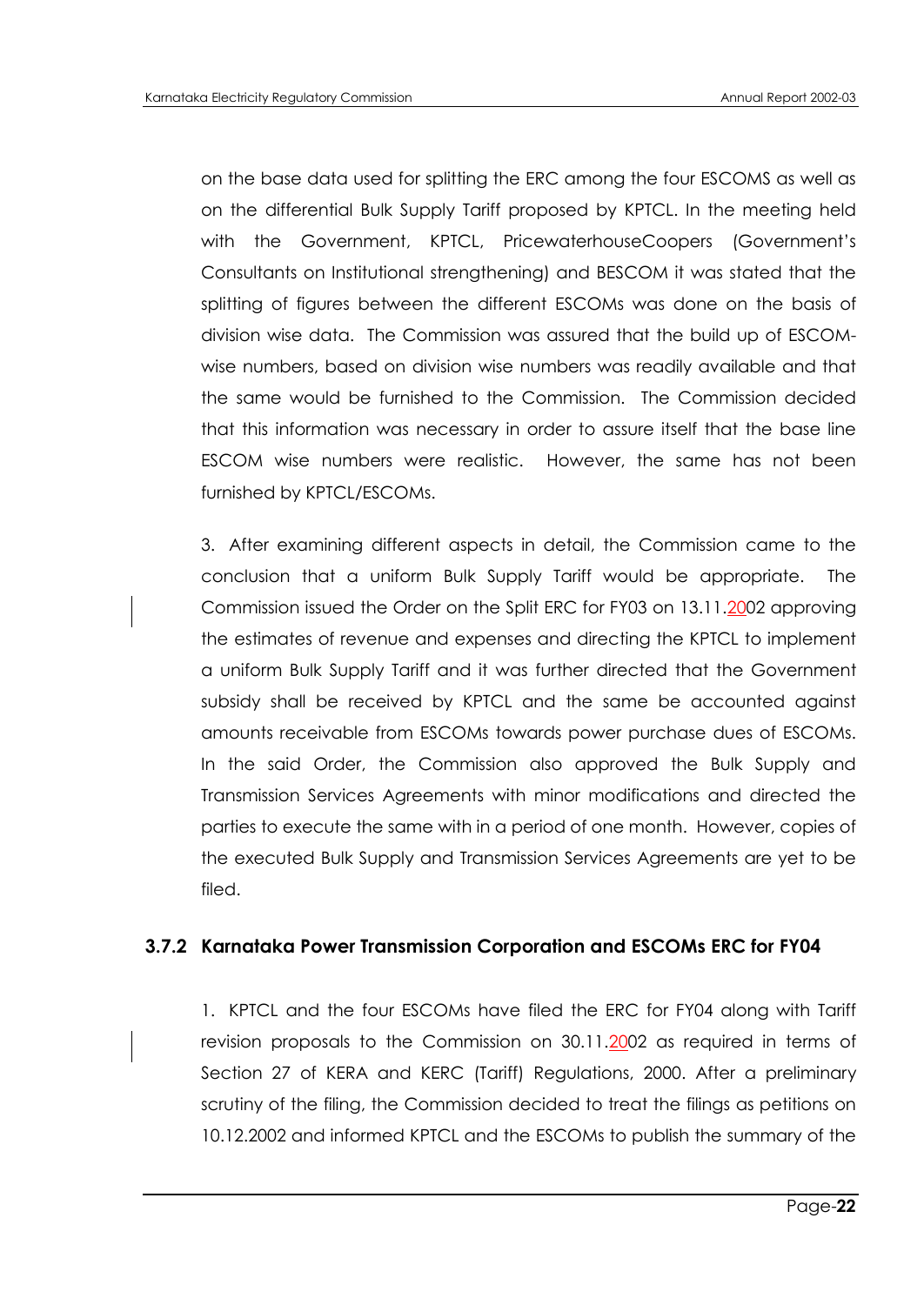petitions of ERC and Tariff proposals in accordance with the Regulation 5(1) of the KERC (Tariff) Regulations, 2000. Accordingly, the KPTCL/ESCOMs published the notices in the newspapers between 14.12.2002 and 17.12.2002 inviting objections and representations. The last date for filing objections and representations was 28.01.2003 in respect of all ESCOMs and KPTCL.

2. The Commission in its letter dated 17.12.2002 communicated to the KPTCL and the ESCOMS the initial observations on the ERC and tariff filings and conducted validation hearings with the companies on matters of compliance to directives, sales forecasts, power purchase and other expenses. Subsequently, all the companies have furnished replies to the various points raised by the Commission during the validation hearings. Many of these responses were found to be inadequate and inaccurate. The Commission pointed out several deficiencies in the responses and sought additional information and clarifications from the KPTCL and ESCOMs. However, despite repeated attempts at seeking clarifications, the Commission found that the information provided was unsatisfactory. Major discrepancies were found in the number of installations, connected load, sales estimation, slab wise consumption, revenue estimation and MUSS consumption. A detailed discussion of the validation process is given in the Tariff Order, 2003. Later, the KPTCL/ESCOMs filed the revised ERC with the Commission. Despite the unsatisfactory nature of the information provided, the Commission has proceeded to come to reasonable conclusions on the basis of the available material on record.

3. The Commission has also consulted the Advisory Committee on the ERC and Tariff filing at a special meeting convened for this purpose on 29.01.2003.

4. The Commission has received 6212 objections in total from the various sections of the consumers as shown below.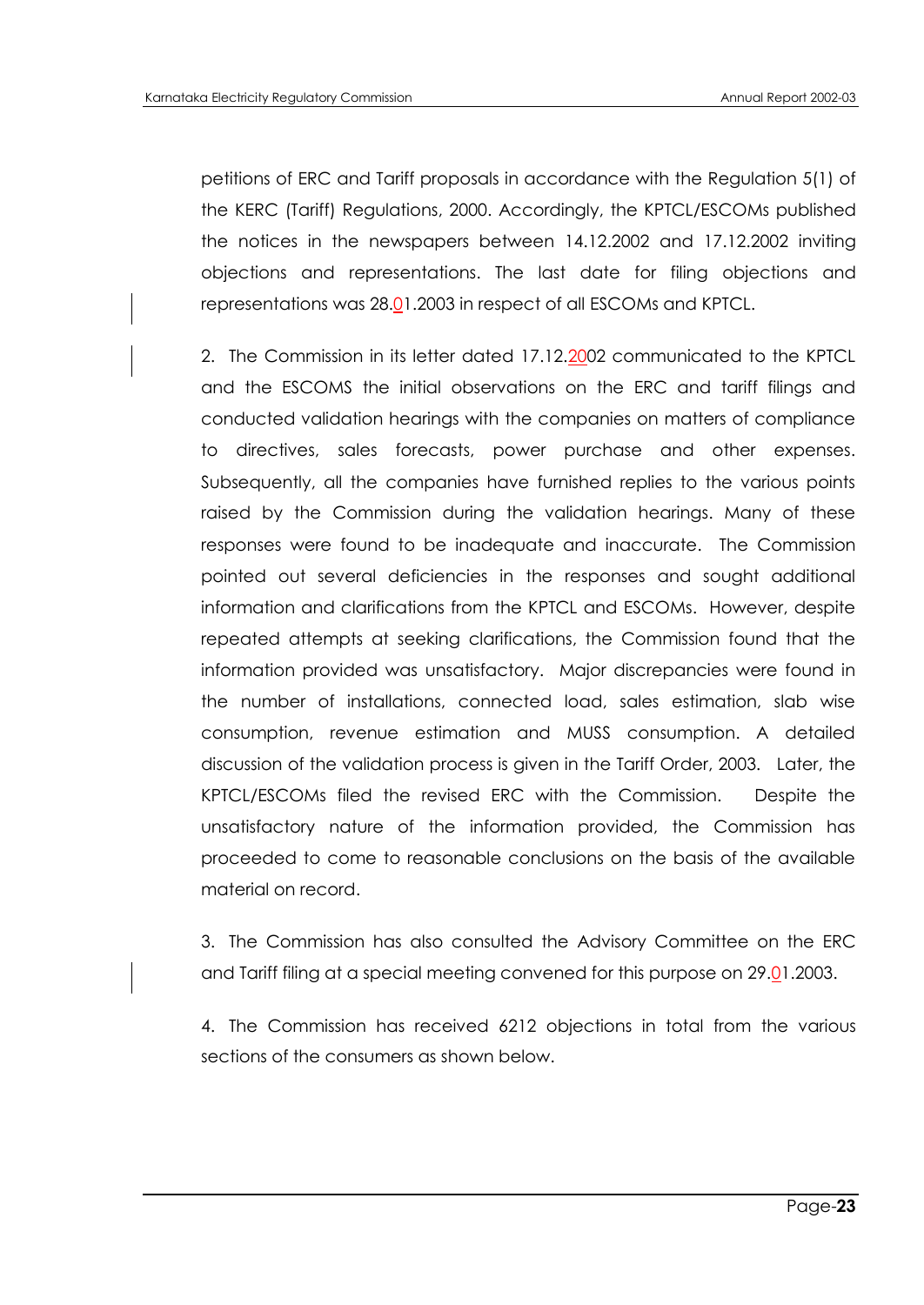| Companies     | In proper | Others | Total |
|---------------|-----------|--------|-------|
|               | Format    |        |       |
| <b>KPTCL</b>  | 12        |        | 12    |
| <b>BESCOM</b> | 679       | 29     | 708   |
| <b>MESCOM</b> | 5325      | 22     | 5347  |
| <b>HESCOM</b> | 112       | 16     | 128   |
| <b>GESCOM</b> | 17        |        | 17    |
| <b>TOTAL</b>  | 6145      | 37     | 6212  |

5. In view of large number of objections, and also in view of the short time available for the Commission to complete the hearings (around 40 days from the last day for receiving objections to the deadline fixed under the Act to pass final orders), the Commission considered it appropriate to issue a notice by publication in newspapers calling upon the objectors to present themselves, in case they were interested, at the time of hearing. Thus the Commission dispensed with the service of individual notices to the objectors, by following Regulation 24(1)(e) of KERC (General & Conduct of Proceedings), Regulations, 2000. In the notice, the Commission indicated that, in the public hearings, it would hear the public representatives like Members of Parliament, Members of Legislature and thereafter hear the arguments of those Consumer Groups/Associations/ Institutions/Companies who would be present at the time of hearing and in case the individual objectors were to be present, they would be heard at the end on a representative basis. The public hearings were held in the head quarters of ESCOMs/KPTCL (Bangalore, Mangalore, Hubli, Gulbarga) besides in Thirthahally and Mysore.

6. In the filing the KPTCL had projected the revised revenue gap for FY03 as Rs.164.68 crores as against a surplus of Rs. 6.69 crores approved in the Split ERC. KPTCL has stated in the filing that the total gap is to be divided between Hukkeri Society and the Distribution companies as Rs. 18.52 crores and Rs. 146.16 crores. KPTCL has requested the Commission to approve a "BST Special Appropriation Charge (SAC)" of 5.24 paise/kWh on the sales to be made in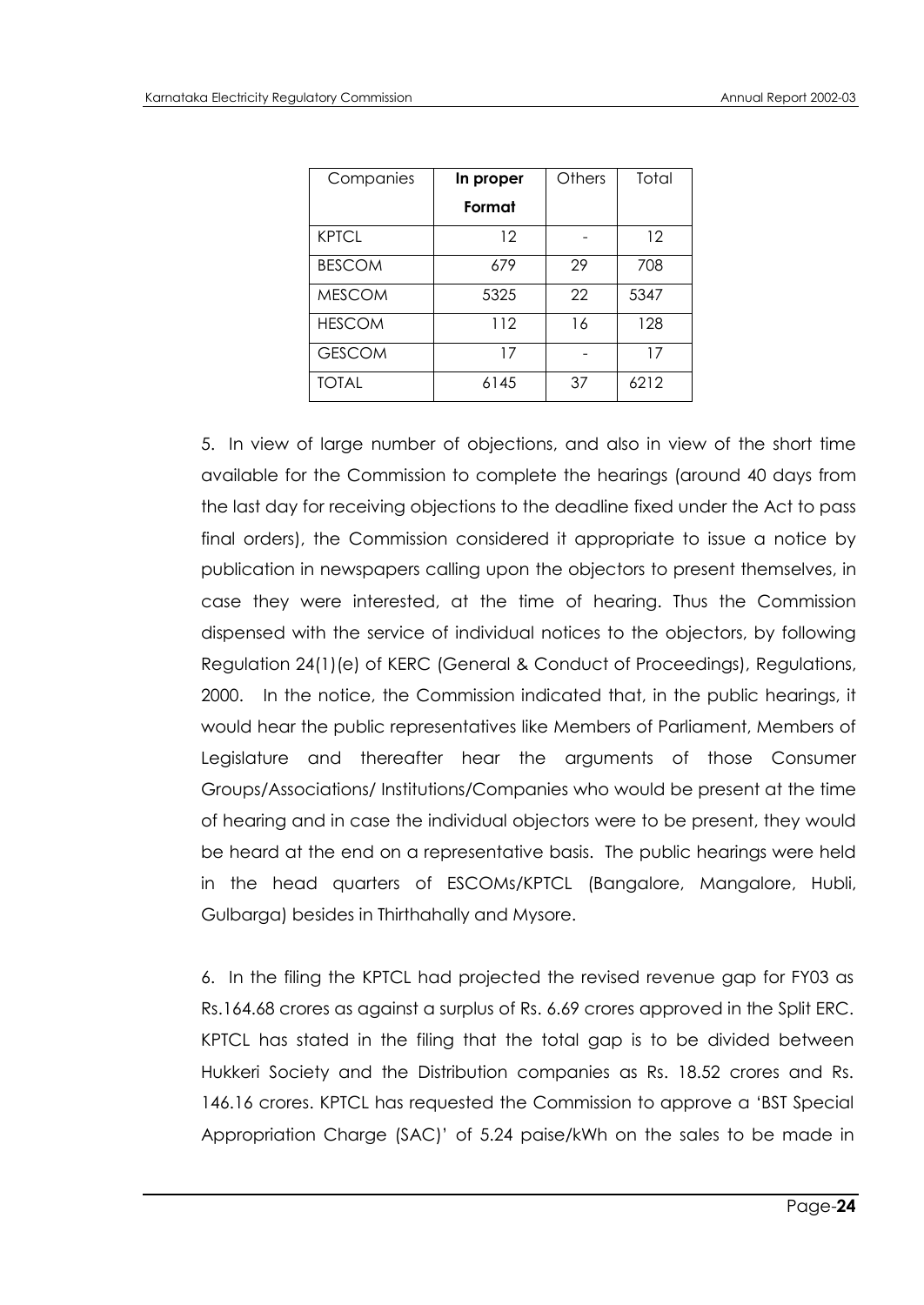FY04 to the ESCOMs to recover this deficit. The ESCOMs themselves have in addition projected a revised total revenue gap of Rs. 267.97 crores for FY03.

7. The Commission issued Tariff Order 2003 on 10.03.2003 covering the ERC and Tariff filing of KPTCL and all the four ESCOMs. The Commission in the Order has stated that the actual revenue deficit for FY03 would be known only at the end of the year and with the available information the Commission is not able to determine with definiteness the additional burden that can be justifiably passed on to the consumers and has advised the ESCOMs to approach the Commission as and when the FY03 actual figures are available. The Commission has stated that it will review the same duly considering the efficiency norms and other parameters fixed in the Tariff Orders.

8. For FY04, the KTPCL has projected a revenue gap of Rs. 588 crores. The projected revenue gap is mainly on account of the pessimistic projection of hydro availability for FY04. The Commission has approved the power purchase cost of Rs. 5439.04 crores for 29946 MU against the KPTCL" s projection of Rs. 6046.91 crores for the same energy. The Commission has disallowed the provision of interest on power purchase of Rs. 120 crores and adopted a hydro availability based on 10 years moving average. The Commission has revised the BST as 193.57paise /kWh and made the same applicable to all ESCOMs and Hukkeri Society uniformly.

9. As against T&D loss of 30.62% proposed by KPTCL/ESCOMs in the ERC for FY04, the Commission has allowed a T&D loss of 28% to be passed on to the consumers through tariff.

10. The Commission has approved the transmission expenses for FY04 as Rs 525.19 crores against the Rs. 542.59 crores proposed by KPTCL thereby not passing through the bonus and free supply of electricity to employees in the tariff as per the policy set in the earlier Tariff Orders. The Commission has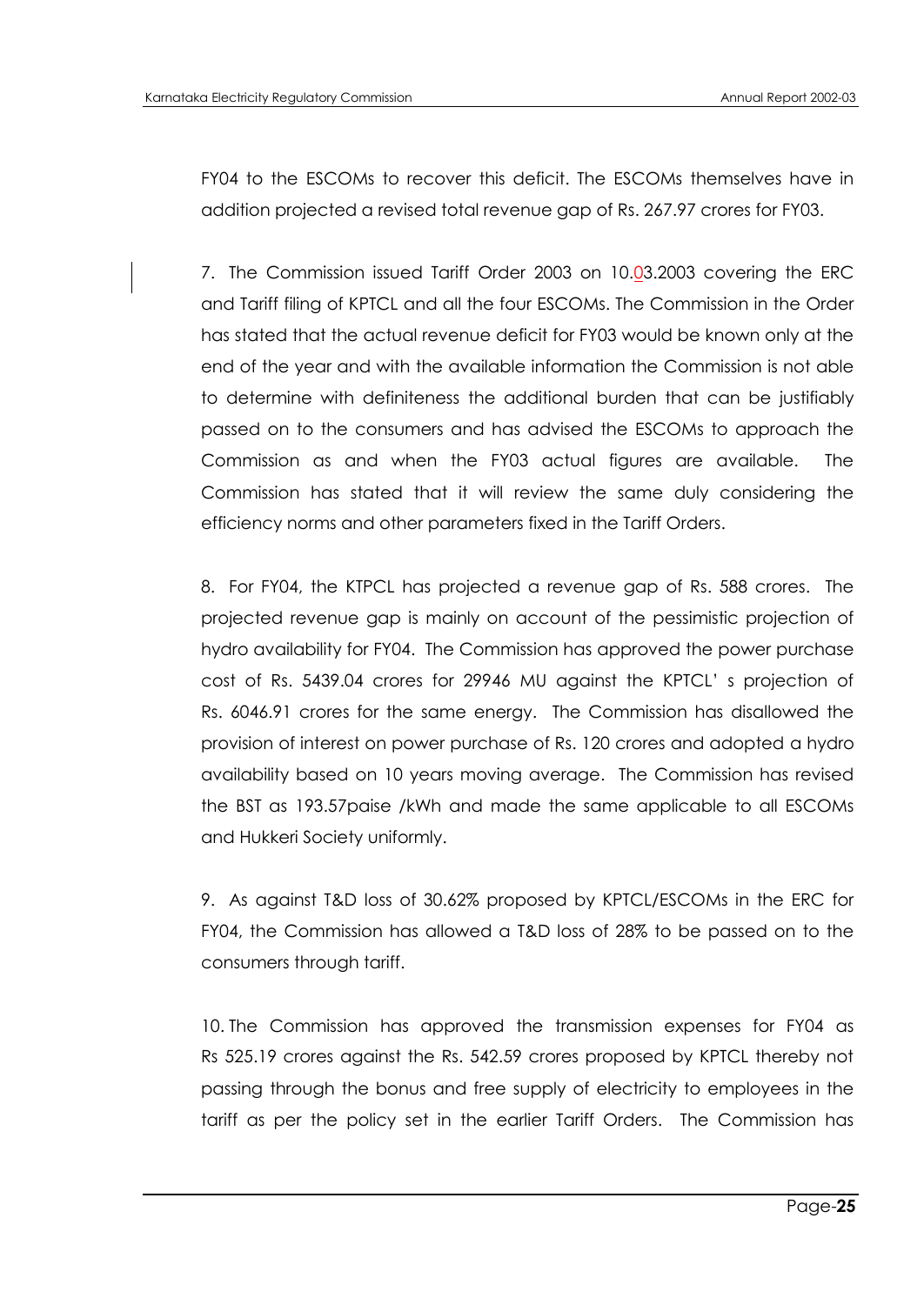determined the transmission tariff as 18.67 paise/kWh for FY04, applicable to ESCOMs and Hukkeri Society uniformly.

11. The total revenue gap projected by the ESCOMs for FY04 was Rs. 2070.05 crores before subsidy. The Government has made a provision of Rs. 1480 crores towards subsidy for FY04. After considering the government subsidy, the ESCOMs had proposed a tariff revision of 10.5% to fetch Rs. 590.06 crores to balance the gap. The Commission revised the revenue gap to Rs.1241.96 crores for all the ESCOMs considered together, after considering the revised BST and Transmission tariff and approved distribution expenses. Taking into consideration the revenue gap of Hukkeri Society of Rs. 15.27 crores, the total revenue gap for the sector in FY04 was estimated as Rs. 1257.23 crores. The average cost of supply which was Rs. 3.31/kWh for FY03 as determined by the Commission in the Tariff Order, 2002, has increased to Rs. 3.41/kWh in FY04 showing an increase of 10 paise.

12. Considering the increase in the average cost of supply, the Commission has approved a tariff increase of 10 paise/kWh for all metered categories (except for first slab of LT3). The estimated additional revenue is Rs. 113.45 crores. The estimated revised revenue gap after tariff revision is Rs. 1143.49 crores for ESCOMs and Hukkeri society which is expected to be filled by appropriation of equal amount of subsidy out of the total subsidy of Rs. 1480 crores available from the Government.

13. The Cost coverage by different consumer class is placed at Annexe 10. It is noted that as per the Tariff Order 2000 the domestic category, BJ, water supply -rural, Public lighting (rural and urban) and IP sets were recovering less than the average cost of supply. These categories were mainly cross subsidised by the HT category and LT commercial and industrial categories apart from meeting the overall shortfall from subsidy from the GOK. In Tariff Order 2002, tariffs for domestic category, water supply and public lighting were brought to the level of the average cost of supply, whereas the cost coverage in case of BJ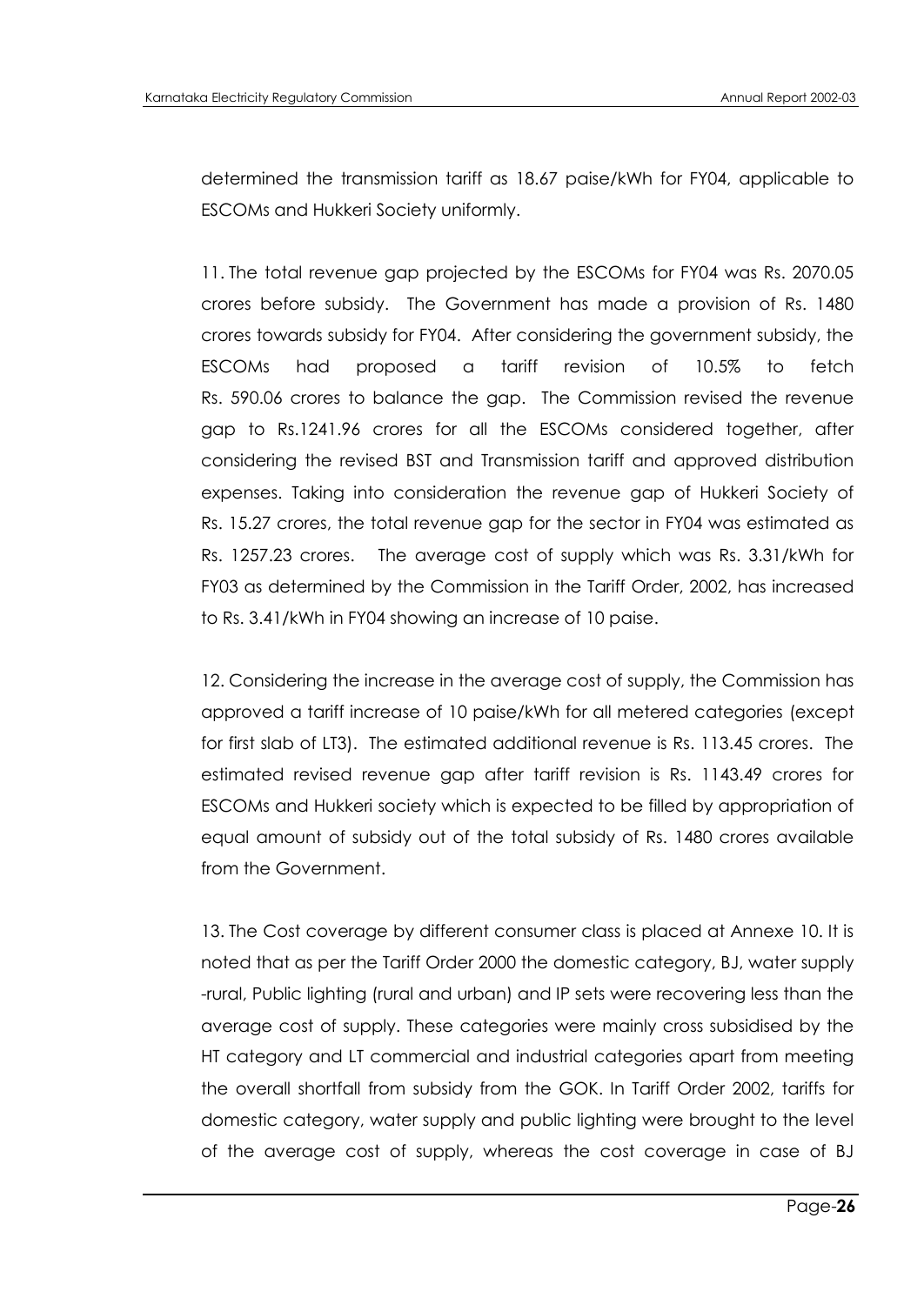category was raised to 50% and that of IP sets to about 21%. In Tariff Order 2003 all the categories except BJ and IP sets have continued to pay equal to or more than the average cost of supply, while the tariffs in respect of BJ and IP categories have remained unchanged. Since all the categories except BJ and IP sets are made to pay the average cost of supply, any further rebalancing would be possible only by increasing tariffs to BJ and IP sets. In respect of other categories who are presently paying the average cost of supply, any tariff increase may be only to cover the increase in the average cost of supply in future.

## **3.7.3 Wheeling Tariff**

1. In the ERC, ESCOMs have made a proposal for wheeling charges for the approval of the Commission. The proposed wheeling charges consist of a "kind" payment and a "cash" payment. The payment in kind consists of energy losses in the system of 26.8% of the energy wheeled. The cash portion consists of use of system charges to be paid to KPTCL/ESCOMs at the rate of 19.4 paise/kWh as transmission charges and 43.10 paise/kWh towards distribution charges. Objections were received from various consumers as well as nonconventional energy project developers. After hearing various arguments and considering the proposal in detail the Commission has decided the wheeling tariff as follows:

2. Payment in kind of 6% towards transmission losses and 12% towards distribution losses and payment in cash per kWh to KPTCL of 18.67 paise/kWh, BESCOM at 10.58 paise/kWh, MESCOM at 16.44 paise/kWh, HESCOM at 13.35 paise/kWh and GESCOM at 13.58 paise/kWh. The Wheeling charges is to be paid in such a way that a generator in ESCOM "A" wheeling to consumer in ESCOM "B" have to pay net work charges (both in cash and kind) of KPTCL, ESCOM "A" and ESCOM "B". A generator wheeling to consumer in the same ESCOM has to pay charges (cash and kind) of KPTCL and the concerned ESCOM.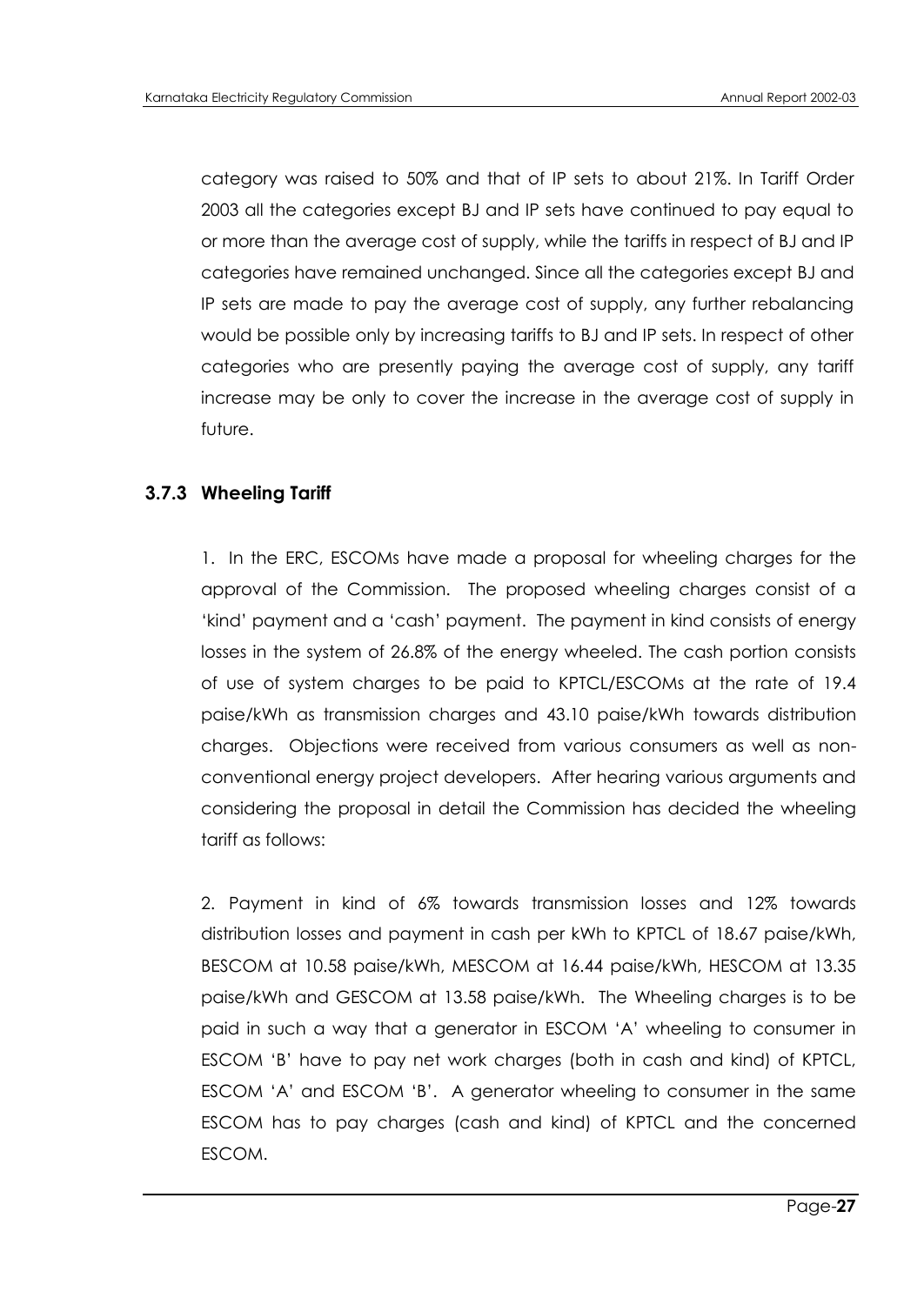3. The Commission also directed the KPTCL/ESCOMs to submit within one month a detailed draft wheeling and banking agreement to the Commission. As some of the generating companies have earlier appealed to the High Court against KPTCL on the wheeling charges, the Commission has made it clear that the wheeling charges determined by the Commission shall not be applicable to the cases which are before the High Court and also to contracts concluded before the KERA came into force where specific provisions in respect of wheeling charges are made.

## **3.7.4 Hukkeri Rural Electric Co-operative Society ERC FY03**

1. The Hukkeri Rural Electric Co-operative Society (HRECS) has filed its ERC for FY03 before the Commission on 18.12.2001. The Society in its letter dated 12.04.2002 had requested the Commission to allow it to file its revised ERC for FY03 after approval of the revised tariff of KPTCL, which was agreed to by the Commission. Accordingly, the Society filed its revised ERC for FY03 on 11.06.2002. After verification of the ERC, the Commission convened a meeting with the Society on 03.07.2002 to discuss the discrepancies and additional information required. Additional information sought by the Commission was provided by the Society on 23.07.2002. The Commission passed orders on the ERC on 22.08.2002. In the Order the Commission has noted the good performance of the Society in the areas like metering, DC & MNR, Transformer failures etc. but felt that there is still scope for further improvement in the operations of the Society and directed that the Society shall make efforts to reduce the T & D losses, reduce transformer failures to less than 10% and DC & MNR installations to less than 1 % for FY03.

2. The total estimated sales in FY03 as approved by the Commission was 117.72 MU as against 128.94 MU estimated by the Society. This was an increase of 4.1% over the actual sales of previous year. The Society estimated the T&D loss in FY03 as 16.5%. The Commission approved a T&D loss level of 15.5 % for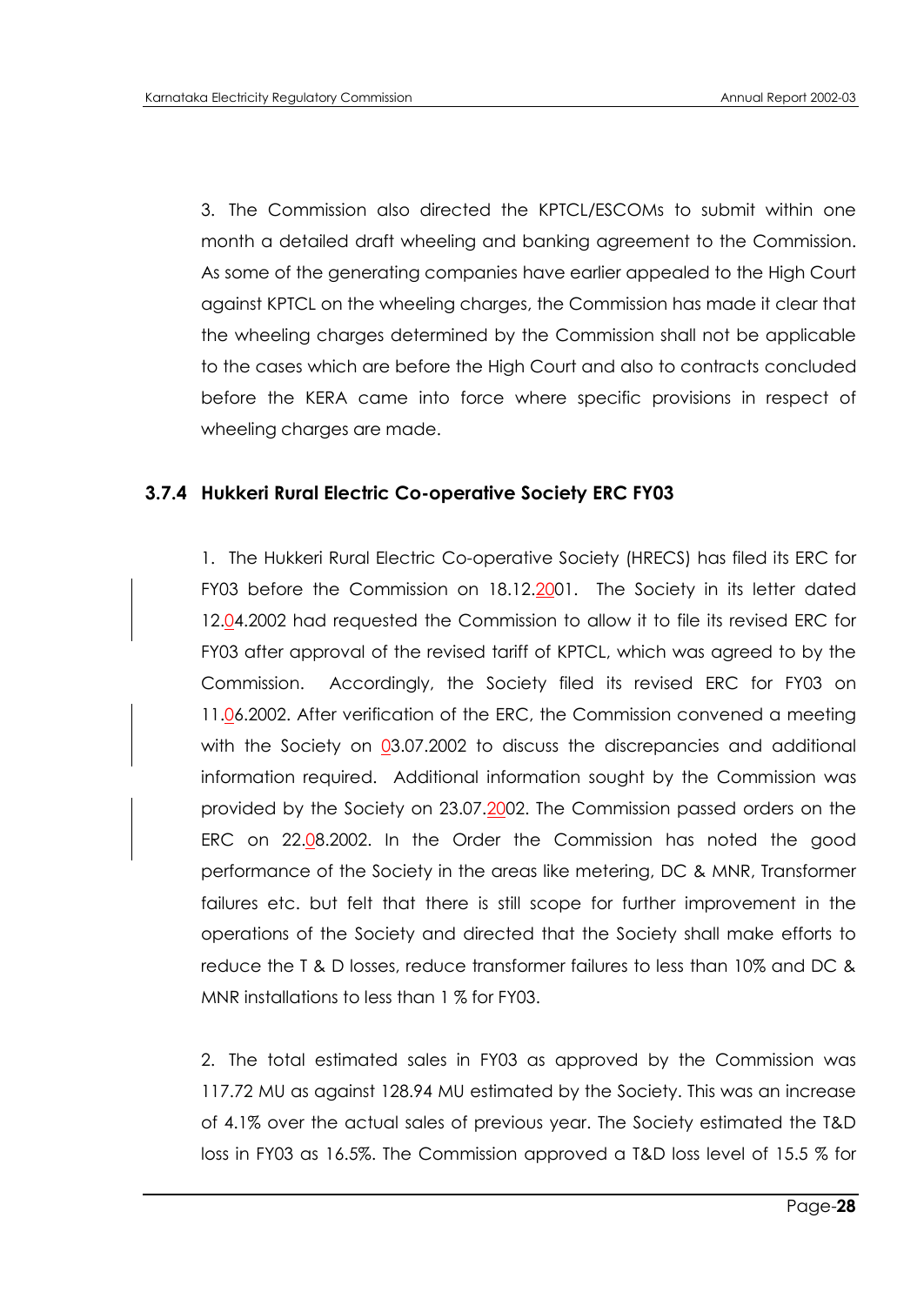FY03, i.e. a reduction of 1% over the actuals of previous year. The total revenue estimated by the Licensee for FY03 was Rs. 1637.77 lakhs. The subsidy due from Government on account of IP sets was estimated at Rs.99.6 lakhs in terms of Government notification No. DE 68 PSR 2001 dated 24.6.2002. The Commission has accepted the revenue estimate of the society. The total expenditure, other than power purchase cost, estimated by the Society was Rs. 616.54 lakhs, against which the expenditure approved by the Commission is Rs. 519.40 lakhs.

3. The Commission in its tariff order dated 8.5.2002 had ordered that the Tariff for the Hukkeri Society be raised from 58.18 paise per unit to 75 paise per unit provisionally subject to passing orders on the ERC of the society for FY03. However, after considering the amount of Rs. 99.60 lakhs being the subsidy due from Government to the Society towards IP sets, the amount available with the Society for power purchase from July 2002 to March 2003 was estimated to be Rs. 915.74 lakhs. Accordingly, the tariff that can be paid by the Society works out to 87.63 paise per unit. After providing for marginal variations in revenue computations and other estimates, the Commission determined the tariff for power supply by KPTCL to Hukkeri society as 85 paise per unit effective from 01st July.07. 2002. The Commission also directed KPTCL to claim the subsidy amount due from Government for Hukkeri Society and adjust the same against power purchase bills payable by the Society to KPTCL. The Commission ordered that out of the tariff of 85 paise per unit, the KPTCL is to claim 75 paise per unit from the Society and the balance of 10 paise per unit is to be adjusted by KPTCL out of the subsidy claimed from Government on behalf of the Society.

## **3.7.5 Hukkeri Rural Electric Co-operative Society ERC FY04**

1. Hukkeri Society has requested the Commission to grant extension of time for submission of ERC and after considering the request of the society, the Commission granted time till 31.12.2002. The Society has furnished the ERC within the time granted by the Commission. After reviewing the ERC the Commission has noted some discrepancies and lack of information and asked the Society to provide clarifications. The Society in the mean time revised the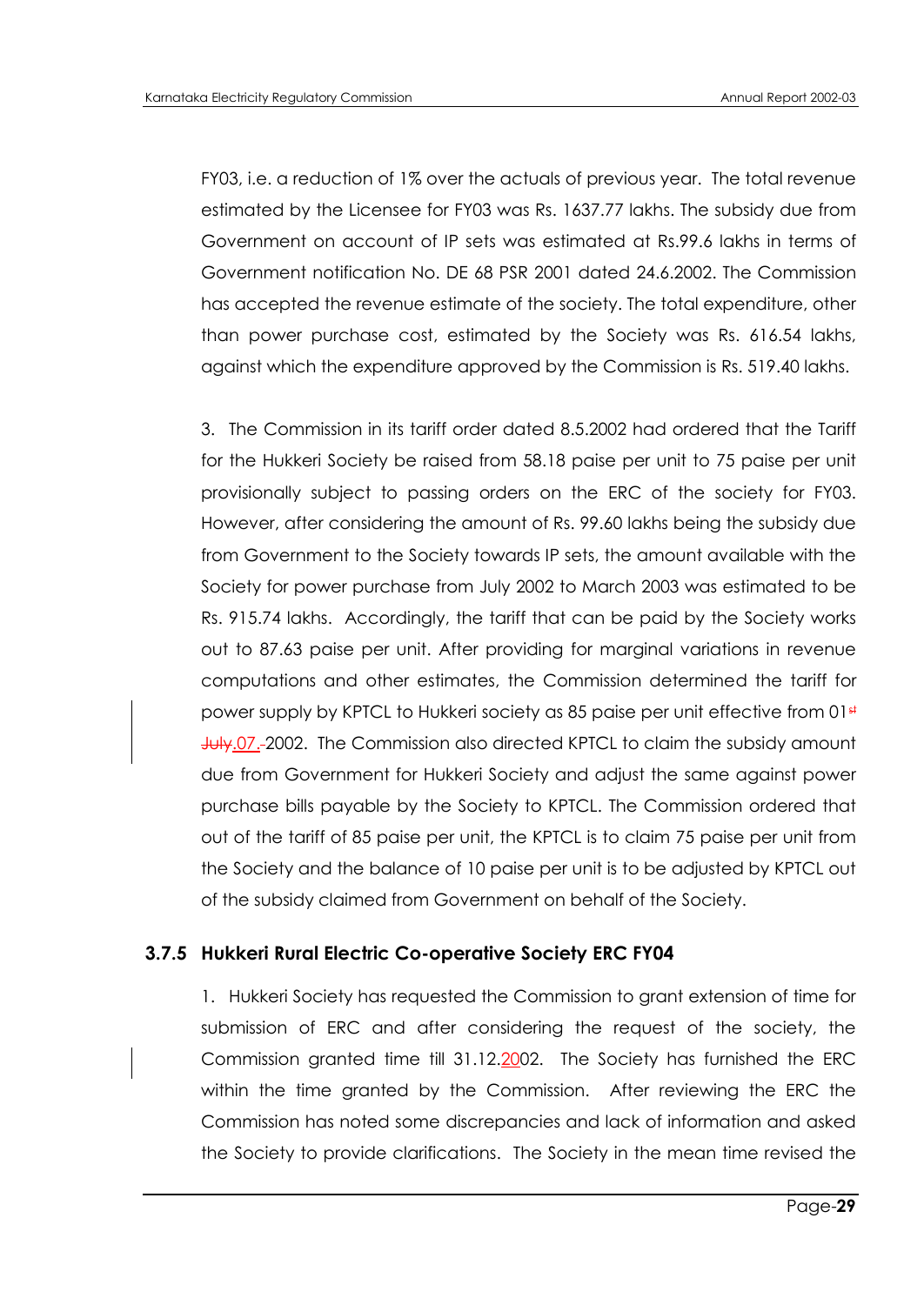ERC vide their letter dated 14.01.2003 and furnished the clarifications vide letter dated 16.01.2003.

2. The Society has estimated the ARR as Rs. 1570.15 lakhs and projected distribution loss of 15.42% for FY04. The Commission has approved a loss level of 15% for FY 04 and also revised the sales estimates to 117.07 MU from 117.31 MU proposed by the Society. The approved energy input to the Society for FY04 was 137.73 MU as against the projection of 138.70 MU by the Society. The Commission estimated the ARR for the Society for FY 04 as Rs.3433.10 lakhs considering the uniform BST and transmission charges determined in the Tariff Order 2003 and approved estimates of other expenses. The Commission has also re-estimated the revenue from sale of power at existing tariffs for the Society considering the charges for IP sets, miscellaneous income (Rs.105.90 lakhs) and revised the estimated sales revenue as Rs. 1865.20 lakhs compared to the Society"s estimate of Rs. 1561.84 lakhs. The revenue from revised tariffs for the Society for FY04 has been estimated by the Commission as Rs. 1970.24 lakhs. The revised revenue gap for the Society for FY 04 would be Rs. 1462.86 lakhs.

3. After considering the cash flow of the society, the Commission has determined the cash payment by the society for the bulk supply from KPTCL as 100 paise /kWh. The balance of 112.24 paise/kWh (the difference between the approved BST and transmission tariff and the cash payable by the Society) shall be adjusted by KPTCL out of the subsidy provision made by the Government for FY04.

## **3.8 Review of Licensee Operations**

## **3.8.1 Compliance with Directives by Licensees**

In the first two Tariff Orders, the Commission has issued certain directives to improve the efficiency of operation of KPTCL. In order to review the compliance with the directives and ascertain the progress made, several meetings were held with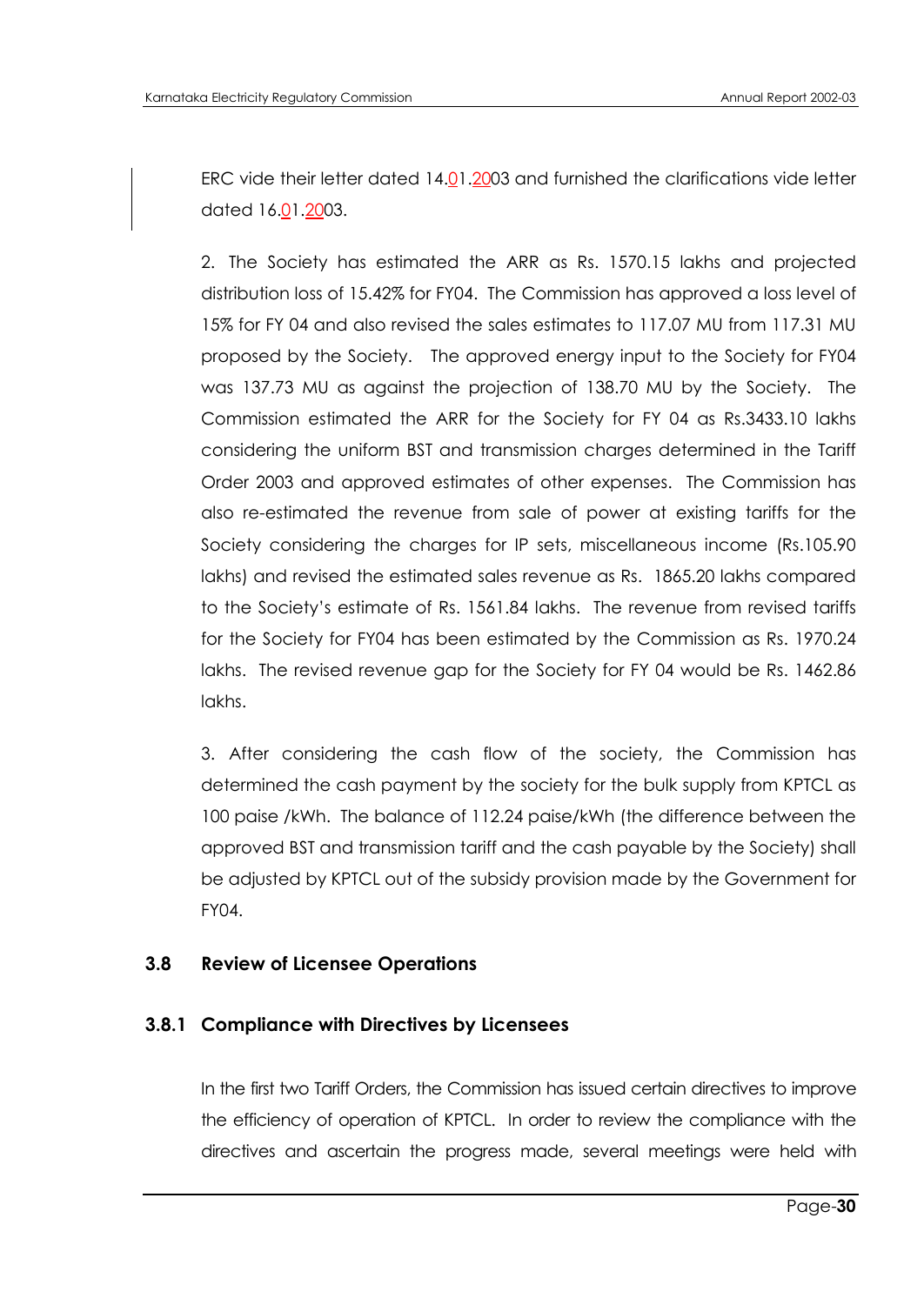KPTCL/ESCOMs. The conclusions of the Commission on the compliance with directives are elaborately dealt in the Tariff Order 2003. A few of the directives are discussed below.

## **3.8.2 MIS and Computerisation**

As a follow up action the Commission held several meetings with KPTCL and TCS Officials. Except for implementation of Billing & Collection module (BNC) in BESCOM, none of the other modules have been implemented. Even in BNC, the Commission has noted that several problems still exist. The Commission has noted that implementation schedules furnished have been frequently changed. Further, in the Commission Advisory Committee meeting held on 29.01.2003, KPTCL has stated that the agreement with TCS has been terminated. In view of the above and subsequent to formation of the new ESCOMs, the ESCOMs have stated that fresh efforts in MIS and Computerisation have been initiated. The Commission would keep the progress under continuous review.

#### **3.8.3 IP sets consumption**

1. The estimation of the consumption of IP sets is an important issue, which directly determines the level of losses in the system. The Commission in its letter no. I/11/02/1830 dated 07.11.2002 has directed the ESCOMs that in addition to providing sample metering at DTCs, meters should be provided to individual IP sets under the sample DTCs so that actual LT line loss could be checked and IP set consumption could be computed more accurately. The Commission is pursuing the matter with ESCOMs.

2. In ERC FY04, the ESCOMs have projected IP consumption as 8039 MU for FY03 based on LT line loss of 10%, 7.5%, 8% and 4% respectively for BESCOM, MESCOM, HESCOM and GESCOM. However the Commission has estimated the IP consumption as 8007 MU for FY03 considering a LT loss of 8% for GESCOM as against the GESCOM's loss projection of 4%. Further the Commission has noted that the specific consumption has been worked out considering end year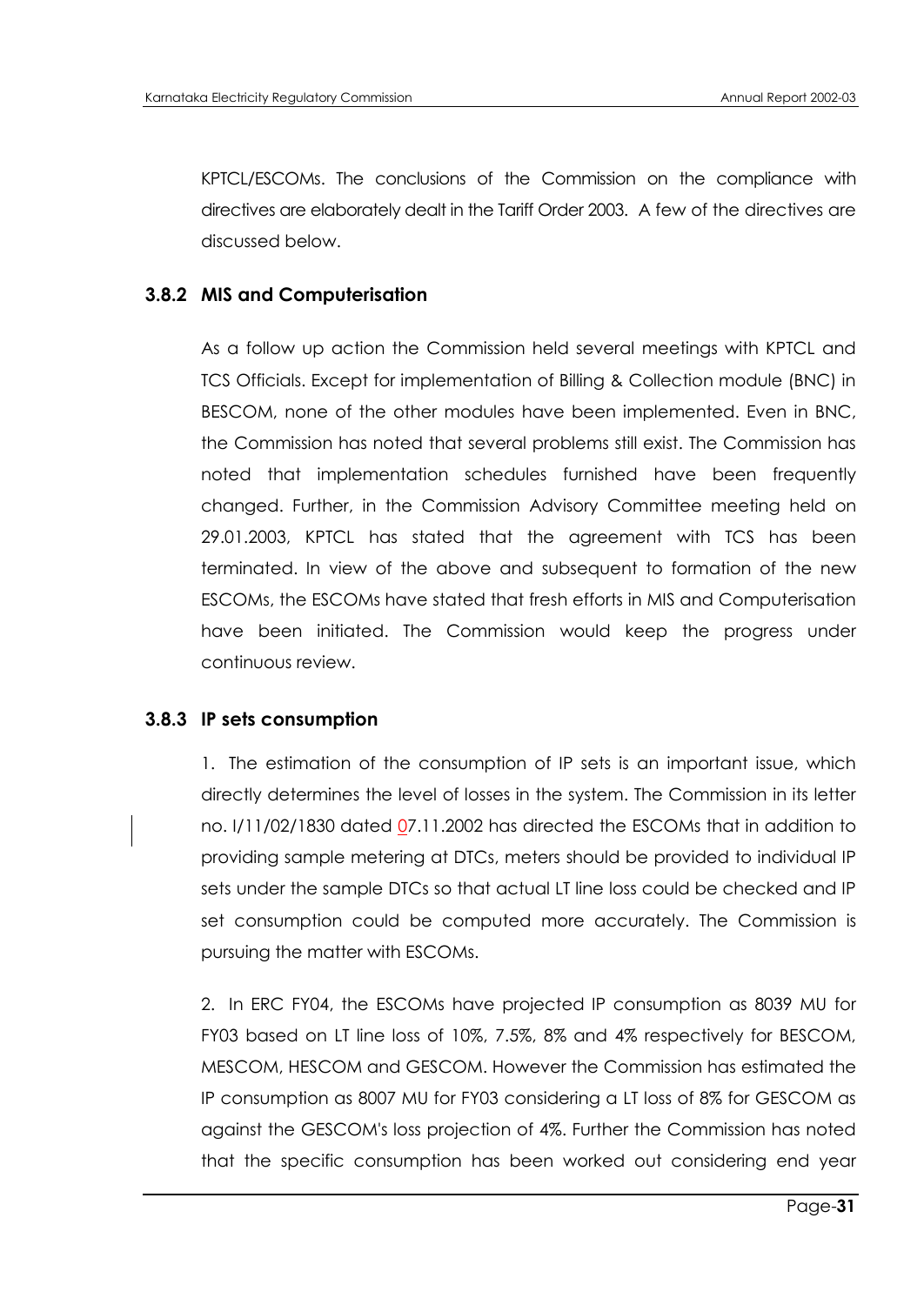figures for number of installations, which is not correct. The Commission has reworked the specific consumption in FY03 as 6026 MU for the state based on midyear figures.

3. For FY04, the ESCOMs had projected 8118 MU as the IP set consumption. However, the Commission has estimated the IP Consumption as 8395 MU. The variation is due to the wrong specific consumption worked out by the ESCOMs in FY03.

## **3.8.4 Energy Audit**

1. Several review meetings were conducted in this year on compliance with directives on Energy audit. In spite of several meetings/hearings and directions by the Commission for reduction of losses, no tangible measures appear to have been taken by KPTCL/ESCOMs even during this year.

2. In case of 46 towns/cities where energy auditing is monitored by the Commission for the past 3 years, no appreciable loss reduction has taken place. A report on Energy Audit initiatives for this year is enclosed as Annexe 11.

# **3.8.5 Electrical accidents**

1. The Commission in its Tariff Orders 2000/2002 had directed KPTCL to prepare an "Action Plan" to reduce the accidents by 20%. During FY01, the Commission has taken up suo-motu proceedings in the matter of electrical accidents in the wake of increase in the fatal and non-fatal Electrical accidents in the State. The Commission had clearly stated in the suo-motu proceeding, that tariff is inextricably linked with the operation of the power sector in an efficient manner and efforts to improve safety standards will constitute an important yardstick of efficiency. The ESCOM–wise details of the accidents as at the end of December of each of FY02 and FY03 are as shown below: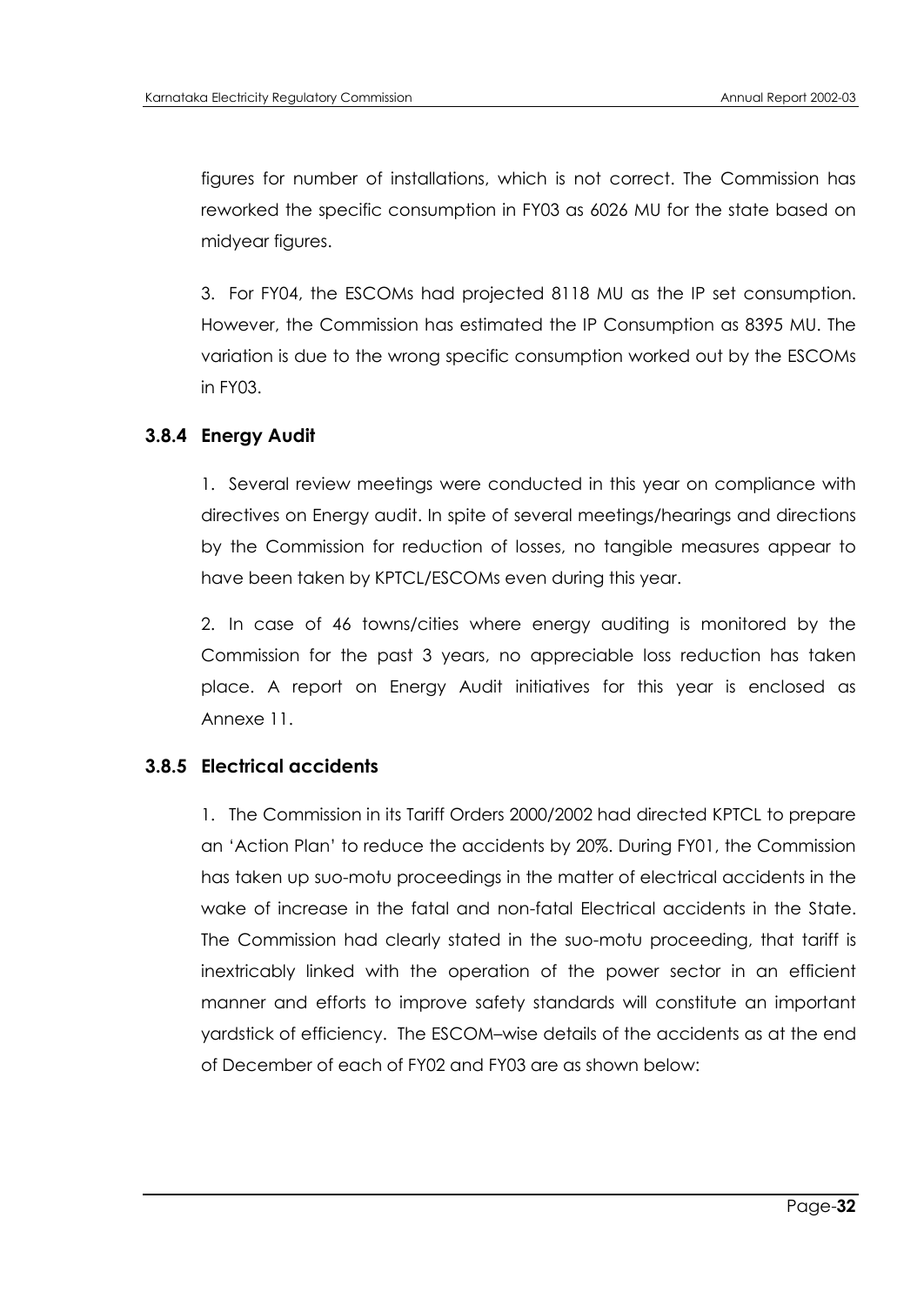| <b>ESCOMS</b> | Year         | Fatal | Non<br>Fatal | Fatal<br>Animals | Total | Solatium<br>Rs. lakhs |
|---------------|--------------|-------|--------------|------------------|-------|-----------------------|
| <b>BESCOM</b> | FY 02        | 65    | 58           | 58               | 181   | 17.73                 |
|               | FY 03        | 66    | 61           | 80               | 207   | 22.34                 |
| <b>MESCOM</b> | FY 02        | 59    | 87           | 122              | 268   | 3.48                  |
|               | FY 03        | 45    | 75           | 106              | 226   | 1.26                  |
| <b>HESCOM</b> | FY 02        | 69    | 41           | 67               | 177   | 7.74                  |
|               | FY 03        | 70    | 54           | 61               | 185   | 7.06                  |
| <b>GESCOM</b> | FY 02        | 30    | 36           | 120              | 186   | N.F                   |
|               | FY 03        | 36    | 29           | 127              | 192   | 9.0                   |
| Total         | FY 02        | 223   | 222          | 367              | 812   | 28.95                 |
|               | <b>FY 03</b> | 217   | 219          | 374              | 810   | 39.66                 |

2. It is seen from the table above that the number of accidents during FY03 is on the increase in comparison with FY02 in all ESCOMs except MESCOM. However for the State as a whole, the accidents have decreased marginally.

3. The intervention of the Commission on the matters of electrical accidents has resulted in prompt payment of solatium and speedy disposal of investigation by Chief Electrical Inspector. KPTCL has also enhanced the compensation for fatal cases to Rs. one lakh from 20.7.2001 onwards.

## **3.8.6 Incentive scheme**

In Tariff Order 2000 the Commission had suggested that KPTCL formulate an incentive scheme for good performance. In the KERC letter dated 4.10.2002, the Commission directed KPTCL/ESCOMs to submit the Incentive scheme for approval of the Commission. KPTCL vide its letter dated 28.10.2002 submitted the proposal to the Commission for approval. The Commission suggested certain modifications to the proposal vide its letter dated 11.12.2002, and directed KPTCL to send the revised scheme after examining and considering the modifications suggested. Till date, KPTCL has not responded in the matter.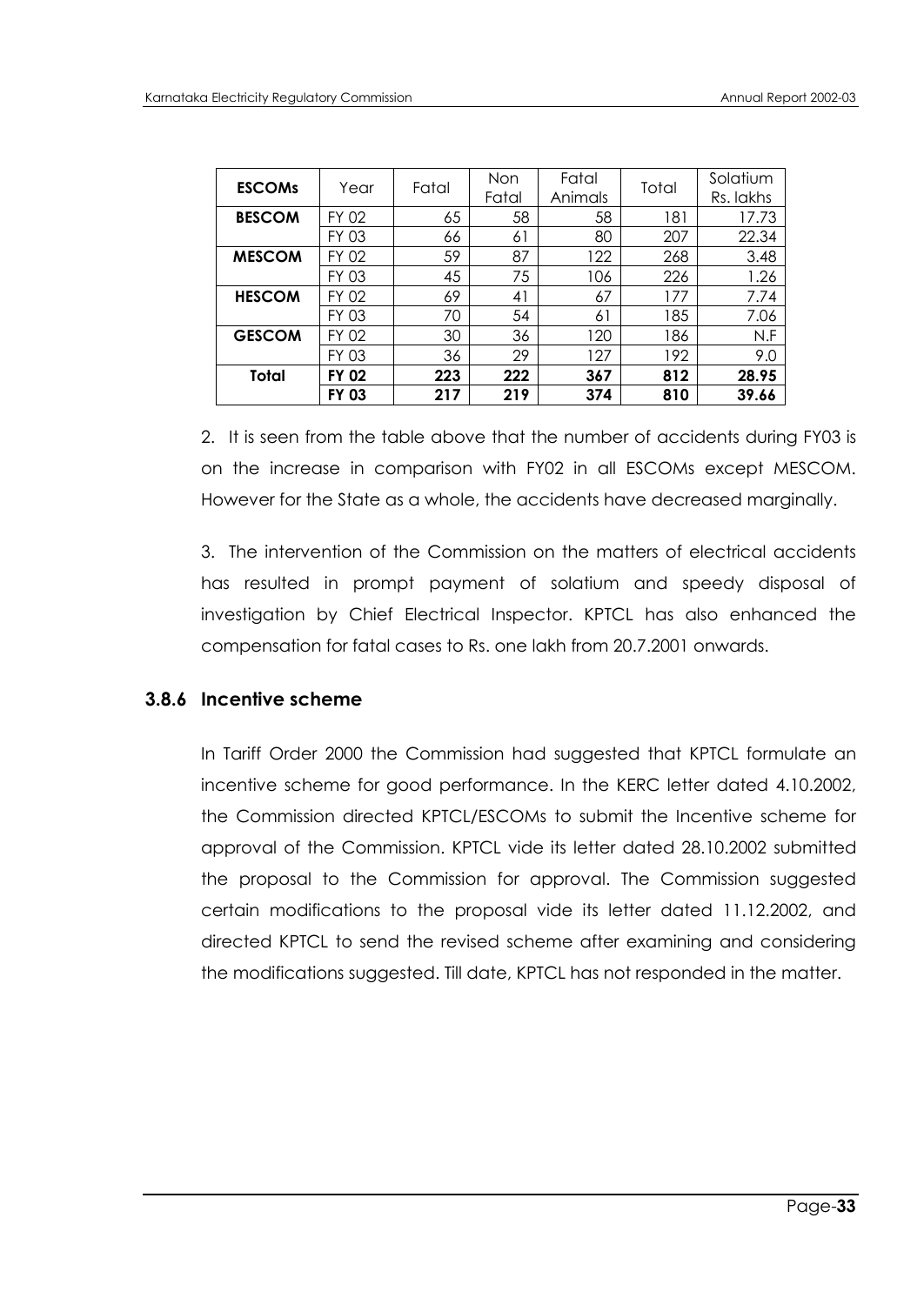# **3.9 Advisory functions**

## **3.9.1 Privatisation Strategy:**

The FDP Consultants of the Government have proposed the Distribution Margin (DM) approach for privatisation of the distribution sector. The Commission had already sent its comments on the above strategy paper vide its letter-dated 30.1020.01. At the instance of the Commission, the GOK conducted a workshop on privatisation strategy in FY02, which was attended by the Commission. The GOK vide its order No DE 36 PSR 2002 dated 18.11.2002 has accorded In principle approval for the "Summarised Final Strategy Paper for inviting Private Sector Participation in Distribution of Electricity" and to undertake further steps to invite private sector participation in the newly formed four electricity distribution companies. In the said order, the Government has approved the wide circulation of the above Strategy Paper for information of public. A copy of the above strategy paper is placed at Annexe 12.

## **3.10 Appeals**

During the financial year FY03, 57 petitions/appeals were received by the Commission. Details of the appeals/petitions and also court cases in which KERC is a party is given in Annexe 13. The summary of these petitions/appeals is as follows.

| SI.<br>No. | Nature of<br>petitions/Appeals                  | Opening<br>balance | Number filed<br>during the year | <b>Disposed</b> | Pending |
|------------|-------------------------------------------------|--------------------|---------------------------------|-----------------|---------|
|            | Petitions regarding back                        |                    |                                 |                 |         |
|            | billing, disconnections,<br>repayment of excess |                    |                                 |                 |         |
|            | security deposits etc.,                         | o                  | 34                              | 28              | 15      |
| 2.         | <b>Review Petitions</b>                         |                    | 3                               |                 |         |
| 3.1        | Appeals under Section                           |                    |                                 |                 |         |
|            | 40 of KER Act                                   | 3                  |                                 | 4               |         |
| 4.         | In the matter of PPAs                           |                    | 7                               |                 | 17      |
|            | Total                                           | 12                 | 57                              | 33              | 36      |

Note-The 17 petitions with respect to the PPAs are similar in nature and pertains to NCE projects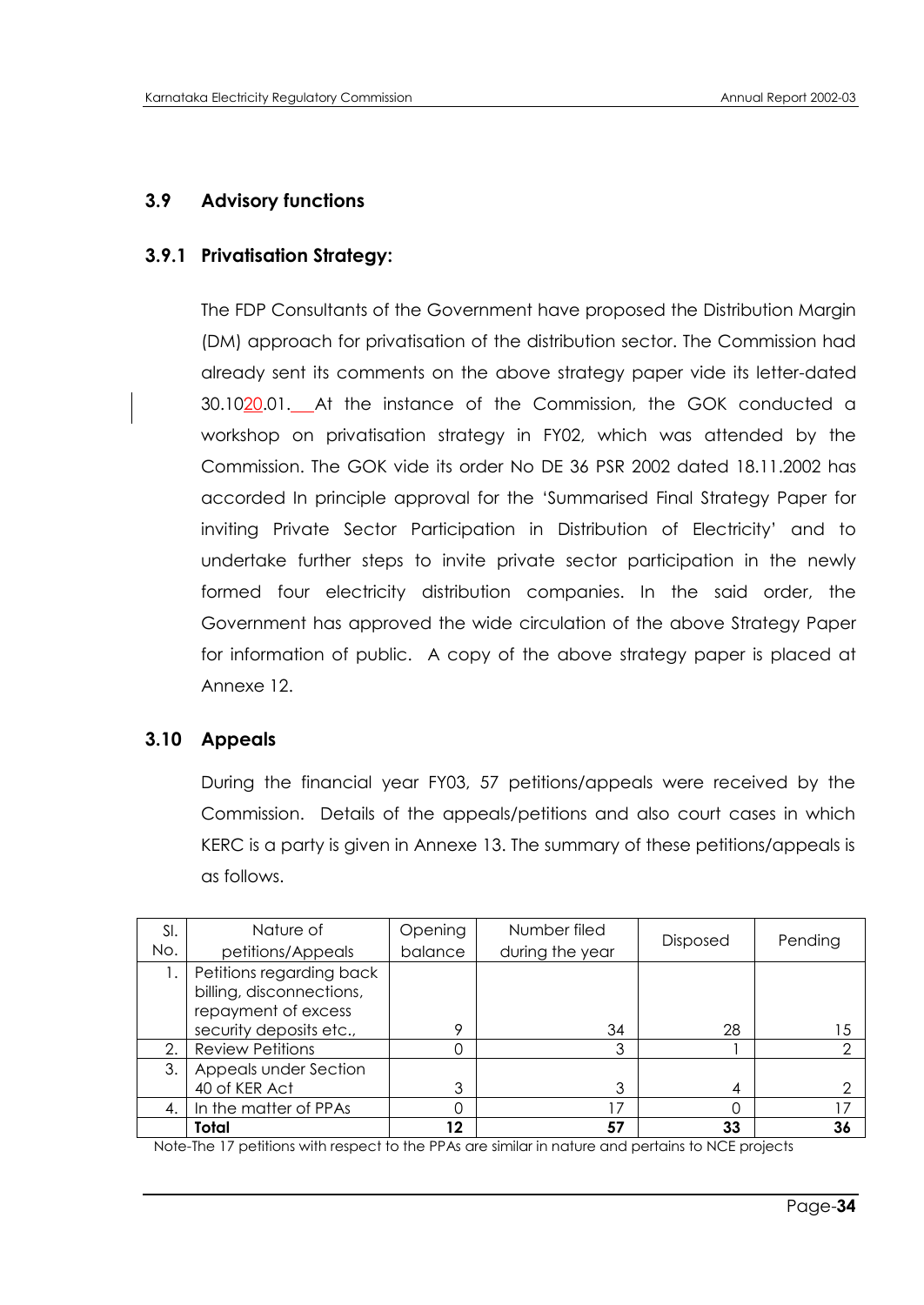# **3.11 Consumer Grievance Redressal**

To facilitate redressal of consumer grievances, a Grievance Redressal Officer has been nominated in the Commission's Office. Following is the summary of complaints received by the Commission as at 31.03.2003:

| Number of complaints received            | 562 |
|------------------------------------------|-----|
| Number of complaints disposed and closed | 377 |
| Number of complaints pending             | 185 |

Age-wise analysis of complaints is as follows:

| Year        | Complaints | Complaints | Complaints |
|-------------|------------|------------|------------|
|             | Received   | Disposed   | Pending    |
| <b>FY00</b> | 84         | 78         |            |
| <b>FY01</b> | 123        | 102        | 21         |
| <b>FY02</b> | 129        | 90         | 39         |
| <b>FY03</b> | 226        | 107        | 119        |
|             |            |            |            |
| Total       | 562        | 377        | 185        |

ESCOM-wise details of complaints received is indicated below:

| <b>ESCOM</b>  | Complaints | Complaints | Complaints |
|---------------|------------|------------|------------|
|               | Received   | Disposed   | Pending    |
| <b>BESCOM</b> | 250        | 170        | 80         |
| <b>MESCOM</b> | 67ء        | 110        | 57         |
| <b>HESCOM</b> | 80         | 58         | 22         |
| <b>GESCOM</b> | 65         | 39         | 26         |
| Total         | 562        | 377        | 185        |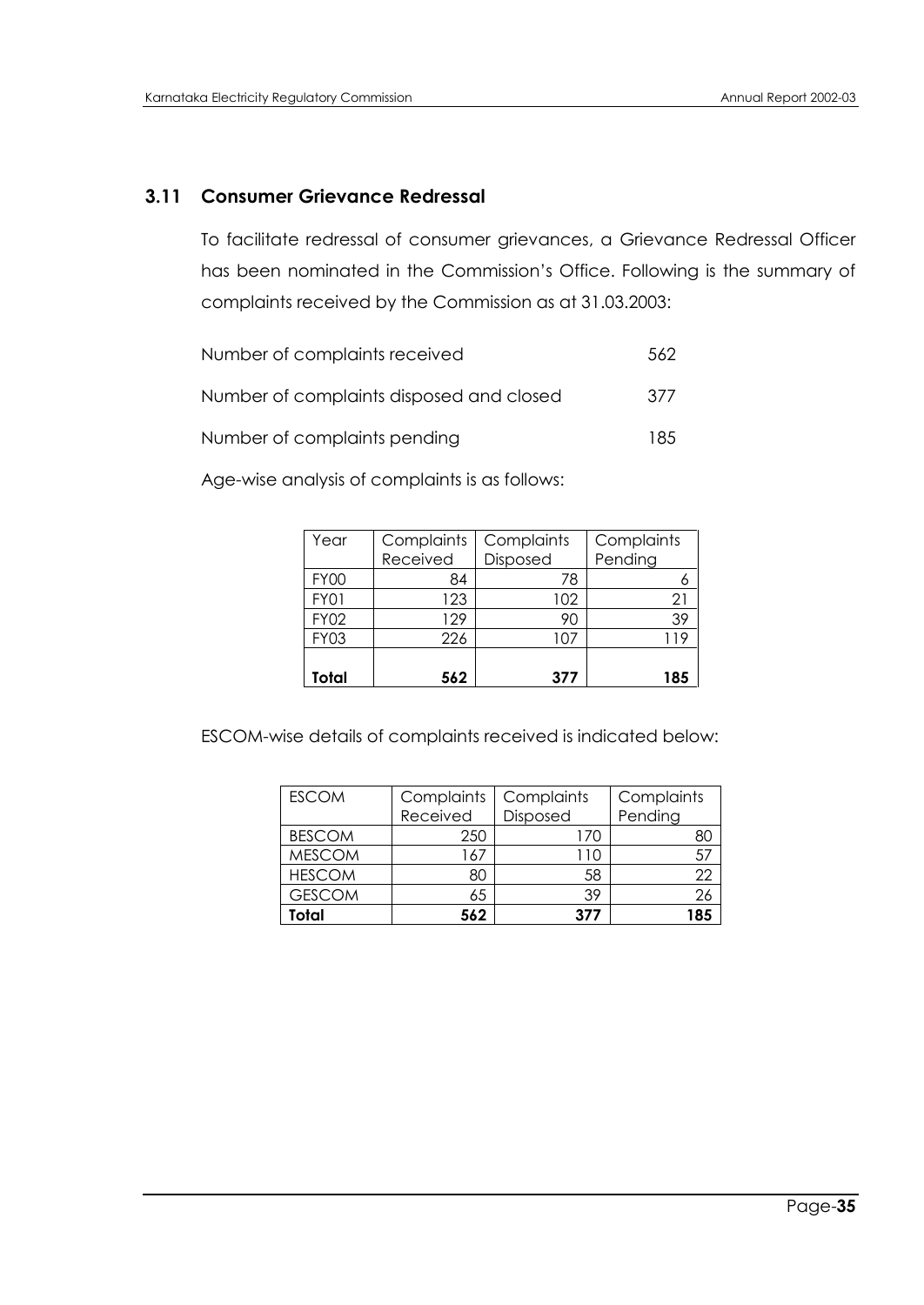Nature-wise classification of complaints is as follows:

| SI             | Nature of complaint                              | No. of     |
|----------------|--------------------------------------------------|------------|
| <b>No</b>      |                                                  | Complaints |
| $\overline{1}$ | Allegations against staff of the Licensee        | 31         |
| $\overline{2}$ | Complaints relating to errors in bills           | 103        |
| $\overline{3}$ | Complaints regarding non-payment of              | 15         |
|                | compensation for loss of equipments due to       |            |
|                | voltage surge                                    |            |
| $\overline{4}$ | Delay/non-refund of deposits                     | 68         |
| 5              | Levy of infrastructure charges while             | 14         |
|                | sanctioning power supply                         |            |
| 6              | Complaints relating to delay in energising IP    | 5          |
|                | sets                                             |            |
| $\overline{7}$ | Complaints relating to inadequate                | 55         |
|                | load/voltage                                     |            |
| 8              | Grievances related to meters                     | 21         |
| 9              | Complaints about delay in giving power           | 60         |
|                | connection                                       |            |
| 10             | Suggestions for improving quality of electricity | 49         |
|                | service                                          |            |
| 11             | Complaints relating to delay in shifting of      | 16         |
|                | poles, meters etc                                |            |
| 12             | Disputes over applicability of tariff            | 28         |
| 13             | Allegations about tender procedures              | 6          |
| 14             | Complaints about theft/unauthorised use of       | 14         |
|                | power                                            |            |
| 15             | Complaints about overloading of transformers     | 17         |
| 16             | Others                                           | 60         |
|                | Total                                            | 562        |

A scrutiny of the complaints received was undertaken in order to detect cases of prima facie violation of the KERC (ES &D) Code by Licensees. This disclosed 20 cases where such violations appears to have taken place. The details of these cases are as at Annexe 14. These cases are being followed up by the Commission with the Licensees. In the area of grievance redressal the Commission has been functioning as a facilitator between the Licensees and the consumers, something which has been appreciated generally by the latter.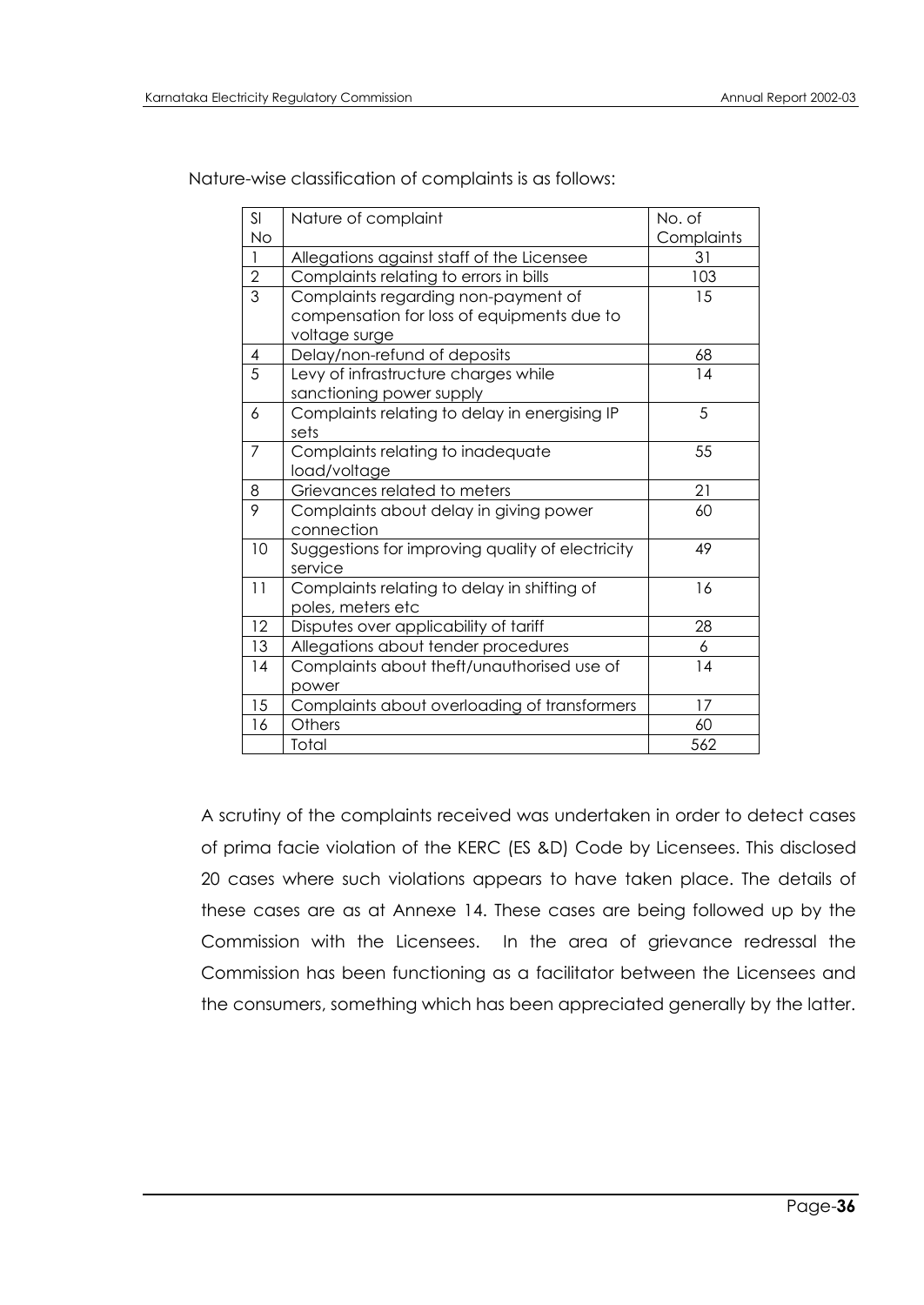### **3.12 Consultancy**

The Commission has engaged the services of TERI for preparing a discussion paper on Multi Year Tariff vide its letter no. B/28/01/1929 dated 05.12.2002. TERI had initial discussions with GOK on 07.01.2003 and KERC on 08.01.2003. The initial draft was submitted on 24.01.2003 and subsequently this draft has been revised. TERI had further discussions with the Commission on 25.03.2003 and the final paper has been circulated by the Commission for comments from all stakeholders.

#### **3.13 Others**

#### **3.13.1 Important Orders of the Commission.**

In addition to the orders discussed in the previous sections, the Commission has issued the following important Orders:

#### **A. Order on 3MMD**:

This Order has arisen out of the Commission"s observations in Tariff Order 2000 and Tariff Order 2002. The Commission has issued this Order on 24.01.2003 and the summary of the order is as follows:

**"It is ordered that only 2 months consumption charges shall be collected from new consumers. The Electricity Supply & Distribution Code 2000-01 provides for collection of additional security deposit vide 30.03 of the regulations from all the consumers, if the security deposit held falls short 3 times the average monthly bill amount of preceding calendar year. However, in case of existing consumers who have not defaulted in payment during the preceding calendar year, additional deposit shall henceforth not be called for till the deposit held falls short of 2 MMD calculated based on the average monthly bill amount of**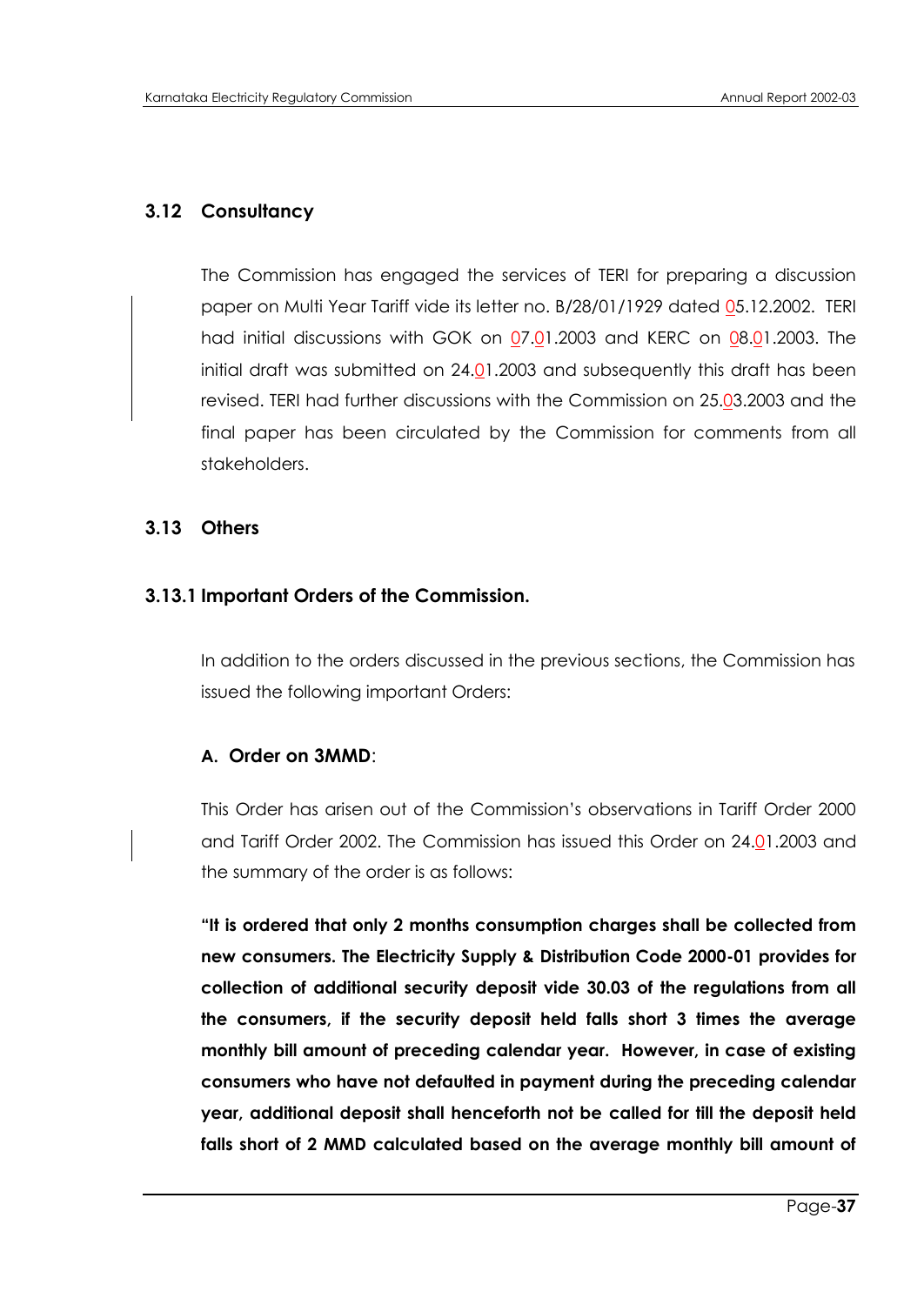**the preceding calendar year as incentive to prompt paying consumers. When the deposit held falls short of 2 MMD, only then additional deposit to the extent of shortfall up to 2 MMD shall be called for payment in full. Hence, if the consumer fails to make his bill payment within due date in any month, the benefit of 2 MMD gets forfeited. In such case, the Licensee shall serve a notice to the consumer to pay balance amounts, to make up the deposit to 3 months average consumption charge, which shall be paid within one month, failing which the consumer's installations liable for disconnection, as per rules. Necessary amendments to the KERC (ES&D) code 2000-01, will be issued separately, to take effect from 01.04.2003."**

#### **B. Order on Rs. 3.25/3.50 Scheme for HT industries:**

1. The Commission in its Tariff Order 2002 had ordered discontinuation of the Rs. 3.25 Scheme for HT industries. After issue of the Tariff order, KPTCL submitted a proposal for revision of the special scheme to HT industrial consumers revising the rate to Rs.3.50 per unit vide letter No KPTCL: B36: 4525:F: 2001-02:780-85 dated 12.06.2002. Pending further examination, the Commission approved the proposal of KPTCL for continuation of the special scheme for a period of four months from 01.07.2002 with unit rate at Rs.3.50 as per the proposal of KPTCL, provided the financial condition of the KPTCL/ESCOMS is not affected adversely. The Commission directed that KPTCL/ESCOMS should examine the scheme further and make fresh application before the Commission in the first week of October 2002.

2. In response to the Commission"s direction, BESCOM has submitted a proposal vide No.BESCOM/bc-22/f701/02-03/1938 dated 19.09.02 for continuation of the scheme for a further period of 6 months from 01.-11.-2002 or till next tariff revision whichever is earlier under the existing terms and conditions and by limiting the allotment under this scheme to 100% of the base consumption. Similar proposals were submitted by HESCOM vide letter No. HESCOM/HC-5/1202/02-03 dated 05.-10.-2002, GESCOM vide letter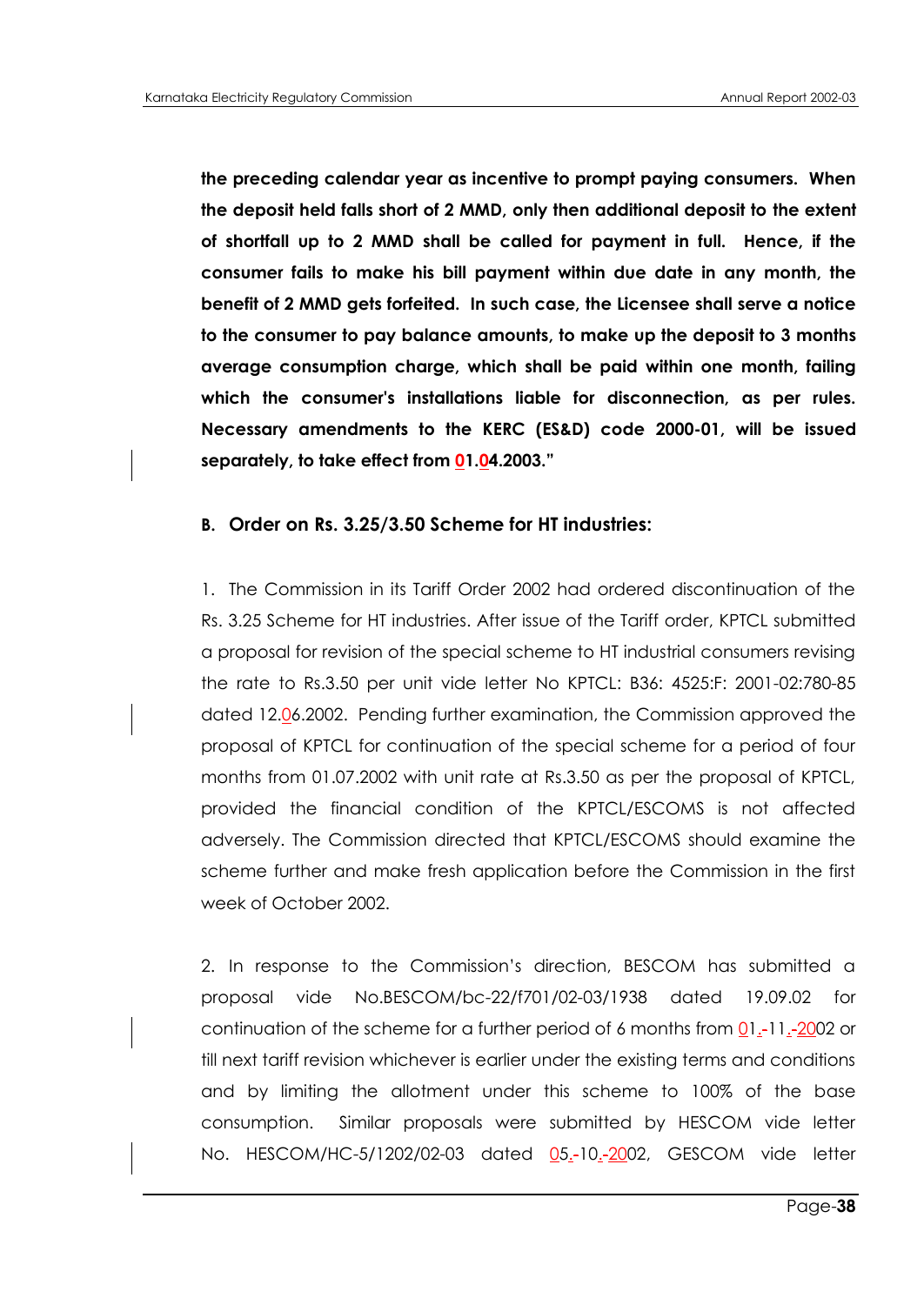No. MD/DT/GESCOM/GC-5/02-03/3463 dated 07.-10.-2002 and MESCOM vide letter no. MESCOM/M8/1701/2002-03 dated 18.-10.-2002. Further, GESCOM has stated that, many HT consumers are approaching them for continuation of the scheme at the existing rate after October 2002. MESCOM and BESCOM have stated that, in the event of discontinuation of the scheme, HT consumes might revert to wheeling or captive generation resulting in loss of revenue to ESCOMS. Having considered the matter in detail, the Commission in its Order dated 25.10.2002 ordered continuation of the special scheme till next tariff revision with the same terms and conditions and further directed that the allotment under the scheme need not be restricted to 100% of the base level consumption as proposed by BESCOM as such restriction is not in the interest of the objective of the scheme. This was done in order to avoid any changes in the structure of the tariff mid way in the year. The Commission also directed the ESCOMS to submit a comprehensive proposal in respect of the special scheme after detailed analysis considering the various factors along with next tariff revision proposal.

3. The Commission received representations from HT consumers stating that the continuation of the Rs. 3.50 scheme as ordered by the Commission in Order dated 25.10.2002 had not been given effect to by the ESCOMs. The Commission issued notices to ESCOMs to explain the reasons for noncompliance and violation of the Commission"s Order dated 25.10.02. The Commission held a hearing in the matter on 19.12.2002. In the meanwhile the ESCOMs had filed applications before the Commission for approval to discontinue the scheme stating that the cost of supply of power has risen to Rs.3.65 per unit and that the Licensees cannot run the scheme without incurring loss. The Commission has issued an Order on the Suo motu notice on 24.01.2003 directing the ESCOMs to maintain the status quo ante till the Commission passes an alternate Order regarding the special scheme.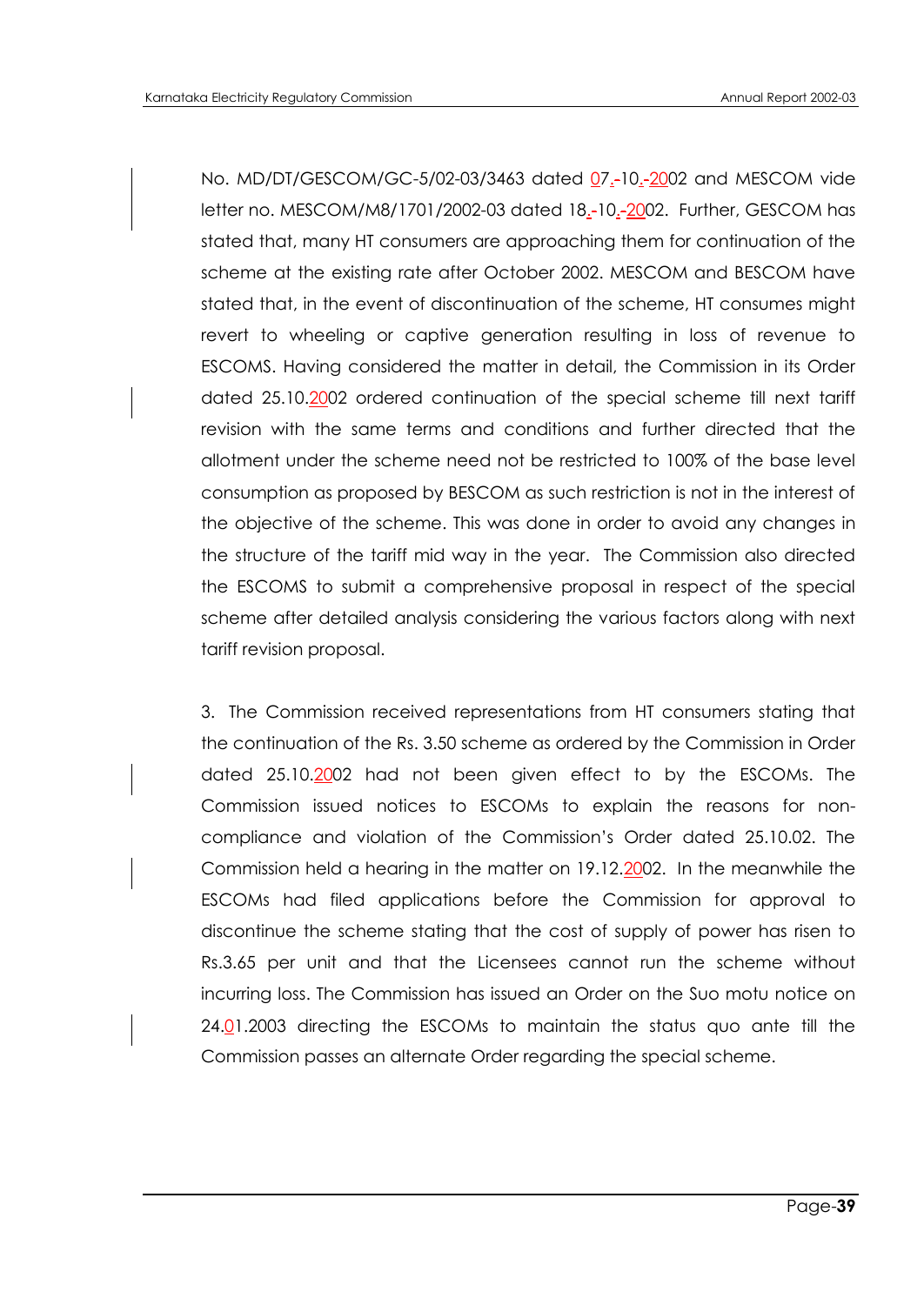4. In the Tariff Order 2003, the Commission has noted that the ESCOMs have discontinued the scheme after 30.10.2002 / 30.11.2002 without seeking any revision or modification to the Commission's order dated 25.10.2002.

5. In the Tariff filing for FY04, ESCOMs had proposed a load factor based incentive scheme in place of the existing special scheme.

6. At the validation hearing, ESCOMs were asked specifically as to why the incentive was linked to the load factor. No satisfactory reply for this was provided. The Commission had earlier done a detailed analysis of the change in patterns of consumption of consumers who were availing of this facility. While the objective of the scheme appeared to have been that of attracting back to the grid consumers who were using captive power, the data did not clearly show that this objective had in fact been achieved. The data however showed that there had been a shift from small private generating companies to the grid. It was not clear therefore that the scheme ensured shifting of consumption from captive units to the grid.

7. In Tariff Order 2003, the Commission ordered that the earlier scheme of the ESCOMs that was continued vide the Commission"s Order dated 24.1.2003 be discontinued with effect from the date on which the new tariff as per this Tariff Order 2003 is implemented.

8. BESCOM has appealed against the order of the Commission dated 24.01.2003 on the Rs. 3.50 scheme in the Hon"ble High Court and the Court in its order dated 29.04.2003 has granted a stay for 8 weeks to the direction issued by the Commission in the order dated 24.01.2003. The Court has further ordered that in the meanwhile if an order is passed by the Commission on the application dated  $Q$ 9.12.2002 filed by BESCOM for discontinuation of the scheme, the Commission is at liberty to move the Hon"ble High Court to seek such modification that may be necessary in the facts and circumstances of the case.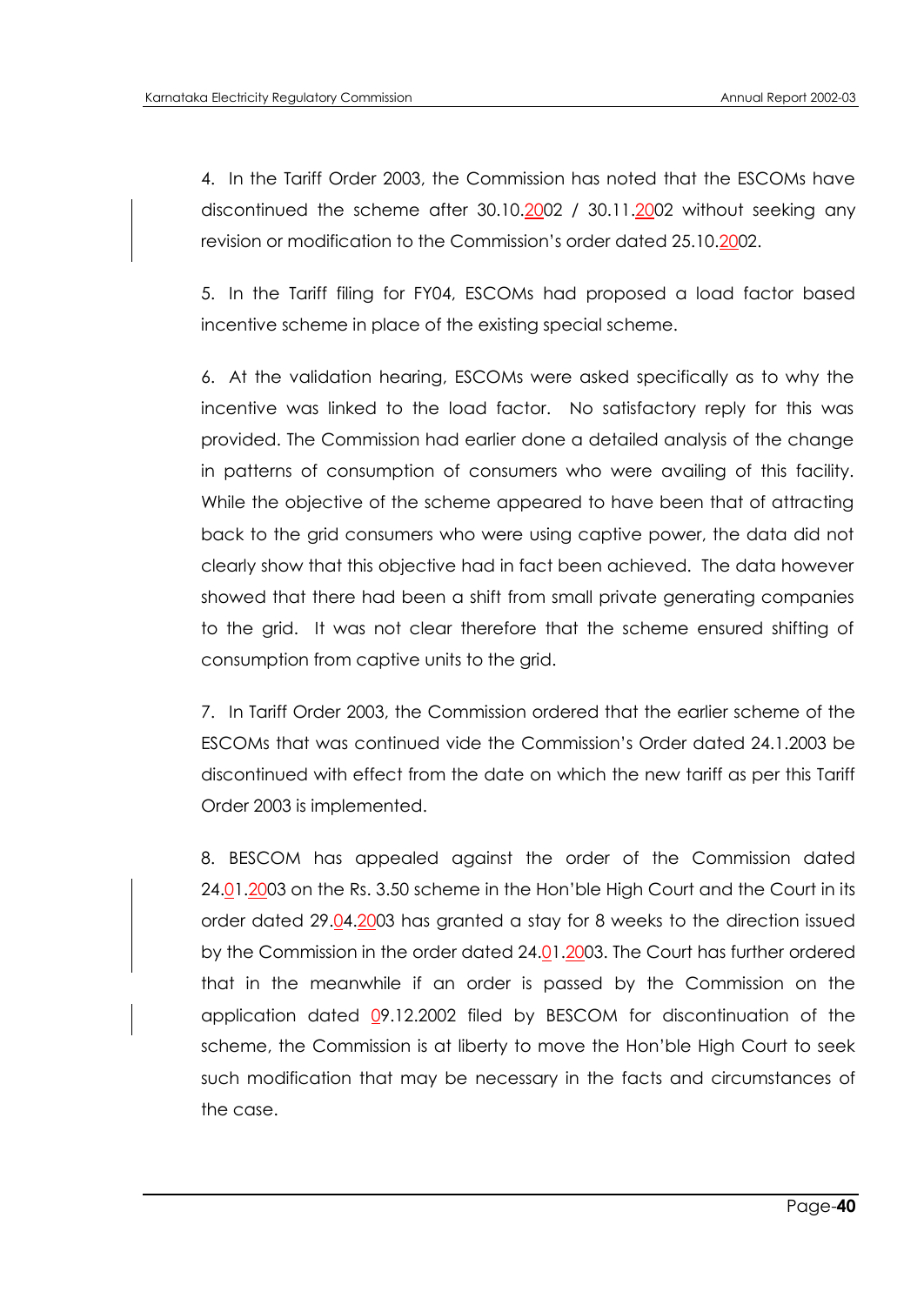### **3.13.2 Interaction with the Government**

The Commission has been interacting with the Government on all major issues and the Government has also giving policy directives in the matter of IP set tariff. Annexe 15 lists the communication between the Commission and the Government on various matters.

#### **3.13.3 Monthly review meetings with Licensees**

1. In order to monitor the performance of Licensees, the Commission held several monthly review meetings after the formation of new companies.

2. The Commission has designed and prescribed monthly performance reporting formats for the ESCOMs. The formats are so designed that a complete snapshot of the Licensees" performance is available. The performance is being reviewed with reference to base line indicators relating to the performance prior to the formation of ESCOMs.

#### **3.13.4 KPTCL's objection to the frequent KERC meetings calling KPTCL officials**

1. The Commission, in the discharge of its functions under the provisions of KER Act, has held several meetings with KPTCL/ESCOMs in the matters relating to ERC and Tariff filing, Computerisation programme, review of performance, capital expenditure review etc. apart from holding hearings on the various Appeals and Petitions received by the Commission.

2. The MD, KPTCL in his letter No KPTCl/MD/PS/2002-03/B36/6590/F2002-03/59- 62 dated  $0.602.2003$  has referred to the meetings being held by the Commission frequently. He has stated in the said letter that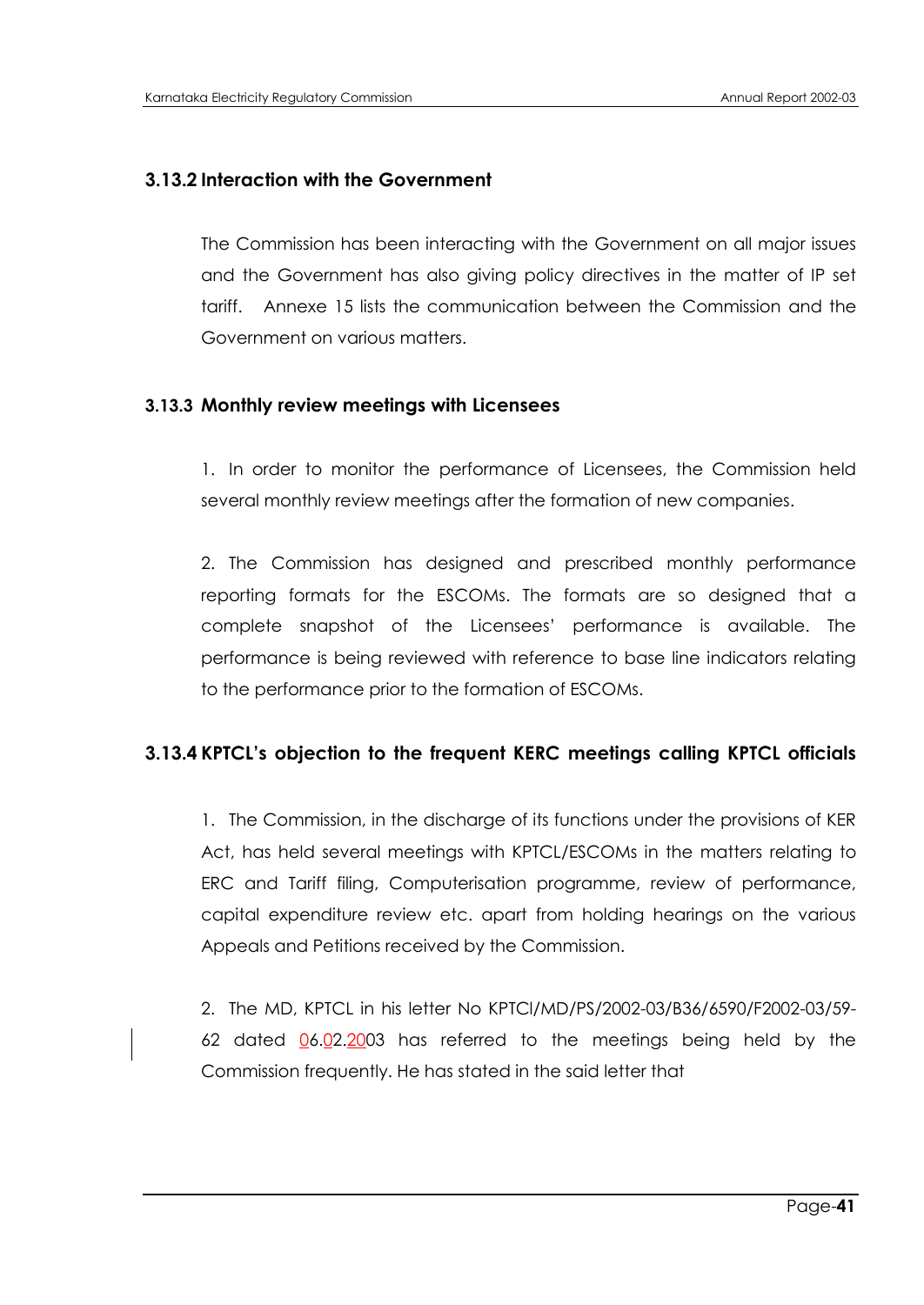- i) KERC has been calling officers of KPTCL for various meetings very frequently.
- ii) Consequently, normal functioning of KPTCL is getting adversely affected.
- iii) During the calendar year 2002 the Commission conducted more than 80 meetings with KPTCL officers.
- iv) There is an increasing attempt in KERC to get involved in day-to-day micro management of transmission and distribution sectors.

3. The Commission issued a notice to the MD, KPTCL, calling for replies on various points. KPTCL in its letter dated 11.02.2003 requested the Commission to grant six weeks time to submit the replies. The Commission gave time till 11.03.2003 for providing the replies. In letter dated 11.03.2003, KPTCL has stated that it is their endeavour to cooperate in every possible manner in the regulatory processes of the Commission and requested the Commission not to pursue the proceedings in the matter and they sought further 10 days time to provide replies to the notice in case the Commission is inclined to proceed further. The Commission vide letter dated 14.3.03 had granted 10 days time to KPTCL to furnish reply to the notice. KPTCL in its letter-dated 26.03.2003 has provided a detailed reply to the notice issued by the Commission and has requested the Commission not to pursue the said proceedings. The case posted for hearing on 26.03.2003 has been adjourned and the reply provided by KPTCL is being examined by the Commission for further action.

- 4. Copies of the following letters are placed at Annexe 16.
- a. MD, KPTCL letter dated 06.02.2003
- b. Notice dated 07.02.03 issued by the Commission to MD, KPTCL.
- c. Reply of KPTCL dated 11.02.2003
- d. Commission"s letter dated 13.02.2003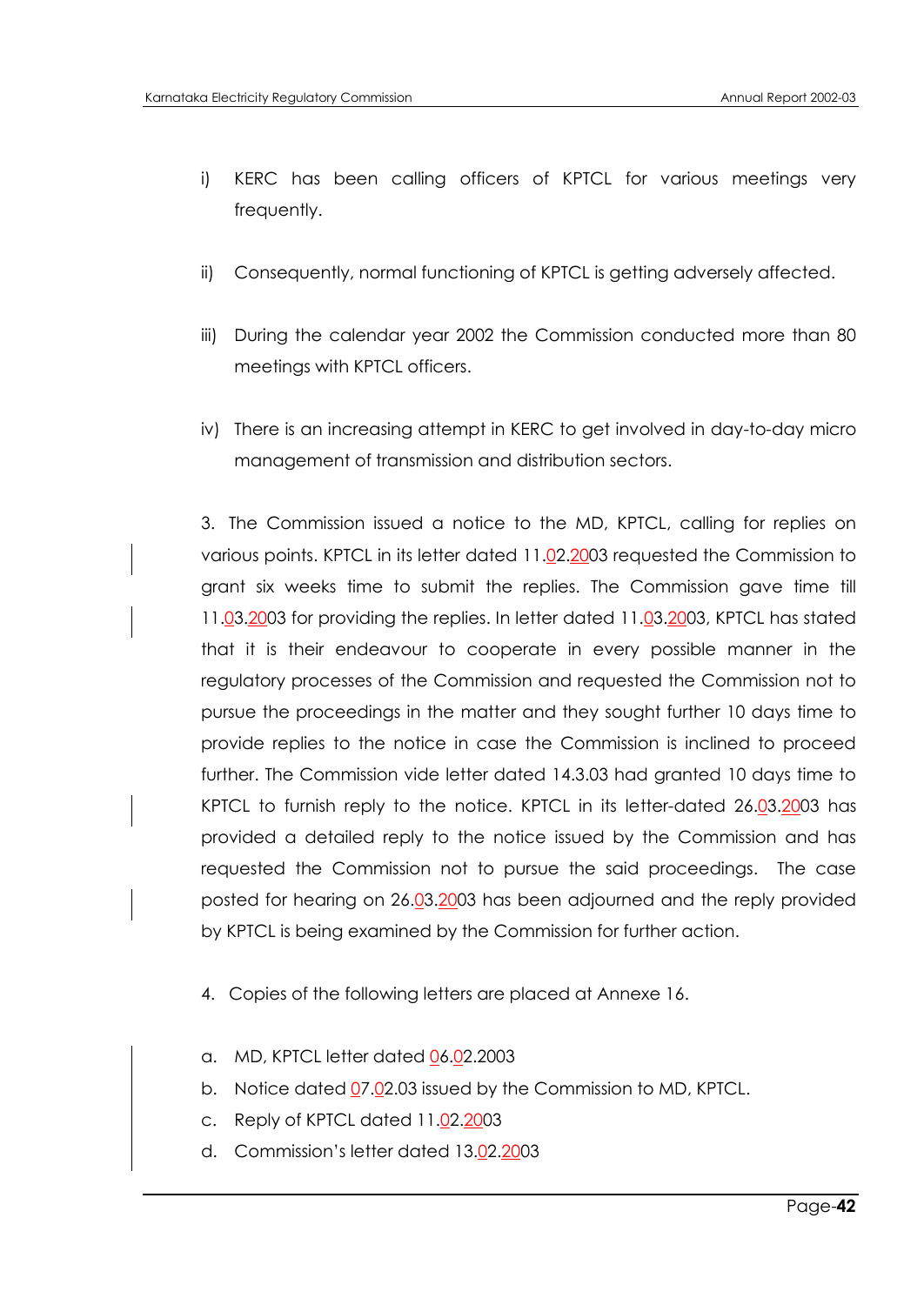- e. KPTCL letter dated 13.02.2003
- f. KPTCL letter dated 11.03.2003
- g. KPTCL letter dated 26.03.2003

#### **3.13.5 Tariff Policy of Government of India**

GOI had sent the report submitted by Working Group on tariff policy for comments from the Commission. The Commission after going through the report has agreed to the Tariff Policy of GOI and has sent a letter in this matter vide letter no. B/13/2/1670 dated 03.10.2002.

#### **3.13.6 Visits by the Commission**

During the year the Commission visited the following places:

#### **A. Andhra Pradesh:**

1. The Commission visited the Central Power Distribution Company, Hyderabad and Southern Distribution Company in Tirupathi. The Commission noted that in both these places Computerisation of billing and transformer monitoring had been effectively done. Further in Hyderabad, the Commission noted that 24 hour customer care centre has been set up. Also, installation of single-phase transformers and aerial bunched conductors in theft prone distribution areas were being carried out by these companies. The above aspects have been brought to the notice of ESCOMs during the review meetings and the Commission has suggested that ESCOMs consider implementing some of these measures for improving their performance.

2. Also, the Commission noted that Andhra Pradesh has prepared the profile of distribution companies by engaging Consultants. These profiles would be very useful during the privatisation process of the companies. The Commission in its letter to GOK dated 16.10.2002 had requested the Government to initiate action to prepare similar profiles of the ESCOMs in Karnataka also. It is learnt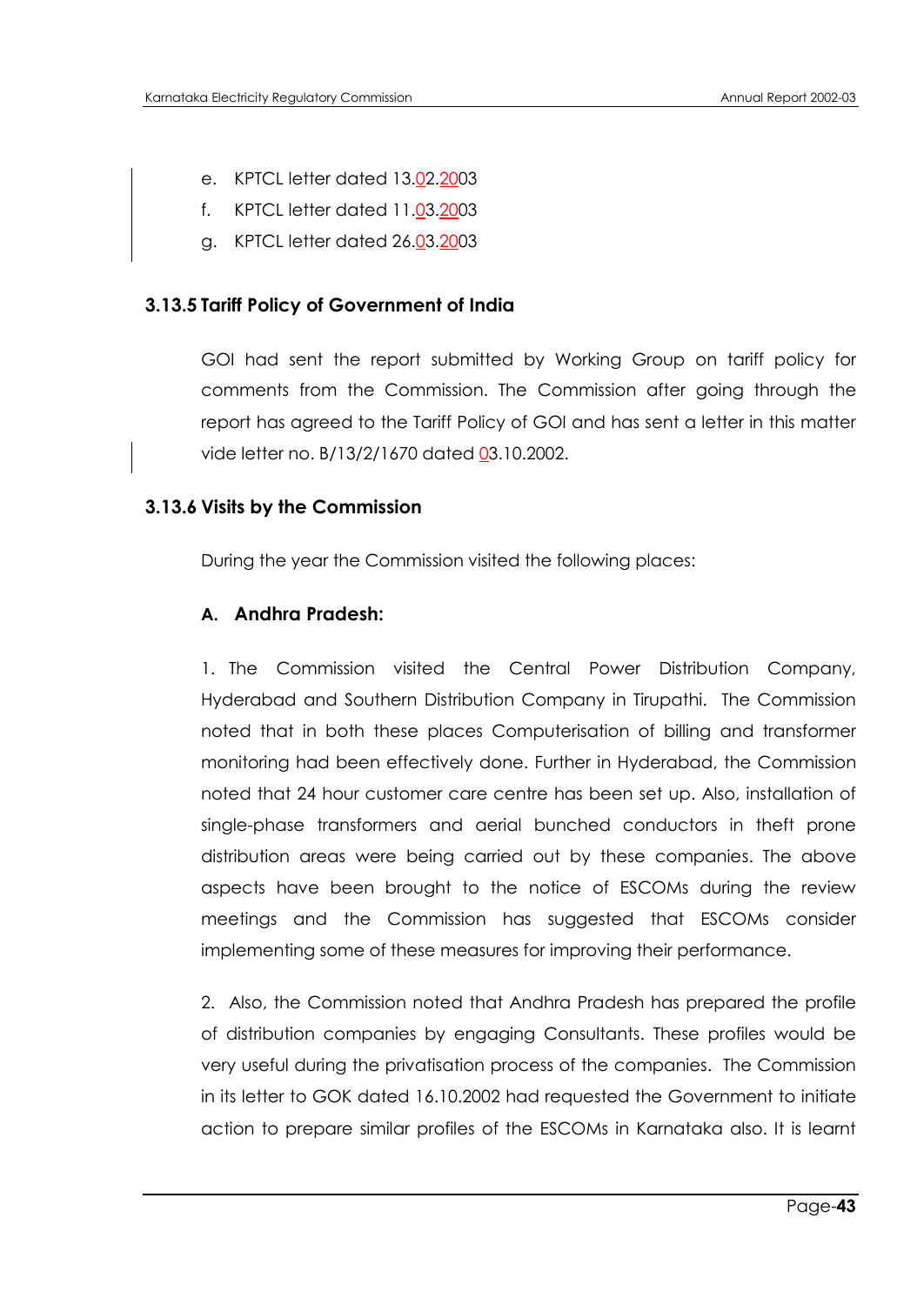that this task has been since entrusted by the Government to their Institutional Strengthening Consultants (PricewaterhouseCoopers).

#### **B. Orissa:**

The Commission visited Orissa Regulatory Commission to discuss various issues relating to the progress of the reforms and privatisation in Orissa. The Commission specifically noted the initiative of the utilities in identifying and reducing the commercial losses.

#### **C. Raichur, Karnataka:**

The Commission held a review meeting with GESCOM at Raichur on 20<sup>th</sup> and 2<sup>1st</sup> of August and discussed matters relating to energy audit, metering program, vigilance activities, revenue collection, interface metering, computerisation etc. The Commission also visited RTPS.

#### **D. Belgaum, Karnataka:**

The Commission held a review meeting with HESCOM at Belgaum on 5<sup>th</sup> and 6<sup>th</sup> of August 02 and discussed matters relating to Losses in towns/cities, APDRP program, Computerisation, Vigilance activities, Revenue Collection, Major Capital works etc.

#### **E. Shimoga, Karnataka:**

Sri H.R. Gopal, Member visited Shimoga on 02.12.2002 and discussed with MESCOM regarding the procedure for energy audit.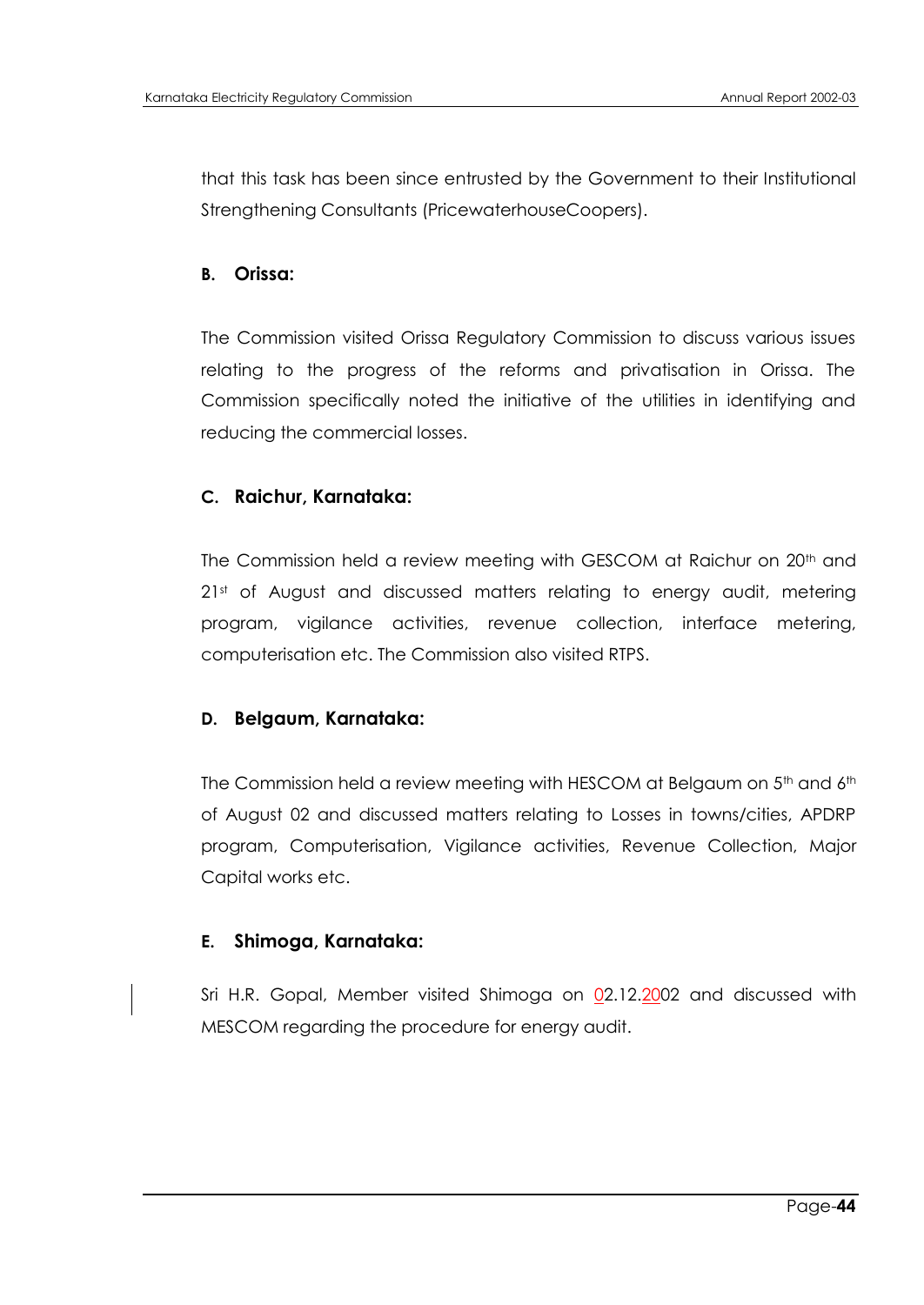# **4. ADVISORY COMMITTEE MEETINGS**

1. The Commission Advisory Committee was constituted after consultation with Government of Karnataka vide Notification No P/01/0 Dated 03.08.2000 with 18 members. The Commission has gazetted the KERC (Advisory Committee) Regulations, 2000 on 23.11.2000. As per the provisions of section 34 of the KER Act, 1999 and Regulation 3(5) of KERC (Advisory Committee) Regulations 2000, 1/3 of the members shall retire annually. It was also decided to select the members who should retire based on the draw of lot. As a matter of policy it was decided by the Advisory Committee that members chosen for retirement from members of permanent representing organisations such as KPTCL Engineers" Association, and KPTCL Employees Association shall be given reappointment. The following were the members chosen for retirement based on the draw of lot:

- a. Shri K.C.Naikwadi
- b. Shri M.R.Rangaswamayya
- c. Shri M.K.Ramachandra
- d. Shri Ravi Uppal
- e. Shri Y.G.Muralidharan

2. The following members were included to the Advisory Committee with due approval from GOK in place of the above members:

- a. Mr. M.G. Prabhakar, KASSIA, Bangalore
- b. Mr. Ravi Ganapathi, Kodagu
- c. Mr. K.N. Venkatagiri Rao, Consumers Forum, Sagar
- d. Representative of CII, Bangalore
- e. Mr. K.C. Naikwadi, President, KPTCL Engineers Association

Out of the above members, Sri K.C. Naikwadi has been reappointed.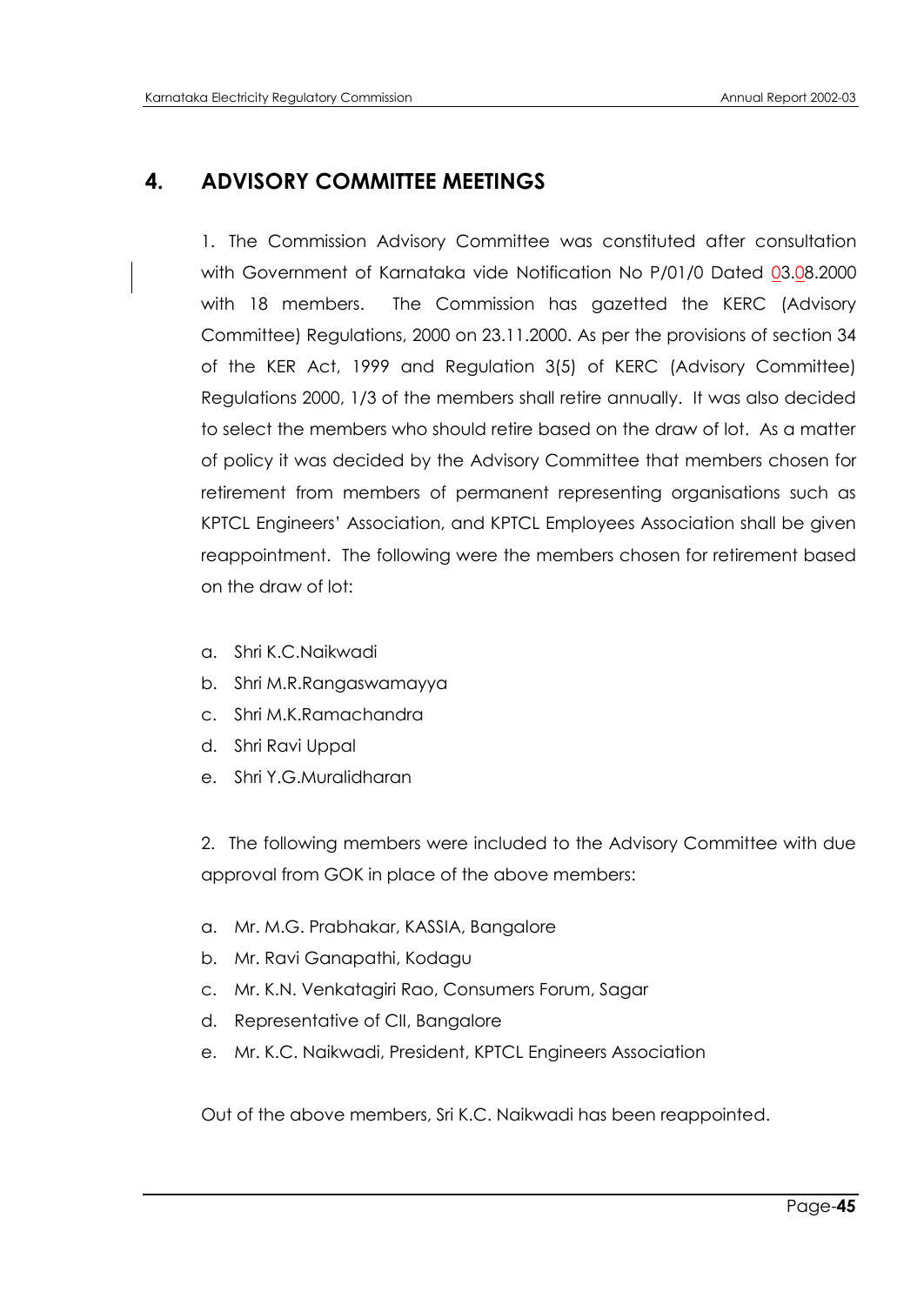3. Following are the Commission"s Advisory Committee members at the end of year FY03:

| 1.  | Mr. Philipose Matthai, Chairman, KERC (Ex-Officio Member)                  |
|-----|----------------------------------------------------------------------------|
| 2.  | Mr. H.R. Gopal, Member, KERC (Ex-Officio Member)                           |
| 3.  | Mrs. Nalini M.K.Menon, Member KERC (Ex-Officio Member)                     |
| 4.  | Mr. J Crasta, Managing Director, C.M. Equipment & Instruments (I) (P) Ltd. |
| 5.  | Mr.V. Narayana Gowda, President, KPTCL Employees Union                     |
| 6.  | Mr. K.C. Naikwadi, President, KPTCL Engineers Association                  |
| 7.  | Mr. S. Chandrasekharan, Managing Director, Bhoruka Power Corporation       |
|     | LTD.                                                                       |
| 8.  | Dr. Anant Huilgol, Secretary General, Citizens Forum, Hubli                |
| 9.  | Mr. M.S. Shankarikoppa, President, State Farmers' Co-ordinatory            |
|     | Committee, Haveri                                                          |
| 10. | CMD, KPTCL                                                                 |
| 11. | Mr. Mune Gowda, Joint Director of Agriculture (Retd.)                      |
| 12. | Mr. K.N. Jayalingappa, Vice President, Federation of Karnataka             |
|     | Chambers of Commerce and Industry                                          |
| 13. | Major Gen (Retd.). S.G. Vombatkere, Mysore.                                |
| 14. | MD, KPCL                                                                   |
| 15. | Mr. M.G. Prabhakar, KASSIA, Bangalore                                      |
| 16. | Mr. Ravi Ganapathi, Kodagu                                                 |
| 17. | Mr. K.N. Venkatagiri Rao, Consumers Forum, Sagar, Shimoga.                 |
| 18. | Representative, CII, Bangalore.                                            |

# **4.1 Brief Account of the Meetings**

Four meetings including two special meetings were held during the current Year. Following is a brief account of the issues taken up during the meetings of the Advisory Committee held in this year.

# **4.1.1 Special Meeting held on 24.04.2002**

This meeting was convened as a special meeting to discuss the Tariff Petition filed by KPTCL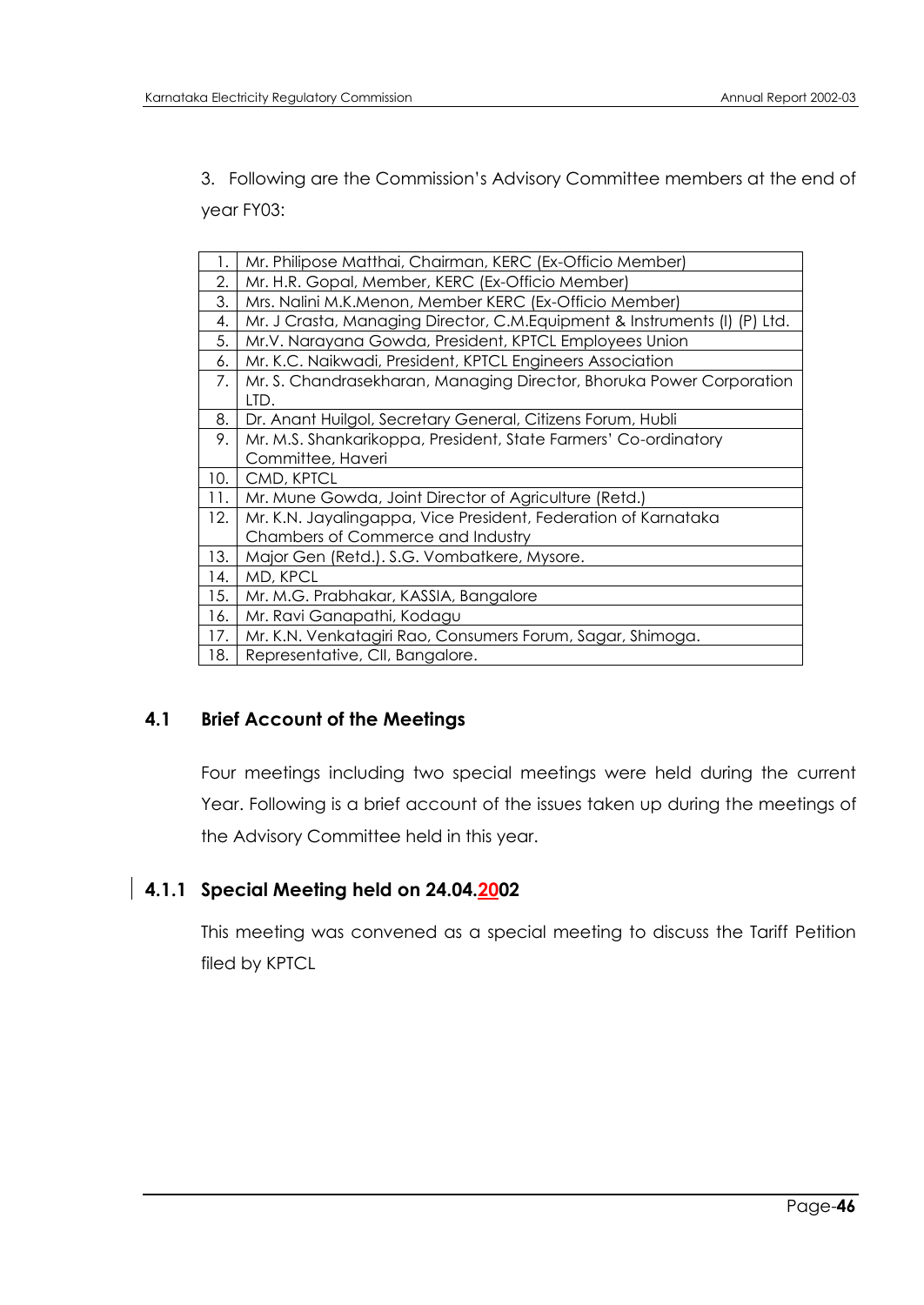# **4.1.2 6th Meeting of the Advisory Committee held on 25.-09.-2002**

Following are the subjects taken up for discussion in the 6<sup>th</sup> meeting:

- o Discussion on Overall Performance Standards related to electricity supply and distribution
- o Discussion on review petition filed by KPTCL against Tariff order, 2002.
- o Annual accounts for FY02.

# **4.1.3 Special Meeting held on 03.01.2003**

The Special meeting was convened to discuss the compliance by the Licensees with the directives given in the Tariff Order 2002.

# **4.1.4 7<sup>h</sup> Meeting of the Advisory Committee held on 29.01.2003**

This meeting was convened to discuss the tariff proposals of KPTCL and ESCOMs.

Minutes of the above Advisory Committee Meetings are presented as Annexes 17.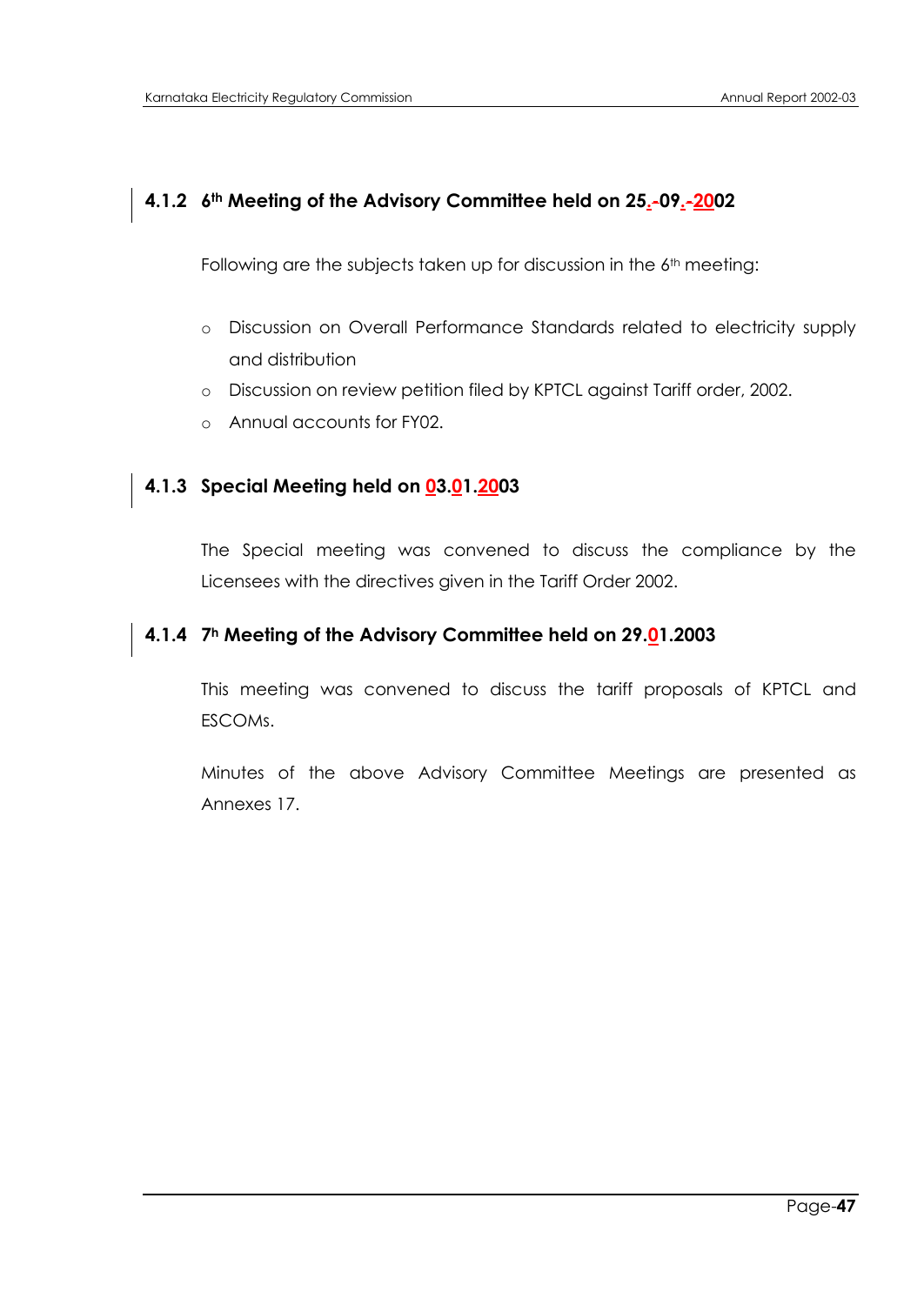# **5. GENERAL REVIEW OF THE POWER SECTOR**

#### **5.1 Status of Karnataka Power Sector**

1. The electricity sector in Karnataka has been unbundled completely into Generation, Transmission and Distribution. The generation is largely by the Government owned entities viz., Karnataka Power Corporation limited (KPCL) and Visvesvaraya Vidyuth Nigama Limited (VVNL). GOK vide GO No. DE 35 PSR 2000 dated 11.04.2003 has accorded approval in principle for the amalgamation of VVNL with KPCL. A copy of the GO is placed at Annexe 18 . In addition to KPCL and VVNL, there are a few private power-generating companies supplying power to the grid. The Karnataka Power Transmission Corporation Limited is entrusted with Transmission and Bulk supply of power. Under the second transfer scheme, the Distribution of power has been entrusted to Government owned ESCOMs, which have become functional from 1st June 2002. The installed capacity in Karnataka as on 31.03.2003 is as follows:

| Installed capacity & share of Karnataka (MW) |       |         |        |       |  |  |
|----------------------------------------------|-------|---------|--------|-------|--|--|
|                                              | Hvdro | Thermal | Others | Total |  |  |
| <b>KPCL</b>                                  | 2683  | 1470    |        | 4153  |  |  |
| VVNI                                         | 206   | 128     |        | 334   |  |  |
| Private                                      |       |         |        |       |  |  |
| Generating                                   |       |         |        |       |  |  |
| Companies                                    |       | 588     |        | 588   |  |  |
| Cogeneration                                 |       |         |        |       |  |  |
| and Others                                   |       | 155     | 14     | 169   |  |  |
| <b>Central Projects-</b>                     |       |         |        |       |  |  |
| share                                        |       | 722     |        | 722   |  |  |
| Total                                        | 2889  | 3063    | 14     | 5966  |  |  |

Source ERC FY04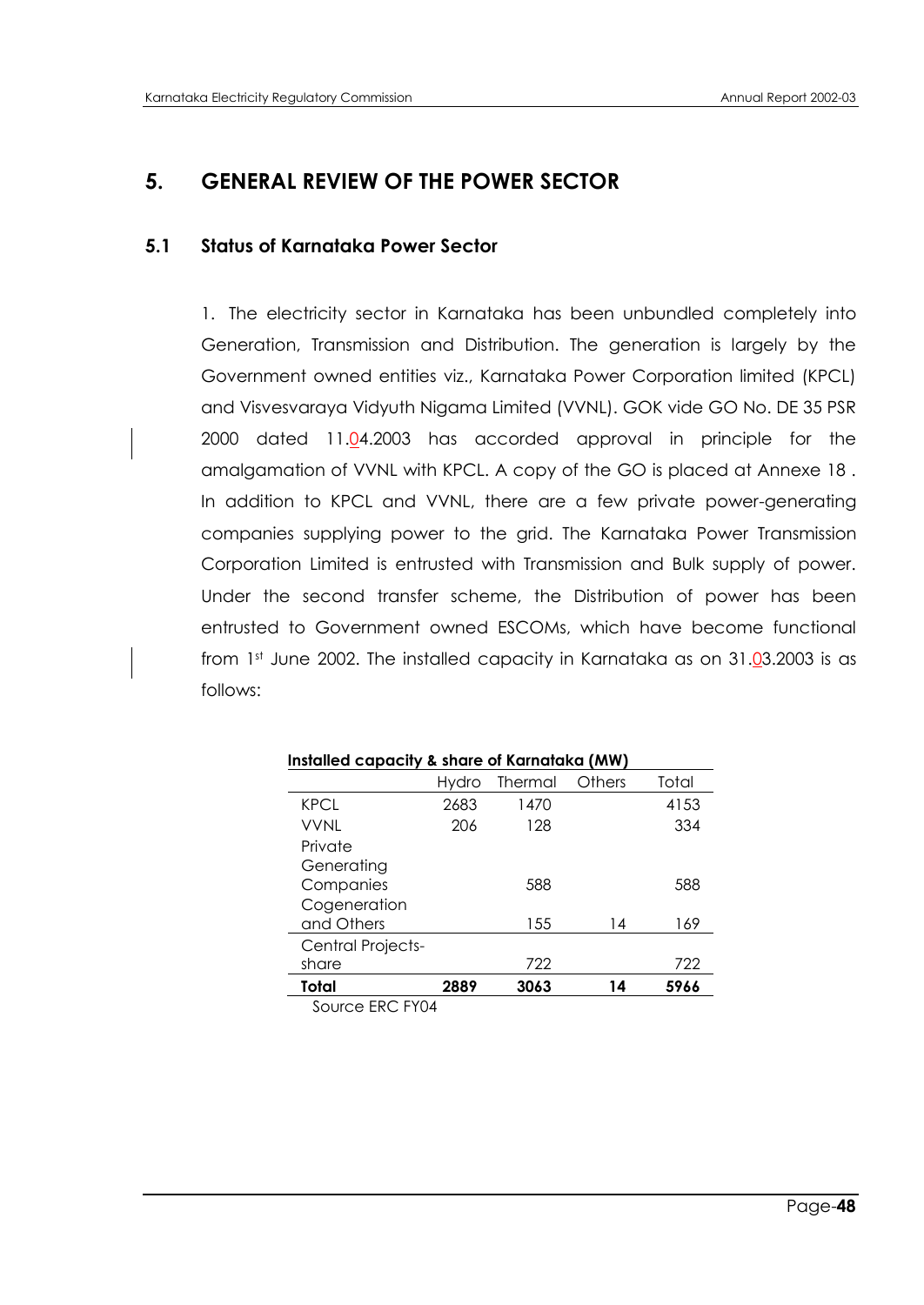2. Estimated energy availability with respect to above stations in FY03 is as follows.

|                         | (MU)                    |
|-------------------------|-------------------------|
| Source                  | <b>Energy Available</b> |
| <b>KPCL</b>             | 15508                   |
| <b>VVNL</b>             | 1053                    |
| Private                 |                         |
| companies               | 3119                    |
| Co-Generation           | 531                     |
| Other states            | 2129                    |
| Others                  | 31                      |
| <b>Central Projects</b> | 6533                    |
| Total                   | 28904                   |
| Source ERC FY04         |                         |

#### **Energy availability during FY 03**

It is noted that the estimated energy input in FY03 has decreased by 0.54% over actuals of FY02 input of 29061 MU.

| 3. The ESCOM wise sales for FY03 is indicated below: |  |  |
|------------------------------------------------------|--|--|
|                                                      |  |  |

|               |         |           | Sales in MU |
|---------------|---------|-----------|-------------|
| <b>ESCOM</b>  | Metered | Unmetered | Total       |
| <b>BESCOM</b> | 5568    | 3605      | 9173        |
| <b>MESCOM</b> | 2585    | 1522      | 4107        |
| <b>HESCOM</b> | 1476    | 2286      | 3762        |
| <b>GESCOM</b> | 1104    | 1509      | 2613        |
| Total         | 10733   | 8922      | 19655       |
|               |         |           |             |

Source ERC FY04

The above sales are the revised estimates furnished by ESCOMs in ERC FY04. It is noted that the sales to metered consumers as percentage of input is 37%, while the sales to unmetered consumers is 31%. The total sales in FY03 including sales to Hukkeri Rural Electric Co-operative Society would be 19793 MU. By applying the allowed T&D loss of 28%, the input energy requirement should have been 27490 MU as against the projected power purchase of 28904 MU by KPTCL in FY03.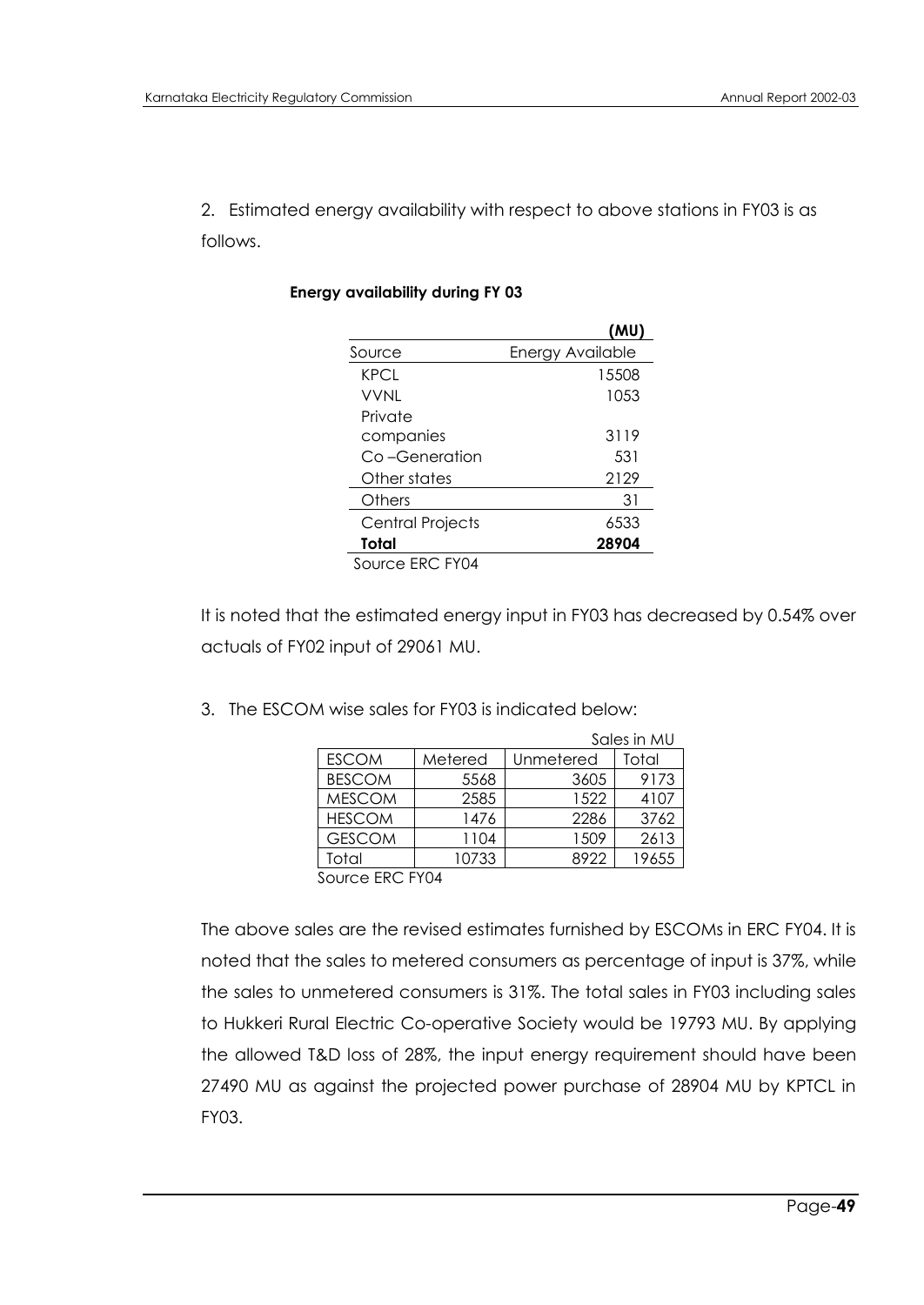#### **5.2 Revised FRP:**

1. GOK had approved the FRP for the power sector in the state in the Order no. DE12PSR 2001 dated 30.03.2001. The Commission examined the FRP in detail and communicated its views to GOK in June 2001. It was pointed out that the approved FRP runs the risk of being thrown out of gear by variations in actuals compared to some of the major assumptions in the initial years itself. The Commission has also made its observations on the FRP in Tariff Order 2002.

2. Government has proposed a revision of FRP and the FDP consultants have provided a draft of the revised FRP dated 03.09.2002 proposed by them to the Commission. High lights and assumptions of the draft revised FRP are as follows:

- i) Revised FRP for the period 2001 to 2010 has been prepared by the Consultants on the basis of Distribution Margin (DM) approach. Revised FRP has been prepared for KPTCL, Central Electricity Trader (CET) and ESCOMs
- ii) The power purchase cost has been allocated to ESCOMs using differential bulk supply tariff based on the cash collected by each ESCOM and subsidy support from GOK.
- iii) Capacity addition from 2001 to 2010 has been considered as 2811 MW in the revised FRP as against 2657 MW in the earlier FRP.
- iv) The energy input requirement from FY02 to FY10 has been considered at a CAGR of 2.96%.
- v) The T&D loss in FY02 has been indicated as 35.8% which is estimated to come down to 23% by FY10 and the year wise reduction is as follows: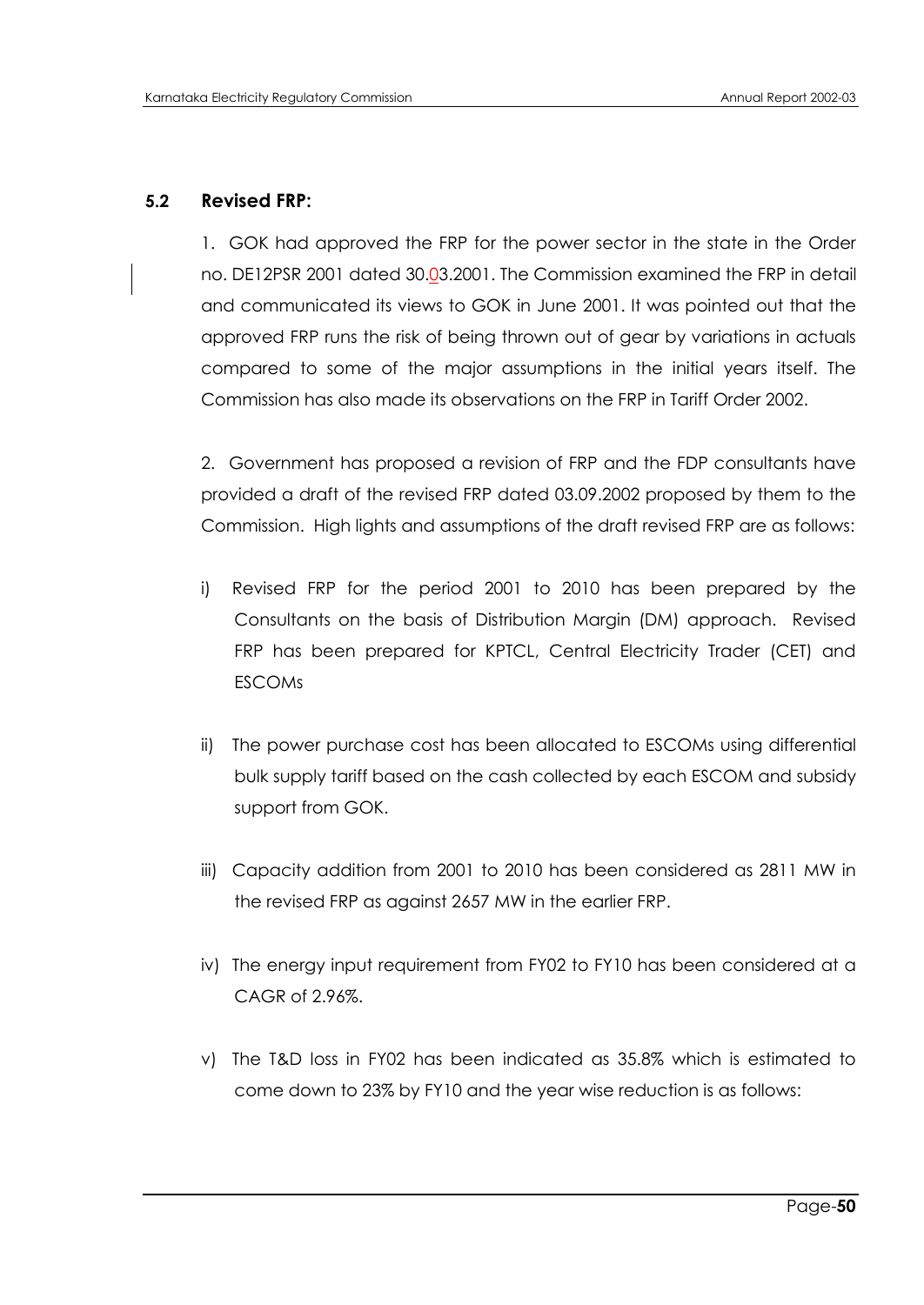| Year        | <b>Estimated T&amp;D loss</b> |
|-------------|-------------------------------|
|             | reduction (%)                 |
| <b>FY03</b> | 2.1                           |
| <b>FY04</b> | 1.5                           |
| <b>FY05</b> | 1.5                           |
| <b>FY06</b> | 1.6                           |
| <b>FY07</b> | 1.6                           |
| <b>FY08</b> | 1.6                           |
| <b>FY09</b> | 1.4                           |
| <b>FY10</b> | 1.5                           |

- vii) The annual growth in sales has been estimated to be 7% in FY03, and 5 to 6% during the period FY04 to FY10 Sales.
- viii) Tariff increase has been projected as follows:

| Year        | <b>Projected Tariff</b><br>increase (%) |
|-------------|-----------------------------------------|
|             |                                         |
| <b>FY03</b> | 11                                      |
| <b>FY04</b> | 14                                      |
| <b>FY05</b> | 13                                      |
| <b>FY06</b> | 8                                       |
| <b>FY07</b> |                                         |
| <b>FY08</b> | 6                                       |
| <b>FY09</b> | 6                                       |
| <b>FY10</b> |                                         |

ix) The cumulative revenue subsidy from GOK to the power sector has been estimated to be Rs. 8753 crores for the period from FY01 to FY10 in the proposed FRP as against a provision of Rs. 6750 crores in the approved FRP. The total Cash support from GOK to the sector including revenue subsidy, servicing of forced debt and working capital requirement has been projected to be Rs. 10376 crores in the proposed FRP.

The revised FRP is yet to be approved by the Government**.**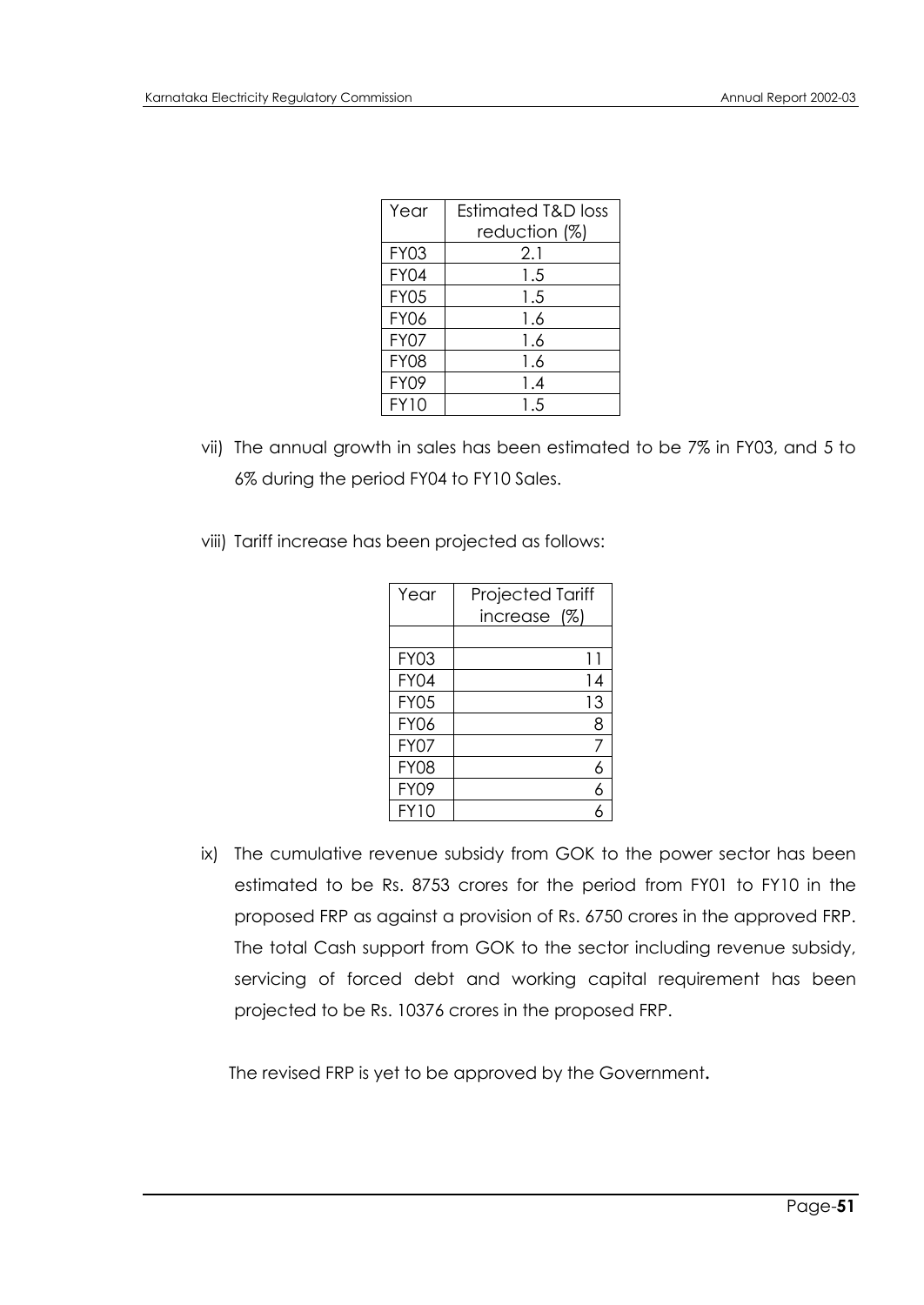# **5.3 Opening Balance sheet for the ESCOMs**

GOK vide order no. DE 8 PSR 2002 dated 31.05.2002 has approved the opening balance sheet of KPTCL and the four ESCOMs as on 31.03.2001(Provisional) as per second BRP adjustments. In the said order GOK has also approved the following:

- i) To write off of KPTCL"s receivables upto Rs. 866 crores which amount is placed with the government and the possibilities of future recoveries explored.
- ii) All the Electricity Companies will continue to pursue and enforce recovery of arrears outstanding against the consumer accounts.
- iii) Tripartite adjustments of Rs. 878 crores between KPCL, GOK and KPTCL to clear off KPCL long term debt to GOK and GOK"s subsidy dues to KPTCL and KPTCL"s power purchase dues to KPCL.
- iv) Total subsidy to power sector for 10-year period to be restricted to Rs. 12140 crores.
- v) Government to take over and service long-term debt of KPTCL upto Rs. 1050 crores. (Details of loans taken over and modalities of debt servicing to be communicated separately).

GOK in the order has stated that the approval of opening Balance Sheets is subject to audit and finalisation of transfer of balances as on 31.05.2002.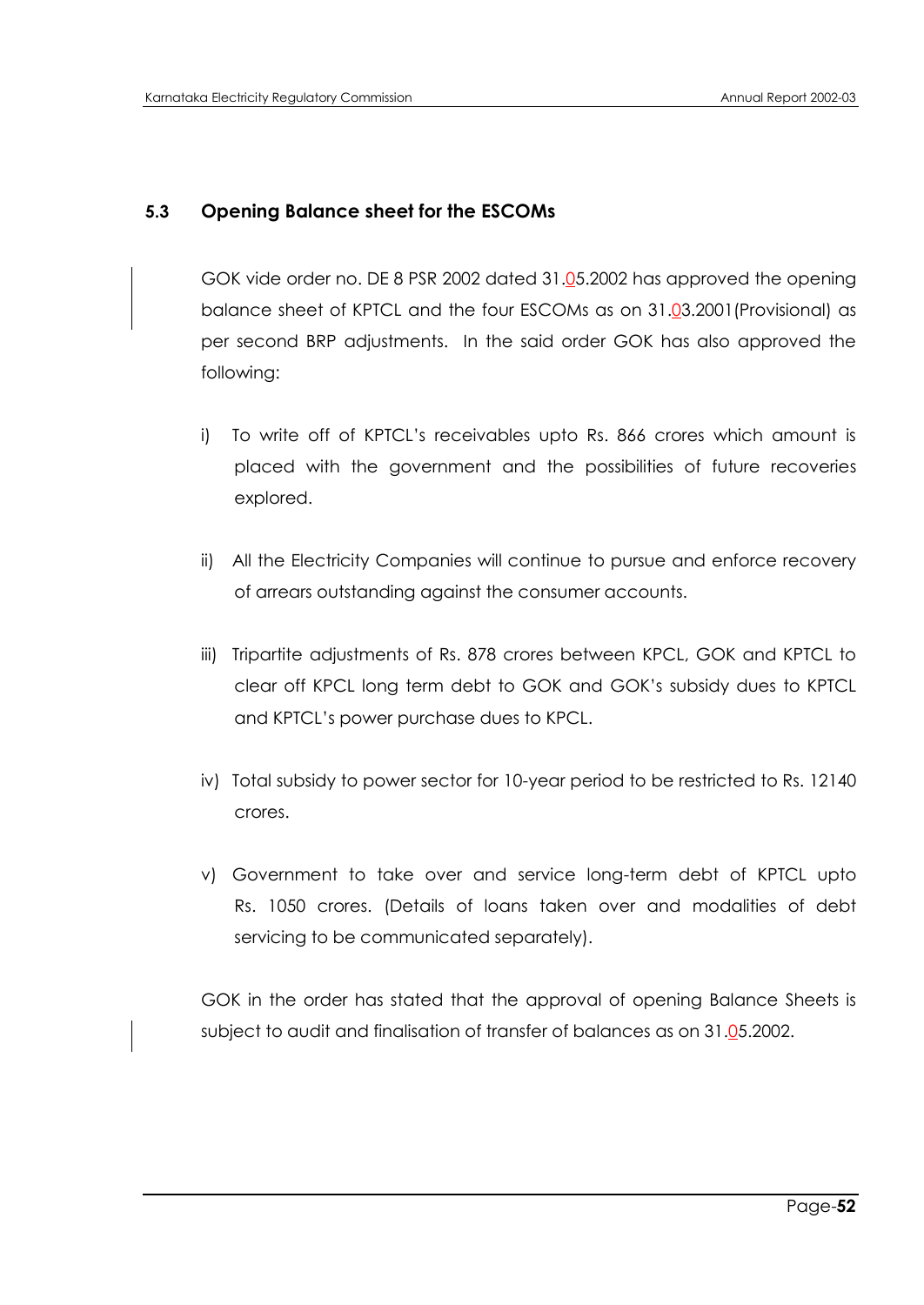### **5.4 Load forecast for the state:**

1. The Commission has issued Guidelines for preparation of Load Forecasts, Power Procurement Plan and Power Procurement Procedure. As per the guidelines, the Licensee shall, on an annual basis, forecast the demand for power within the Area of Supply in each of the next succeeding 10 years and prepare and submit such forecasts to the Commission. Such forecast has to be made customer class wise for each year and should include forecasts of technical and non-technical losses. The annual load forecast has to be submitted to the Commission not later than the 10th day of April each year. However, the Licensee has not submitted the load forecast as per the guidelines in FY03 and till date for FY04.

2. However, various experts and organisations have made medium and longterm load forecast for the state. A few of these forecasts are discussed in the following sections:

i) Sri B.G. Rudrappa, former chairman, KEB, has made a report "Power Scenario in Karnataka up to the end of tenth plan". The forecast has been made for FY99 to FY07 with base year as FY98. For the base year unrestricted energy requirement has been estimated taking into consideration the effects of power cuts, load shedding, rostering, low voltage, frequency effects etc. Category wise sales have been projected and the total energy requirement has been arrived at applying the T & D loss. The peak requirement is obtained by applying the Load factors. As per this report the forecast for the state is as indicated below: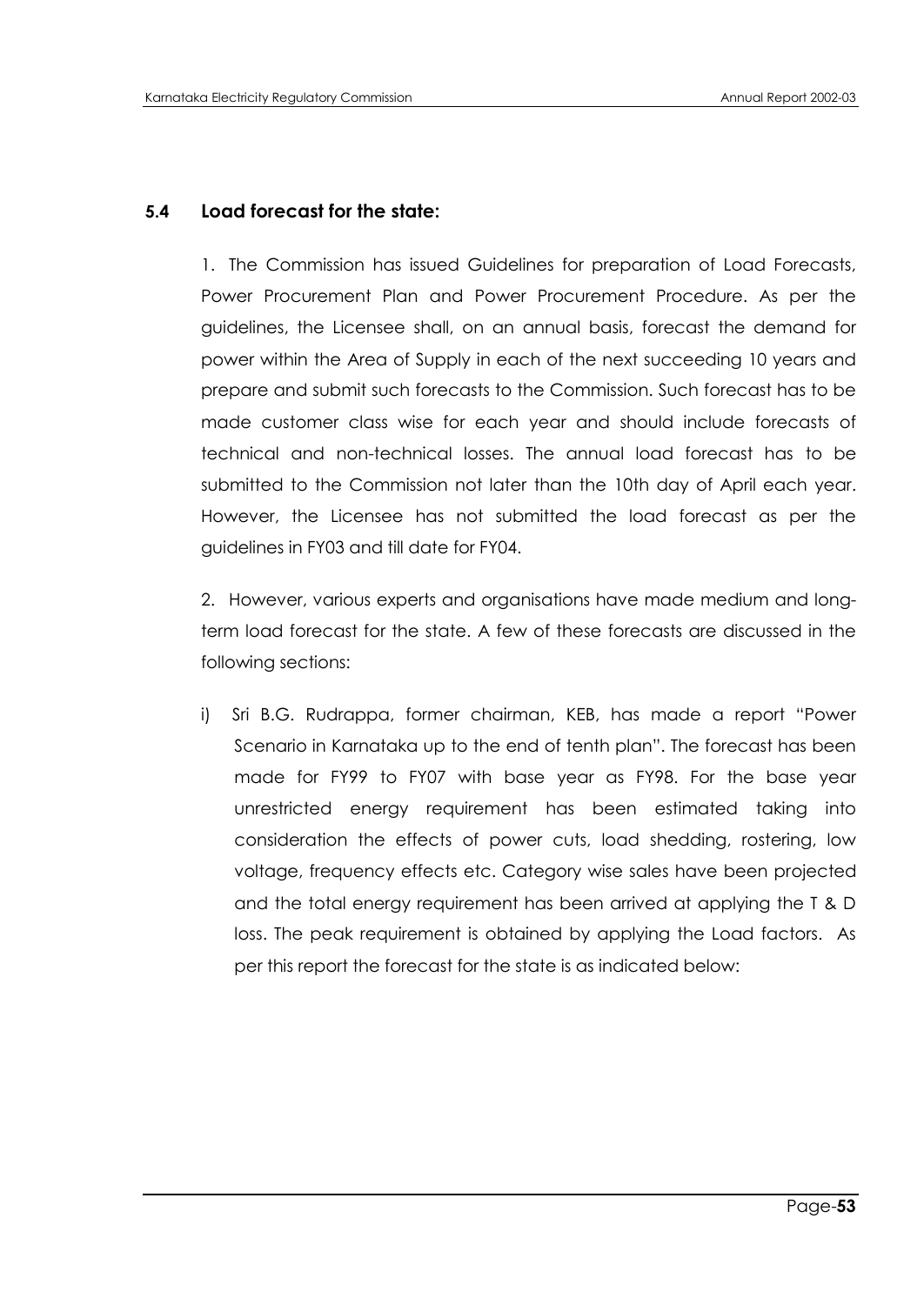| Year        | Energy-MU | Peak-MW* | % T & D loss | Load factor<br>(%) |
|-------------|-----------|----------|--------------|--------------------|
| <b>FY00</b> | 24402     | 4650     | 20           | 68.7               |
| FY01        | 25695     | 4850     | 19.5         | 68.7               |
| <b>FY02</b> | 27672     | 5150     | 19           | 68.7               |
| <b>FY03</b> | 29701     | 5550     | 19           | 68.7               |
| <b>FY04</b> | 31088     | 5750     | 18.5         | 68.7               |
| <b>FY05</b> | 32885     | 6050     | 18.5         | 68.7               |
| <b>FY06</b> | 34079     | 6250     | 18           | 68.7               |
| <b>FY07</b> | 35736     | 6550     | 18           | 68.7               |

 **\*Note: peak load has been corrected for low voltage and peak hour load shedding**

- ii) **Sixteenth Electric Power Survey report of India**: In this report the projections are based on partial end use method and trend analysis. The category wise sales have been projected and the total requirement is obtained applying T & D loss. For peak estimation load factors have been used. For the purpose of projection past actual data of 10-15 years has been considered based on the availability of data. FY98 has been considered as the base year for projections. The major assumptions considered in the forecast are:
	- a. The demand met by captive generators is excluded.
	- b. Energy requirement and peak demand figures from FY94 to FY98 are restricted actual and the figures for FY00 and beyond are unrestricted projections.
	- c. Since partial data was available for FY99, the figures for FY99 are neither the actual nor projected.
	- d. A combined frequency and voltage correction amounting to 1% of the total consumption has been applied for all SEBs in southern region.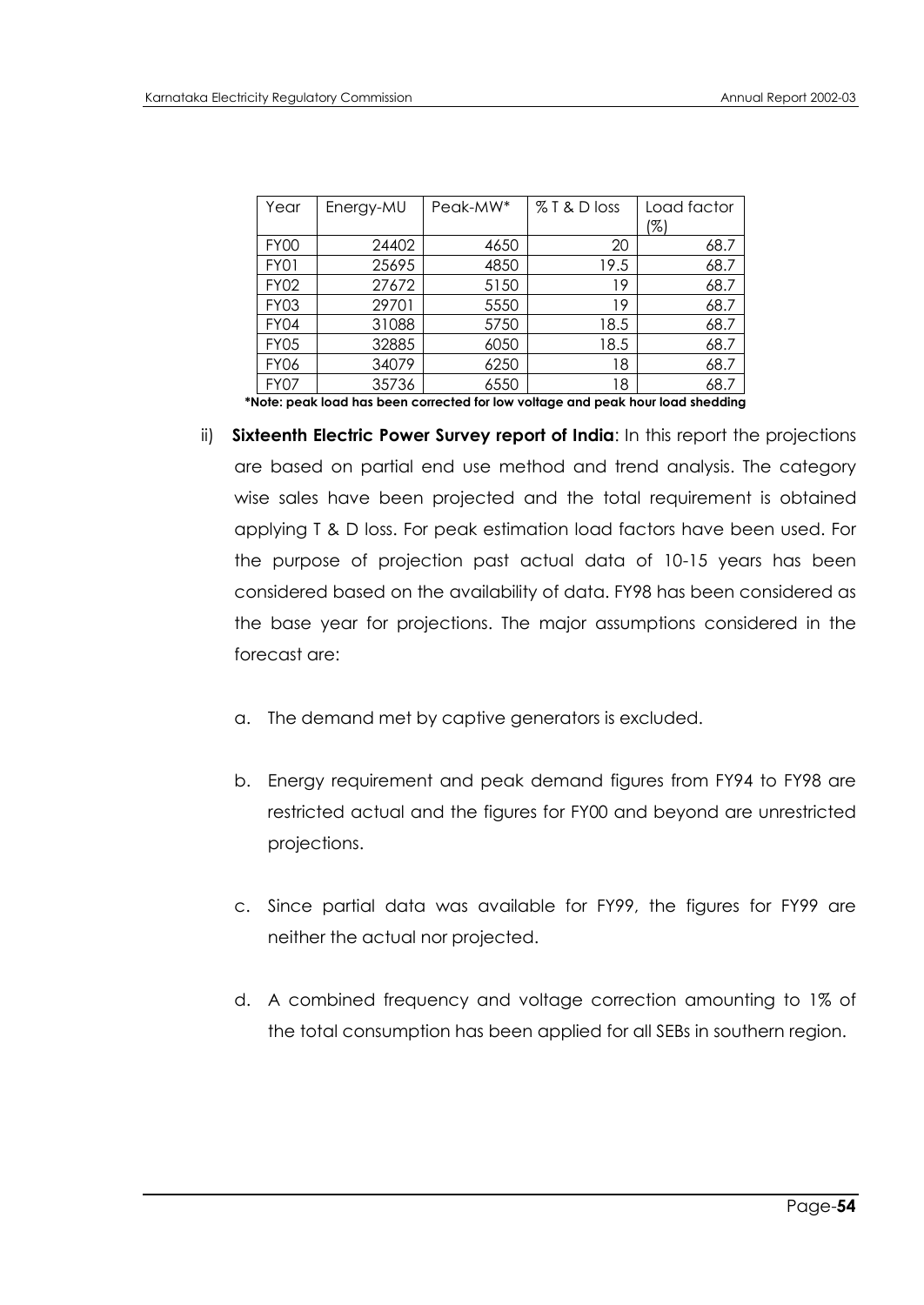| Year        | Energy $\frac{1}{2}$ | Peak- MW | %T& D loss | Load factor |
|-------------|----------------------|----------|------------|-------------|
|             | MU                   |          |            | (%)         |
| <b>FY00</b> | 28834                | 4987     | 18.90      | 66.00       |
| FY01        | 30794                | 5326     | 18.80      | 66.00       |
| <b>FY02</b> | 32950                | 5699     | 18.70      | 66.00       |
| FY03        | 35084                | 6068     | 18.60      | 66.00       |
| FY04        | 37235                | 6440     | 18.50      | 66.00       |
| <b>FY05</b> | 39467                | 6826     | 18.40      | 66.00       |
| FY07*       | 44748                | 7740     |            |             |
| FY12*       | 60478                | 10460    | -          |             |
| FY17*       | 81354                | 14071    |            |             |

The forecast for energy and peak is as follows:

**\* Note: These are long-term forecast, which have been estimated for the end year of the five-year plan period by extrapolation.**

#### iii) **Forecast as per Revised FRP:**

As per the proposed revised FRP the projection of energy requirement has been made on the following assumptions for each of the Distribution Companies:

- a. FY01 is considered as the base year.
- b. Category wise sales for individual year is projected based on certain growth rates.
- c. Distribution loss for each ESCOM for the year has been estimated based on a loss reduction profile.
- d. Total input to each ESCOM is estimated applying distribution loss to the sales.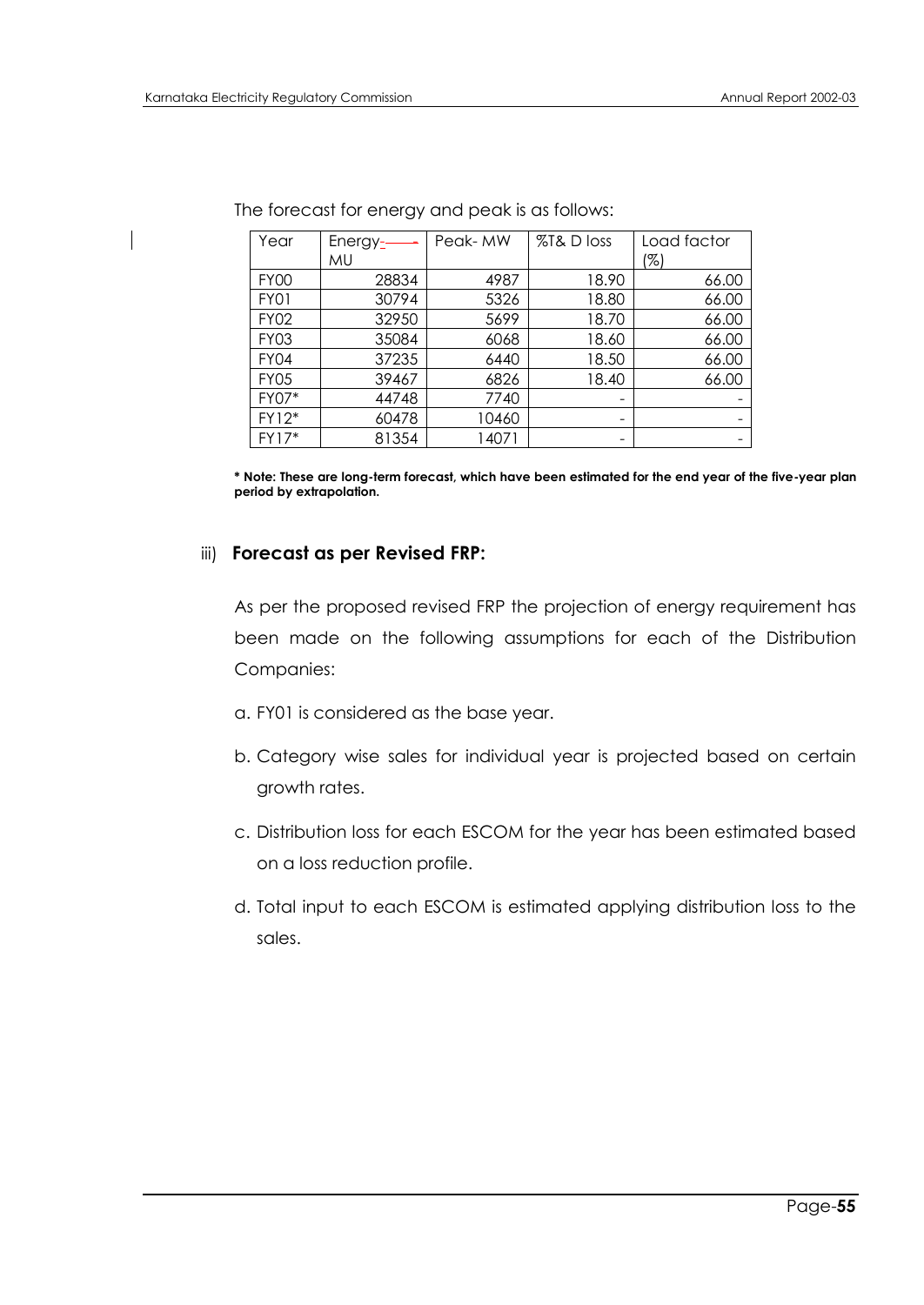Based on the above the sales growth rate and distribution loss assumed for ESCOMs are as follows:

| Year        |        | <b>BESCOM</b> |       | <b>MESCOM</b> |        | <b>HESCOM</b> |        | <b>GESCOM</b> |
|-------------|--------|---------------|-------|---------------|--------|---------------|--------|---------------|
|             | % Sale | $%$ loss      | %Sale | $%$ loss      | % Sale | $%$ loss      | % Sale | $%$ loss      |
| FY01        |        | 26.23         |       | 22.27         |        | 35.77         |        | 37.00         |
| <b>FY02</b> | 3.5    | 29.69         | 6.6   | 21.19         | 1.90   | 31.00         | 10.70  | 38.21         |
| <b>FY03</b> | 5.5    | 28.46         | 4.5   | 19.12         | 3.50   | 28.45         | 3.50   | 36.06         |
| FY04        | 5.4    | 26.96         | 4.1   | 19.02         | 2.90   | 27.45         | 3.70   | 35.06         |
| FY05        | 5.5    | 25.46         | 4.1   | 18.82         | 3.00   | 25.95         | 3.70   | 33.56         |
| <b>FY06</b> | 5.6    | 23.96         | 4.1   | 18.32         | 3.00   | 24.70         | 3.80   | 32.06         |
| FY07        | 4.6    | 22.46         | 3.4   | 17.82         | 2.70   | 23.45         | 3.20   | 30.56         |
| <b>FY08</b> | 4.7    | 20.96         | 3.4   | 17.32         | 2.70   | 22.20         | 3.20   | 29.06         |
| FY09        | 4.7    | 19.71         | 3.4   | 16.82         | 2.70   | 20.95         | 3.30   | 27.56         |
| <b>FY10</b> | 4.8    | 18.46         | 3.4   | 16.32         | 2.80   | 19.70         | 3.30   | 26.06         |

Hence the input to ESCOMs as per the proposed revised FRP has been indicated as:

|             |               |               |               |               | MU    |
|-------------|---------------|---------------|---------------|---------------|-------|
| Year        | <b>BESCOM</b> | <b>MESCOM</b> | <b>HESCOM</b> | <b>GESCOM</b> | Total |
|             |               |               |               |               |       |
| <b>FY02</b> | 11882         | 5256          | 5290          | 4065          | 26493 |
| FY03        | 12447         | 5454          | 5438          | 4173          | 27512 |
| FY04        | 13061         | 5659          | 5562          | 4297          | 28579 |
| <b>FY05</b> | 13700         | 5873          | 5676          | 4415          | 29664 |
| <b>FY06</b> | 14382         | 6094          | 5794          | 4540          | 30810 |
| FY07        | 14963         | 6277          | 5901          | 4643          | 31784 |
| <b>FY08</b> | 15575         | 6467          | 6010          | 4750          | 32802 |
| FY09        | 16222         | 6664          | 6122          | 4862          | 33870 |
| <b>FY10</b> | 16954         | 6868          | 6238          | 4977          | 35037 |

The transmission loss estimated and the input requirement for the state as per revised FRP is indicated below:

| Year        | %Transmission | Input     | Peak |      |
|-------------|---------------|-----------|------|------|
|             | loss          | energy-MU | МW   |      |
| <b>FY02</b> | 8.83          | 29059     |      | 5585 |
| <b>FY03</b> | 8.20          | 29967     |      | 5737 |
| FY04        | 7.49          | 30893     |      | 6285 |
| <b>FY05</b> | 6.99          | 31894     |      | 6599 |
| <b>FY06</b> | 6.49          | 32948     |      | 6708 |
| <b>FY07</b> | 5.99          | 33809     |      | 7429 |
| <b>FY08</b> | 5.49          | 34708     |      | 7516 |
| <b>FY09</b> | 4.99          | 35648     |      | 7516 |
| <b>FY10</b> | 4.49          | 36683     |      | 7516 |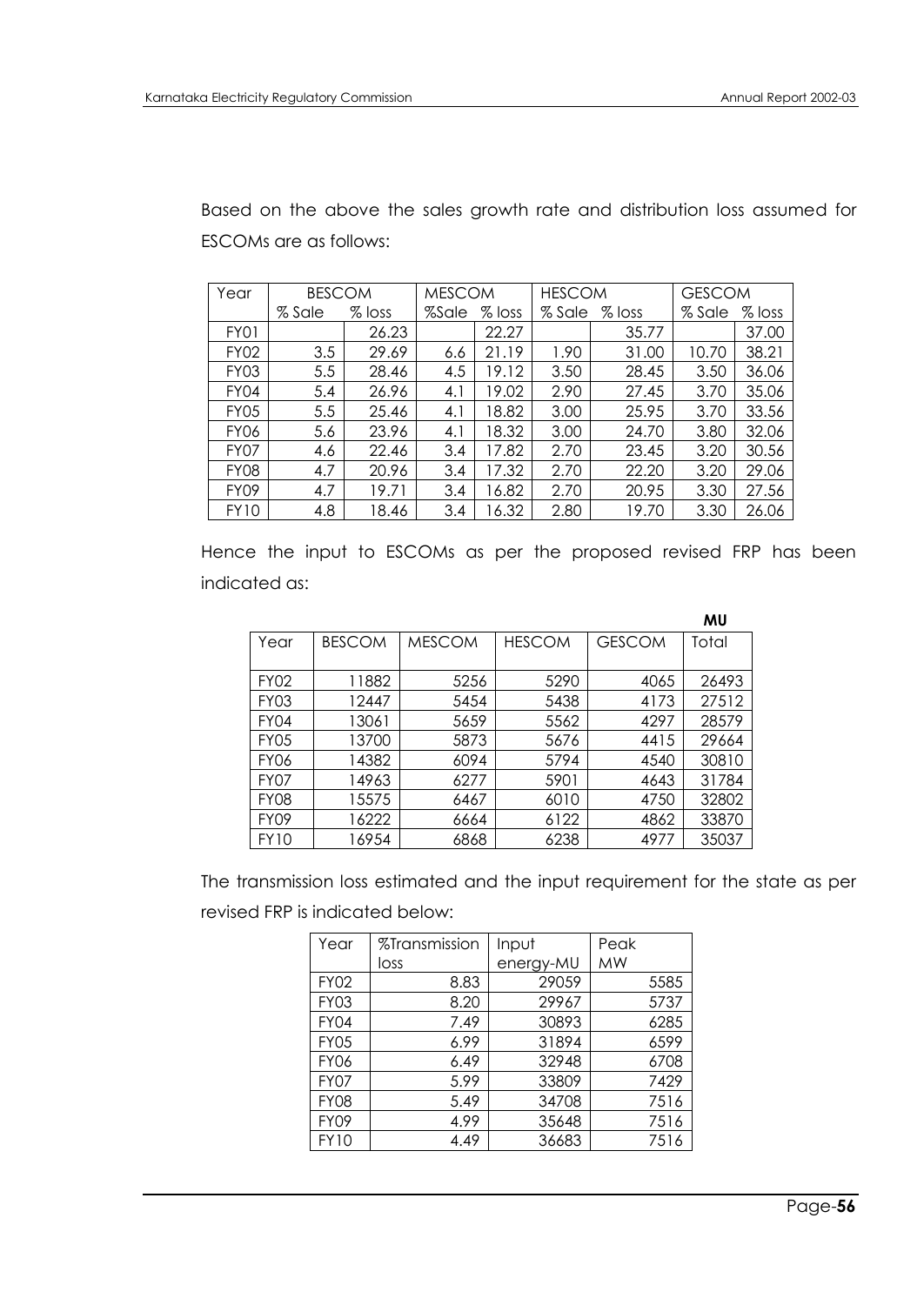It is noted that in 9 years the CAGR for energy input is 2.96%. In order to meet the above energy requirement the revised FRP envisages dispatch from various sources as follows:

|                     |             |                          |       |             |             |             |             |             | <b>MUs</b>  |
|---------------------|-------------|--------------------------|-------|-------------|-------------|-------------|-------------|-------------|-------------|
| <b>Stations</b>     | <b>FY02</b> | <b>FY03</b>              | FY04  | <b>FY05</b> | <b>FY06</b> | <b>FY07</b> | <b>FY08</b> | <b>FY09</b> | <b>FY10</b> |
| <b>KPCL hydro</b>   | 9119        | 9399                     | 10806 | 10806       | 10806       | 10806       | 10806       | 10806       | 10806       |
| Existing            |             |                          |       |             |             |             |             |             |             |
| Almatti             |             | $\overline{\phantom{a}}$ |       | 137         | 494         | 494         | 494         | 494         | 494         |
| <b>VVNL Hydro</b>   | 255         | 532                      | 477   | 477         | 477         | 477         | 477         | 477         | 477         |
| <b>KPCL thermal</b> | 8175        | 8481                     | 9808  | 9808        | 9808        | 9808        | 9808        | 9808        | 9808        |
| Existing            |             |                          |       |             |             |             |             |             |             |
| Yelahanka           | 707         | 706                      | 706   | 706         | 706         | 706         | 706         | 706         | 706         |
| <b>Bellary</b>      |             | ۰                        |       |             |             | 733         | 2986        | 2986        | 2986        |
| Thermal plant       |             |                          |       |             |             |             |             |             |             |
| CGS                 | 6763        | 6626                     | 7978  | 8739        | 8912        | 8236        | 6882        | 7822        | 8857        |
| Jindal              | 984         | 841                      |       |             |             |             |             |             |             |
| Rayalseema          | 189         | 185                      |       |             |             |             |             |             |             |
| Tata                | 531         | 551                      |       |             |             |             |             |             |             |
| Tanirbavi           | 944         | 1560                     |       |             |             |             |             |             |             |
| Other states        | 847         | 581                      |       |             |             |             |             |             |             |
| $Co-$               | 518         | 506                      | 1119  | 1222        | 1745        | 2549        | 2549        | 2549        | 2549        |
| generation          |             |                          |       |             |             |             |             |             |             |
| Additional          | 28          |                          |       |             |             |             |             |             |             |
| sources             |             |                          |       |             |             |             |             |             |             |
| Total               | 29059       | 29967                    | 30893 | 31894       | 32948       | 33809       | 34702       | 35648       | 36683       |

The CAGR for the energy forecast for the period from FY02 to FY07 would be 5.25% as per Sri B.G. Rudrappa's forecast, 6.31% as per 16<sup>th</sup> EPS report and 3.07% as per revised FRP. Similarly for the peak forecast for the period from FY02 to FY07 the CAGR would be 4.93% as per Sri B.G. Rudrappa"s forecast and 6.31% as per 16<sup>th</sup> EPS. It is noted that based on the methodology adopted and the assumptions made, there is wide variation in the demand and energy requirement projected by various groups/experts.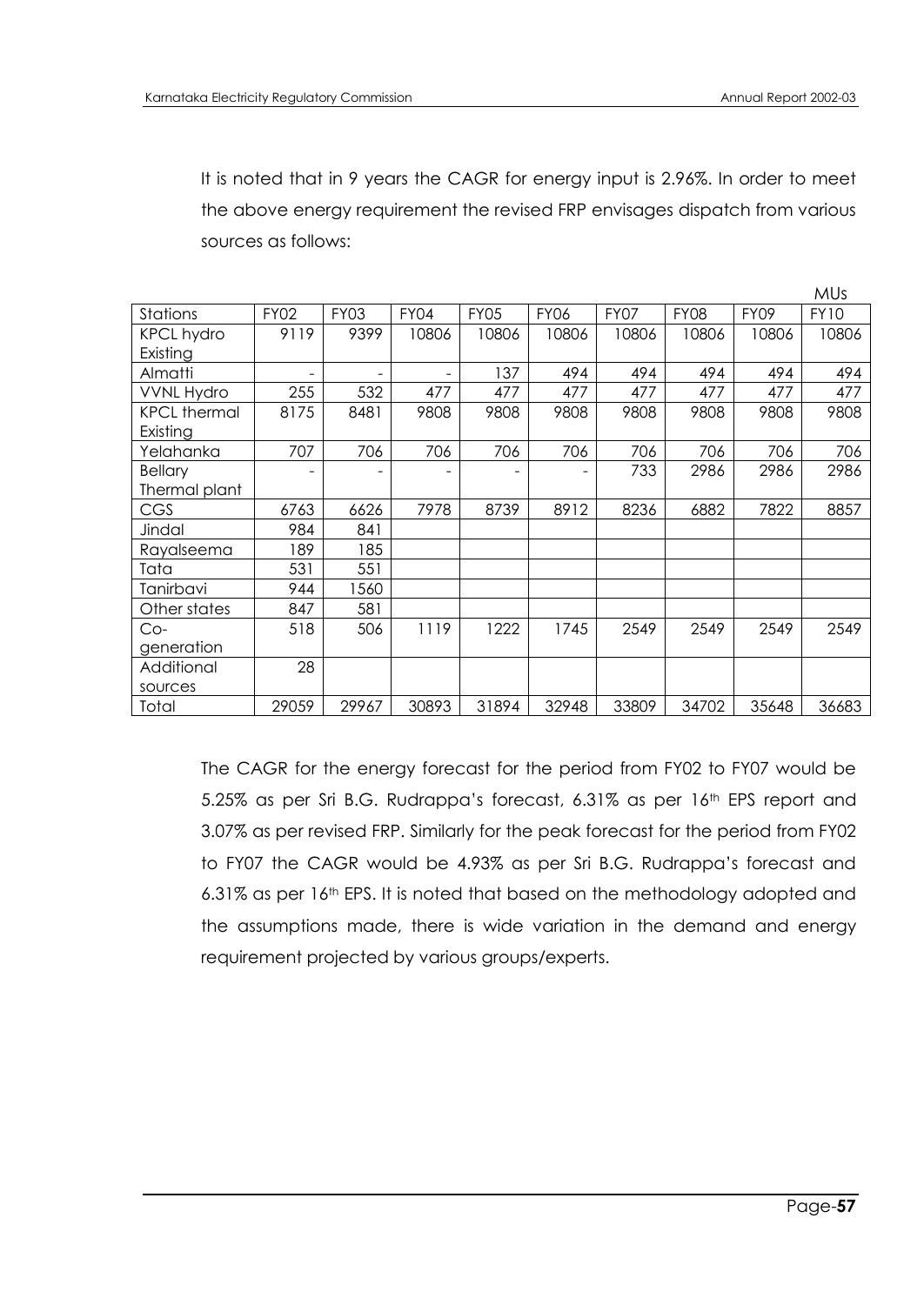# **5.5 Generation capacity addition in the state:**

The proposed revised FRP envisages the following capacity additions in the state:

|                        |      |             |             |             |             |             |      |                |                |                | (MW)        |
|------------------------|------|-------------|-------------|-------------|-------------|-------------|------|----------------|----------------|----------------|-------------|
| Source                 | FY01 | <b>FY02</b> | <b>FY03</b> | <b>FY04</b> | <b>FY05</b> | <b>FY06</b> | FY07 | <b>FY08</b>    | FY09           | <b>FY10</b>    | Total       |
| <b>KPCL Hydro</b>      | 75   | 195         | 15          | 15          | 15          |             |      |                |                |                | 315         |
| <b>KPCL-RTPS VII</b>   |      |             |             | 210         |             |             |      |                |                |                | 210         |
| <b>VVNL</b>            |      |             | 26          |             |             |             |      |                |                |                | 26          |
| Chamundi               |      |             |             | 180         |             |             |      |                |                |                | 180         |
| (Almatti/UKP)          |      |             |             |             |             |             |      |                |                |                |             |
| <b>Bellary Thermal</b> |      |             |             |             |             |             | 500  |                |                |                | 500         |
| <b>Power Station</b>   |      |             |             |             |             |             |      |                |                |                |             |
| <b>State sector</b>    | 75   | 195         | 41          | 405         | 15          | ۰           | 500  | ۰              | $\blacksquare$ | $\blacksquare$ | 1231        |
| NLC-I                  | 35   |             |             |             |             |             |      |                |                |                | 35          |
| NLC-II                 | 45   |             |             |             |             |             |      |                |                |                | 45          |
| NLC-additional         |      | 38          | 76          |             | 85          |             |      |                |                |                | 199         |
| NPC-Kaiga              | 54   |             |             |             |             |             |      |                |                |                | 54          |
| NTPC-Talcher           |      |             |             | 116         | 116         | 232         |      |                |                |                | 464         |
| NTPC-Cheyur            |      |             |             |             |             |             | 87   | 87             |                |                | 174         |
| NTPC-                  |      |             |             |             | 87          |             |      |                |                |                | 87          |
| Ramagundam             |      |             |             |             |             |             |      |                |                |                |             |
| <b>Central sector</b>  | 134  | 38          | 76          | 116         | 288         | 232         | 87   | 87             | $\blacksquare$ | $\blacksquare$ | 1058        |
| Other states           |      |             |             |             |             | $-110$      |      |                |                |                | $-110$      |
| Jindal Power           |      |             |             |             |             | $-100$      |      |                |                |                | $-100$      |
| Co-generation          | 36   | 64          | 54          | 115         | 17          | 87          | 134  |                |                |                | 507         |
| plants                 |      |             |             |             |             |             |      |                |                |                |             |
| Tanirbavi              |      | 220         |             |             |             |             |      |                | $-220$         |                | $\mathbf 0$ |
| Rayalseema             | 27   |             |             |             |             |             |      |                |                |                | 27          |
| Tata                   | 81   |             |             |             |             |             |      |                |                |                | 81          |
| Jurala                 |      |             |             |             |             |             | 117  |                |                |                | 117         |
| <b>Total of IPPS</b>   | 144  | 284         | 54          | 115         | 17          | $-123$      | 251  | $\blacksquare$ | $-220$         | $\blacksquare$ | 522         |
| and others             |      |             |             |             |             |             |      |                |                |                |             |
| <b>Grand Total</b>     | 353  | 517         | 171         | 636         | 320         | 109         | 838  | 87             | $-220$         | $\blacksquare$ | 2811        |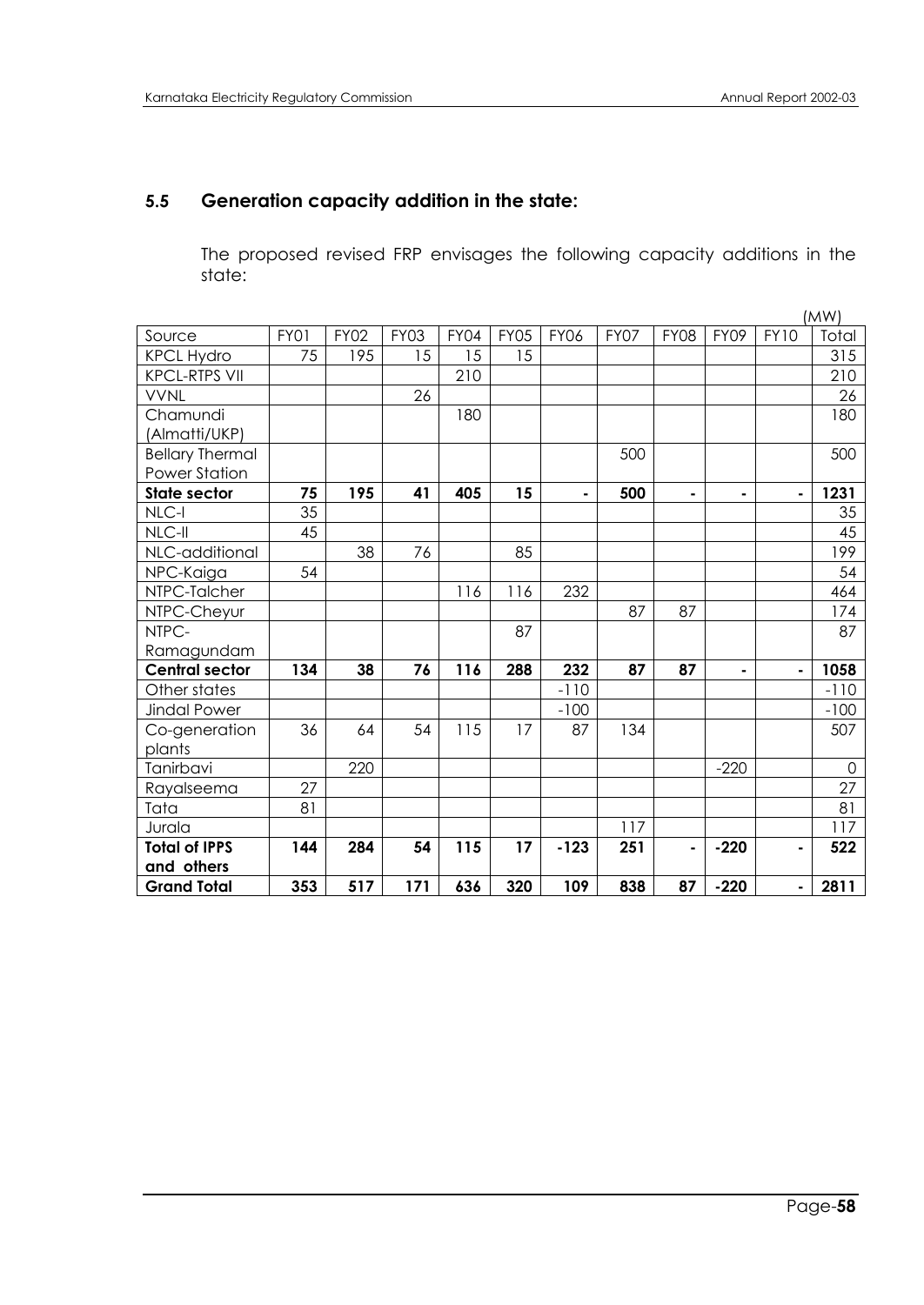(Rs. crores)

### **5.6 DCB analysis Of the Licensees**

A summary of the DCB of the Licensee since FY96 is indicated below:

| Year                    | Revenue<br>Demand | Collection | Collection as %<br>of current year's<br><b>Demand</b> |
|-------------------------|-------------------|------------|-------------------------------------------------------|
| FY96                    | 1983.36           | 1894.96    | 95.95                                                 |
| <b>FY97</b>             | 2314.06           | 1960.06    | 84.70                                                 |
| <b>FY98</b>             | 2788.87           | 2383.88    | 85.48                                                 |
| <b>FY99</b>             | 3201.02           | 2876.16    | 89.85                                                 |
| <b>FY00</b>             | 3480.83           | 3638.17*   | 104.52                                                |
| FY01                    | 3790.64           | 4244.48**  | 111.97                                                |
| <b>FY02</b>             | 4529.31           | 4145.64    | 91.53                                                 |
| FY03 up to<br>Jan03 end | 4317.97           | 3626.91    | 83.99                                                 |

 \* Includes collection by securitisation of dues amounting to Rs.194.02 crores \*\* Includes FRP adjustments

It is noted that the collection efficiency has come down in the past two years.

ESCOM wise comparison of collection efficiency in FY03 with respect to collection efficiency in FY02 till January end is indicated below:

| <b>ESCOM</b>  | <b>FY02</b> | <b>FY03</b> | <b>Difference</b> |
|---------------|-------------|-------------|-------------------|
| <b>BESCOM</b> | 91.73       | 87.06       | -4.67             |
| <b>MESCOM</b> | 89.99       | 85.72       | -4.26             |
| <b>HESCOM</b> | 87.14       | 77.15       | $-9.99$           |
| <b>GESCOM</b> | 89.00       | 75.47       | $-13.54$          |
| TOTAI         | 90.37       | 83 99       | -6.38             |

ESCOM wise arrears outstanding as at the end of January03 is given below:

| <b>ESCOM</b>  | Revenue          |
|---------------|------------------|
|               | outstanding in   |
|               | number of Months |
| <b>BESCOM</b> | 4.6              |
| <b>MESCOM</b> | 3.7              |
| <b>HESCOM</b> | 67               |
| <b>GESCOM</b> |                  |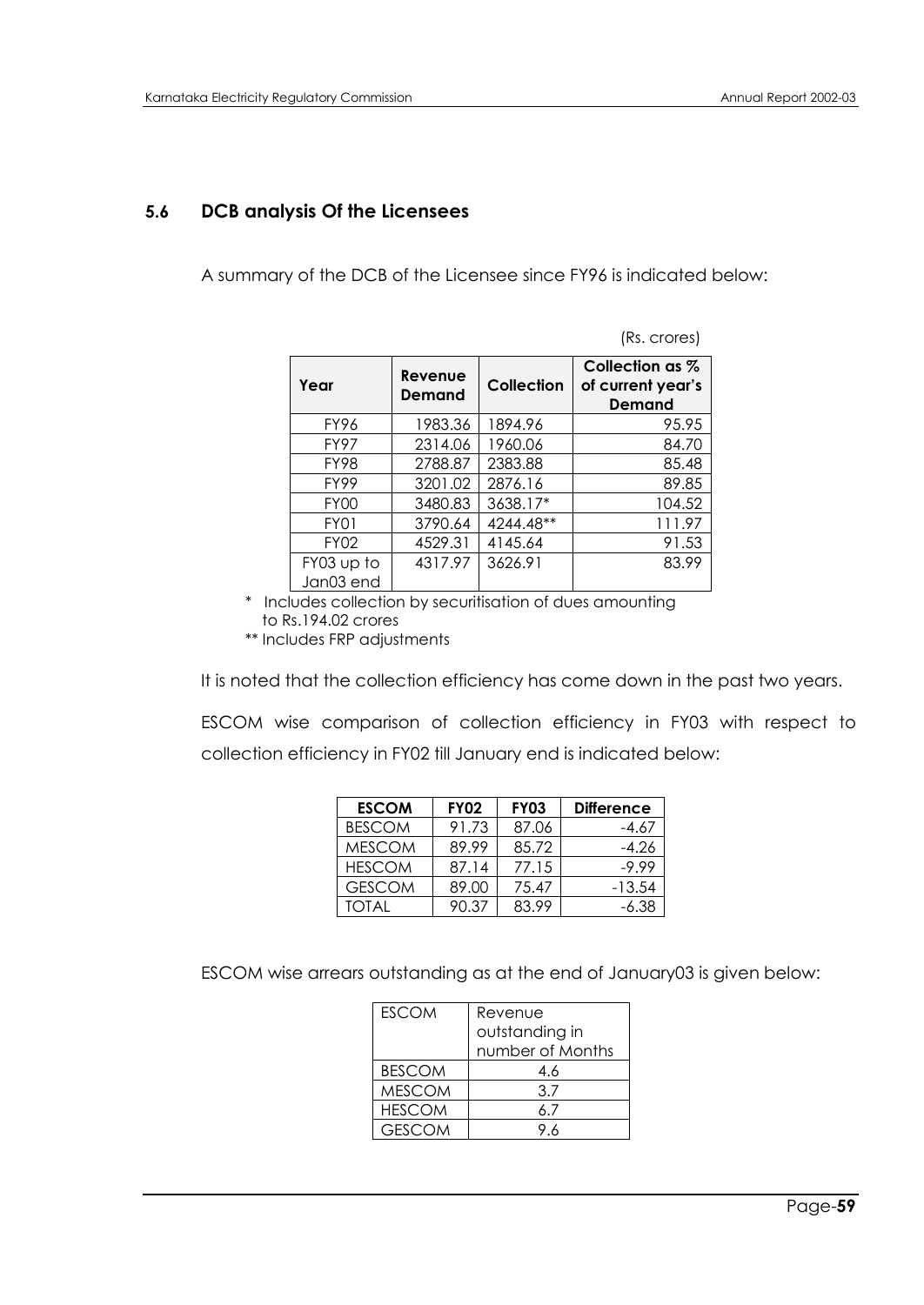### **5.7 Universal metering program of GOK**

KPTCL/ESCOMs have undertaken universal metering programme covering FY02, FY03 and FY 04 as per the policy directive of the Government. It has been envisaged to achieve 100% metering by FY04. The progress of ESCOMs (excluding BESCOM) under universal metering program upto 15.02.2003 is indicated in the table below.

Universal Metering Progress in ESCOMs upto 15.02.2003

|              |          |               |               |          |        |               |          | $($ Nos. $)$ |
|--------------|----------|---------------|---------------|----------|--------|---------------|----------|--------------|
|              |          | <b>MESCOM</b> | <b>HESCOM</b> |          |        | <b>GESCOM</b> | Total    |              |
| Category     | Target   | Achieve-      | Target        | Achieve- | Target | Achieve-      | Target   | Achieve-     |
|              |          | ment          |               | ment     |        | ment          |          | ment         |
| IP sets      | 81,960   | 73,170        | 98,185        | 37,916*  | 6,186  | 4,647         | ,86,331  | 1,15,733     |
| BJ/KJ        | ,88,483  | 1,09,853      | 3,09,627      | ,94,136  | 42,200 | 36,804        | 5,40,310 | 3,40,793     |
| Streetlights | 7,000    | 8             | Nil           | Nil      | 1,958  | 1,958         | 8,958    | 1,966        |
| Total        | 2,77,443 | ,83,031       | 4,07,812      | 2,32,052 | 50,344 | 43,409        | 7,35,599 | 4,58,492     |

Note: target is for the entire period upto FY04.and progress is cumulative upto 15.2.03

Overall progress for the above three ESCOMs is 62.33%. In respect of BESCOM the Company has stated that the metering programme proposal has been submitted to the GOK and the same would be finalised after receiving views of the GOK

#### **5.8 Implementation of ATL:**

The details of category wise installations serviced under Pre-ATL regularization drive and the number of installations out of these that have been metered is indicated below:

Category Wise Installations Serviced During Pre-ATL Regularisation Drive

|               |                        |                 |                     |                   |     |                |               |  |                       |                          |    | INUS.                |
|---------------|------------------------|-----------------|---------------------|-------------------|-----|----------------|---------------|--|-----------------------|--------------------------|----|----------------------|
|               |                        | <b>DOMESTIC</b> |                     | <b>COMMERCIAL</b> |     | <b>IP SETS</b> |               |  | <b>ALL CATEGORIES</b> |                          |    |                      |
| <b>ESCOM</b>  | <b>Metered</b>         | DC              | Total               | Metered           | DC. |                | Total Metered |  |                       | DC <b>ITOTAL</b> Metered | DC | Total                |
| <b>BESCOM</b> | 100510                 |                 | 92200 252246        | 4915I             |     | 412110310      |               |  | 3382 19998 23475      |                          |    | 108807 116319 286031 |
| <b>MESCOM</b> | 113910                 |                 | 9417 1233 17        | 5385              |     | 814 6199       |               |  | 5194 15762 20956      | 124489                   |    | 25993 150472         |
| <b>HESCOM</b> | 136673                 |                 | 48118 184791        | 10760             |     | 2790 13550     |               |  | 645 22274 22919       | 148078                   |    | 73182 221260         |
| <b>GESCOM</b> |                        |                 | 56979 140984 197963 | 5784              |     | 516810952      |               |  | 531 1604 12135        |                          |    | 63294 157756 221050  |
| <b>TOTAL</b>  | 408072 2907 19 7583 17 |                 |                     | 26844 12893 41011 |     |                |               |  | 97526963879485        |                          |    | 444668373250878813   |

 $(h \log h)$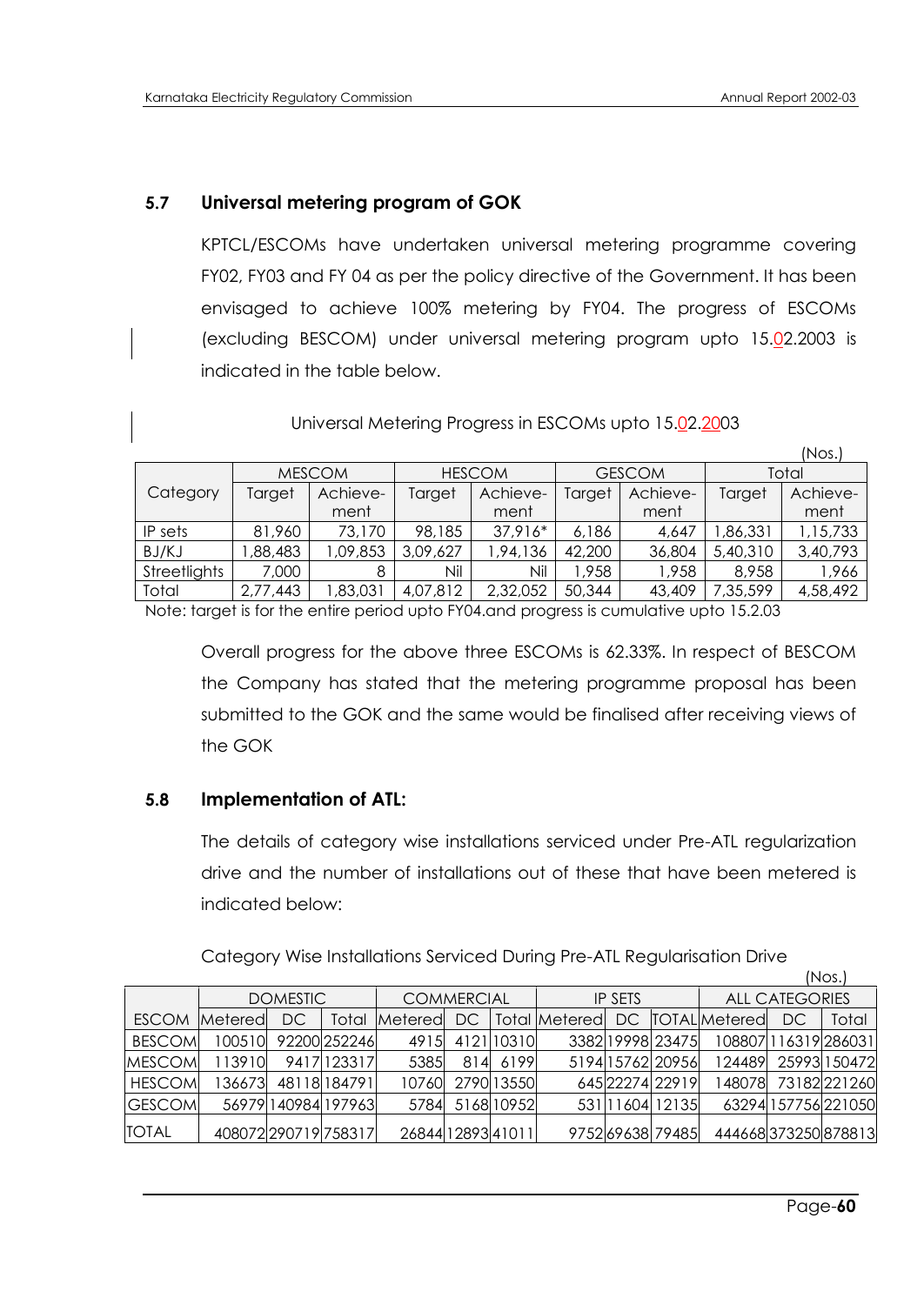After the Pre-ATL drive, a large number of installations are yet to be metered. These un-metered installations are adding to the distribution loss in the system. All these installations should have been metered within six months as per Tariff Order 2002. Only a little over 50 % of the installations are metered which indicates poor progress in this important matter.

#### **5.9 Capex review including APDRP works:**

1. As per the KERC (Tariff) Regulations, the investment programme for the year should be filed along with ERC. The detailed capital investment programme for FY03 was submitted only in June 2002, with a delay of more than six months.

2. As per the Practice Directions in respect of Investment Programme, works costing more than Rs.5.00 Crores for transmission schemes and more than Rs.1crore for distribution schemes have to be got approved by the Commission before taking up such works. KPTCL had already commenced work on 16 projects even before obtaining the approval of the Commission for the Scheme Reports as required.

3. While the Commission has approved the capital investment programme for FY03 subject to certain conditions, the Commission has also disallowed expenditure projected to be incurred in respect of twelve works for which even the DPRs have not been furnished to the Commission for obtaining approval.

4. In FY03 KPTCL had budgeted Rs. 263.83 crores for transmission schemes out of which Rs. 245.45 crores has been approved by the Commission. In addition KPTCL had allocated Rs. 222.59 crores under APDRP scheme for which approval of the commission has not been obtained.

5. KPTCL and ESCOMs have submitted their capital investment program for FY04 along with the ERC in November 03 and the Commission has approved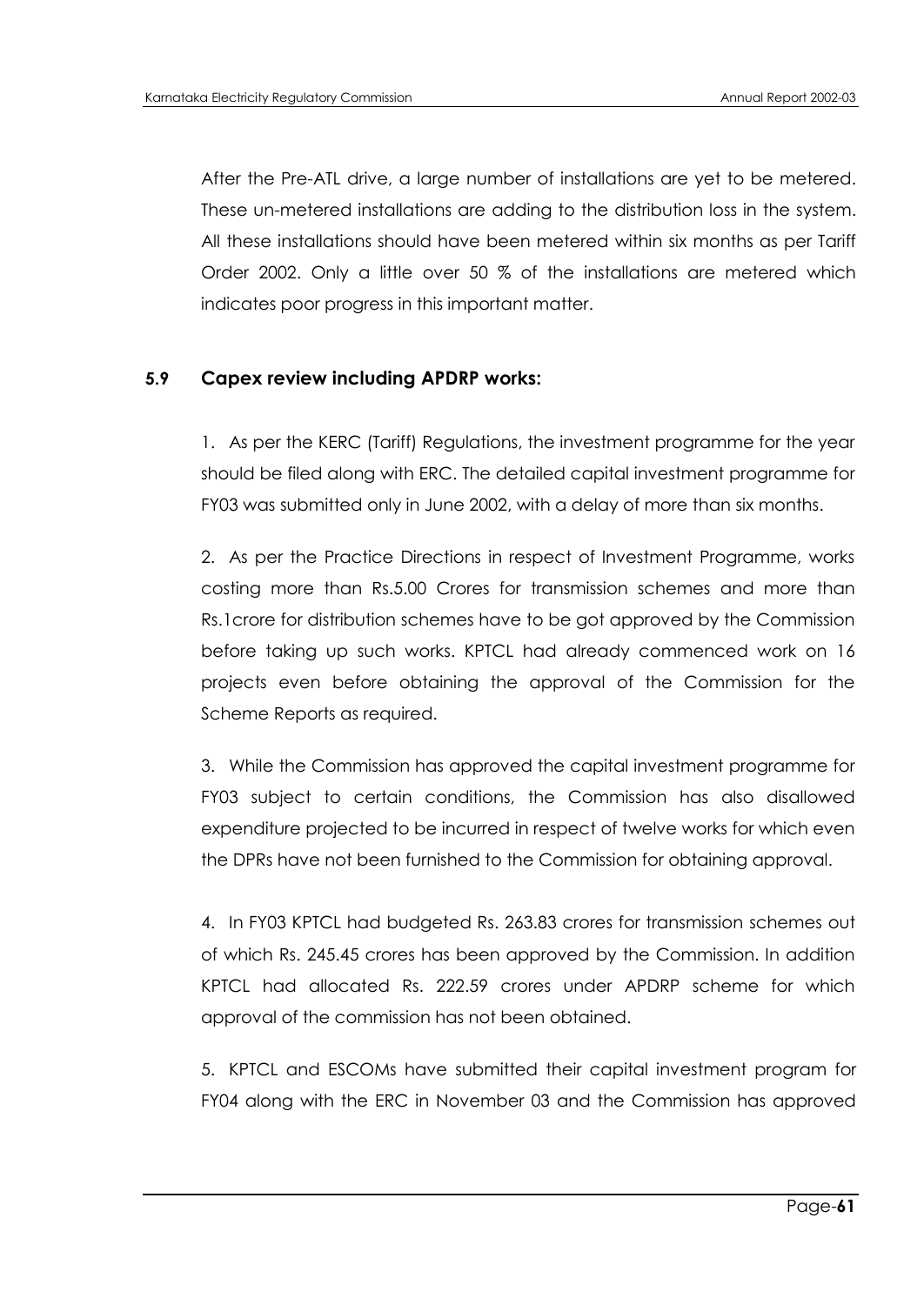the same in Tariff Order 2003. Details of capital expenditure proposed by KPTCL and ESCOMs and approved by the Commission is indicated below:

|               |                     | (Rs. crores)           |
|---------------|---------------------|------------------------|
| Company       | Capital expenditure | Capital<br>expenditure |
|               | proposed            | approved by KERC       |
| <b>KPTCL</b>  | 323.00              | 296.30*                |
| <b>BESCOM</b> | 381.61              | 381.61                 |
| <b>MESCOM</b> | 163.94              | 163.94                 |
| <b>HESCOM</b> | 435.29              | 435.29                 |
| <b>GESCOM</b> | 107.70              | 107.70                 |
| Total         | 1411.54             | 1384.84                |

\*Rs. 26.70 crores pertaining to 12 projects for which DPRs were not submitted to the Commission are disallowed.

6. The capital investment of ESCOMs includes investment towards APDRP works amounting to Rs. 181.10 crore for BESCOM, Rs. 107.94 crores for MESCOM, Rs. 321.29 crores for HESCOM and Rs. 72.20 crores for GESCOM.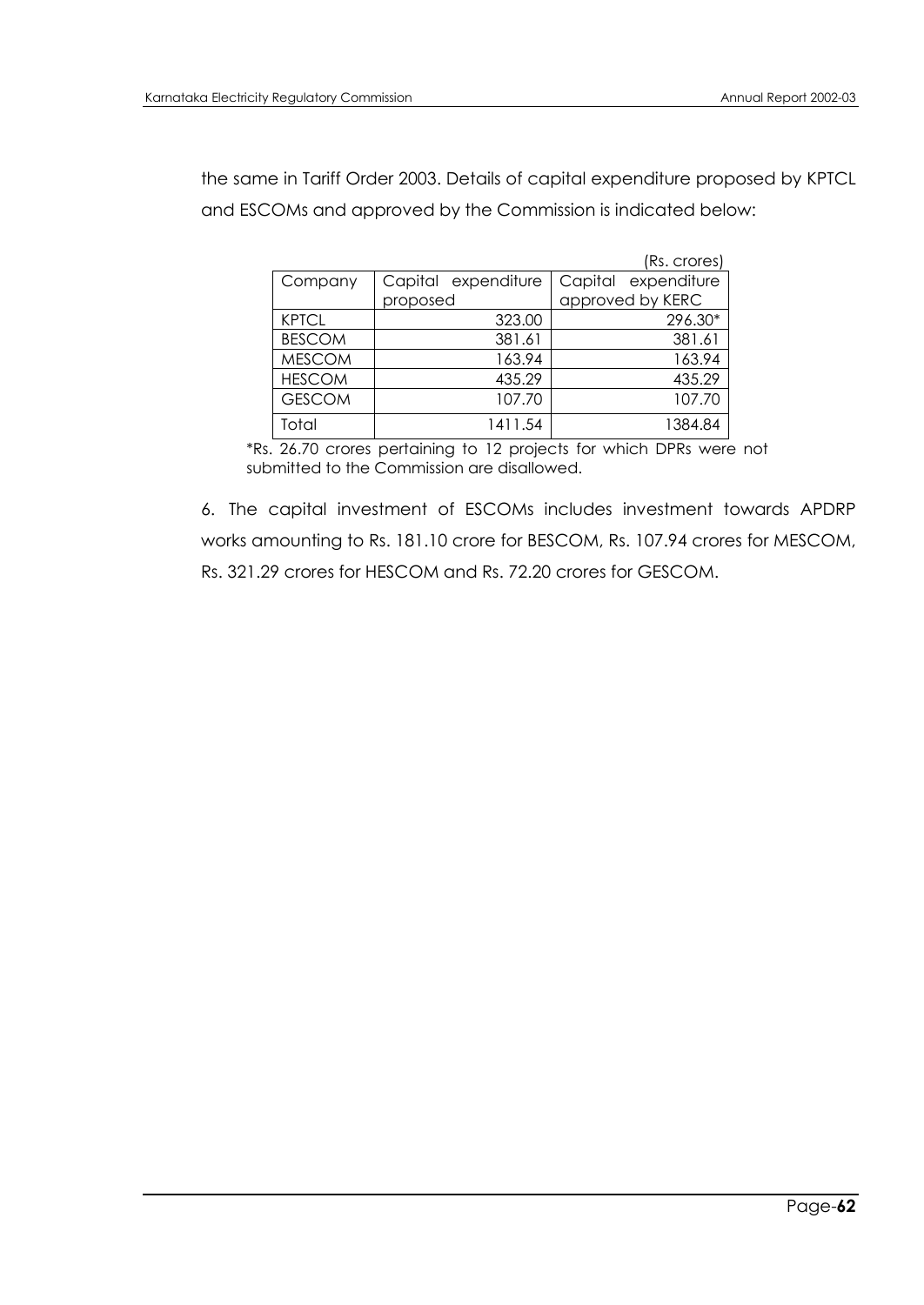# **6. PROTECTION OF CONSUMER INTEREST**

# **6.1 Office of Consumer Advocacy (OCA)**

1. The Office of Consumer Advocacy of KERC was established in September 2001, thereby becoming the first regulatory Commission within the country to have a full-fledged office for consumer advocacy. In the past one year the OCA has taken several steps to protect the interest of the consumers and to make the voice of the consumers heard in the Commission.

2. Apart from continuing the activities initiated during the last year, the OCA has further identified several other issues of importance to consumers. In order to cope with the increasing demands on the OCA steps have been taken to strengthen the staff position. The assistance of an executive Assistant and one Assistant has been provided to the OCA, besides the Grievance Redressal Officer who is in charge of consumer complaints.

# **6.2 Additions to the list of consumer groups in Karnataka**

Based on the input received during last year, the OCA prepared a list of voluntary consumer organizations with which it would like to interact, share information etc. Names of some more organisations have been added during this year. On date the list has more than 75 organisations. This is being used as a directory of voluntary consumer organizations for the activities of OCA.

# **6.3 Workshop/Training programmes for consumer organizations**

Last year the OCA conducted several workshops and training programmes for the benefit of the consumers. During this year more emphasis was laid on information sharing, capacity building and interaction with consumer groups. Public hearings organised in various parts of the State for hearing objections to tariff was also made use to interact with local consumer groups.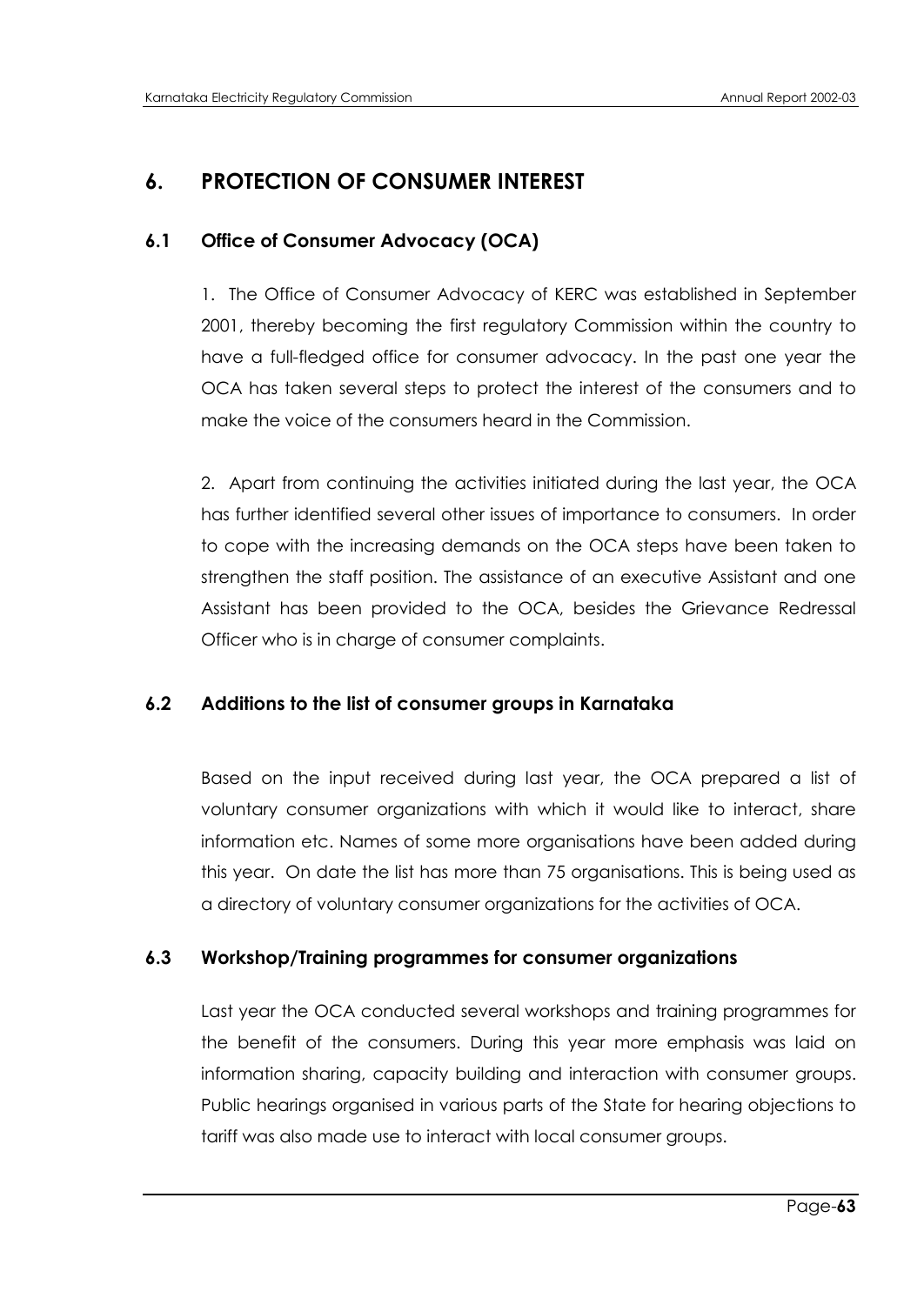# **6.4 Publications**

1. The OCA continued to publish the monthly newsletters "Consumer Power" in English and "Vidyut Balakedara" in Kannada. These newsletters contain informative articles on electricity matters, important statistics, guidelines to consumers and important developments in power sector across the country. These newsletters are sent to consumer groups, other regulatory Commissions, government departments, public libraries etc. for wide dissemination.

2. The OCA has also compiled a number of judgments given by the Consumer Forums and Commissions on matters relating to electricity grievances. This is published as a booklet with the title "Electricity Service and the Consumer Protection Act [A review of important judgements decided by the Forum and Commission set up under the Consumer Protection Act, 1986]". Besides the OCA has started publishing Consumer Information Sheets to help consumers in their day-to-day transactions with electricity companies. The following first set of four Consumer Information Sheets has been published:

- a. Procedure for claiming Solatium in case of Electricity Accidents
- b. How to get connected
- c. Putting things right a simple guide for lodging complaints
- d. Your right to information

#### **6.5 Grievance Handling**

After the establishment of OCA, grievance handling is being dealt with by the Consultant (Consumer Advocacy) who is assisted by the Grievance Redressal Officer. Apart from handling grievances, an analytical study of these grievances is made to highlight required policy changes. The OCA on date has received 562 complaints out of which 377 have been resolved. The balance of 185 is pending at different levels.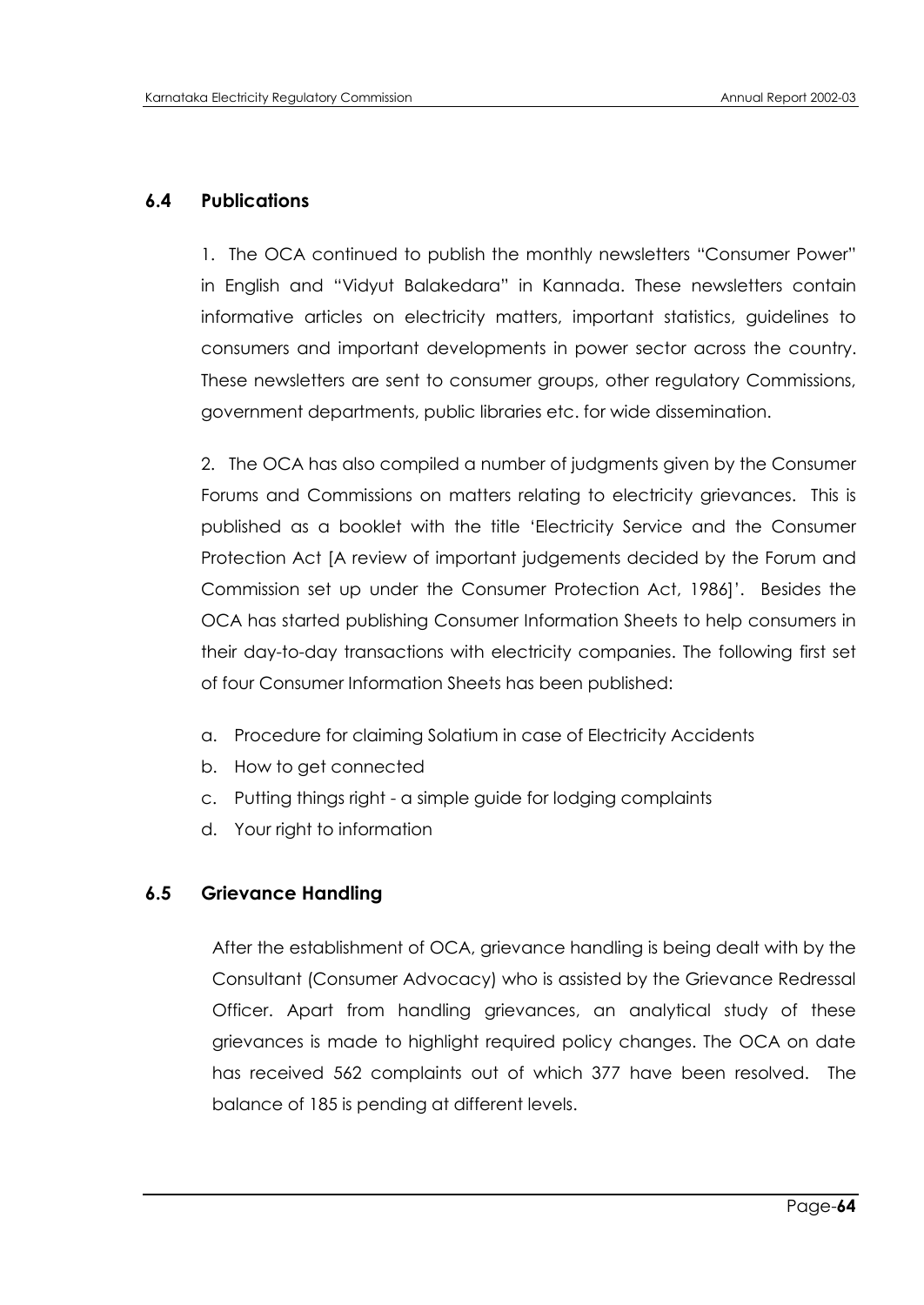#### **6.6 Workshop on Consumer Network**

The OCA took active part in the first state level workshop for consumer groups, which was supported by the PPIAF, a trust managed by the World Bank. The above workshop was organized by the Commission on 11th January 2002. This was as part of the proposed Consumer Network as an aid to effective regulation in power sector. More than 75 consumer representatives of Karnataka participated in the workshop. The second workshop was held on 12th April 2002. A summary report on the consumer network that has been named as ECON is enclosed at Annexe 19.

#### **6.7 Press release**

The OCA continued to interact with the media and Press. The following articles relating to power sector were published :

- a. AP surges ahead of Karnataka Vijay Times
- b. Consumers and Power Regulators The Hindu
- c. Metering: The basis for reform The Hindu
- d. What Consumers should know about Electricity The Times of India

#### **6.8 Presentation before Regulators**

The Forum of Indian Regulators in Electricity held their annual meeting at Bangalore during 15-16th November 2002. The OCA made a presentation about its activities. The regulators have appreciated the move of KERC in this direction. The Andhra Pradesh Commission and Himachal Pradesh Commission have shown interest in replicating the OCA activities in their respective states.

# **6.9 Petition before the Commission**

The OCA had filed a petition before the KERC seeking a direction to KPTCL/ESCOMS and KPCL to furnish details about the tenders floated during the last financial year. Though KPCL furnished the required information,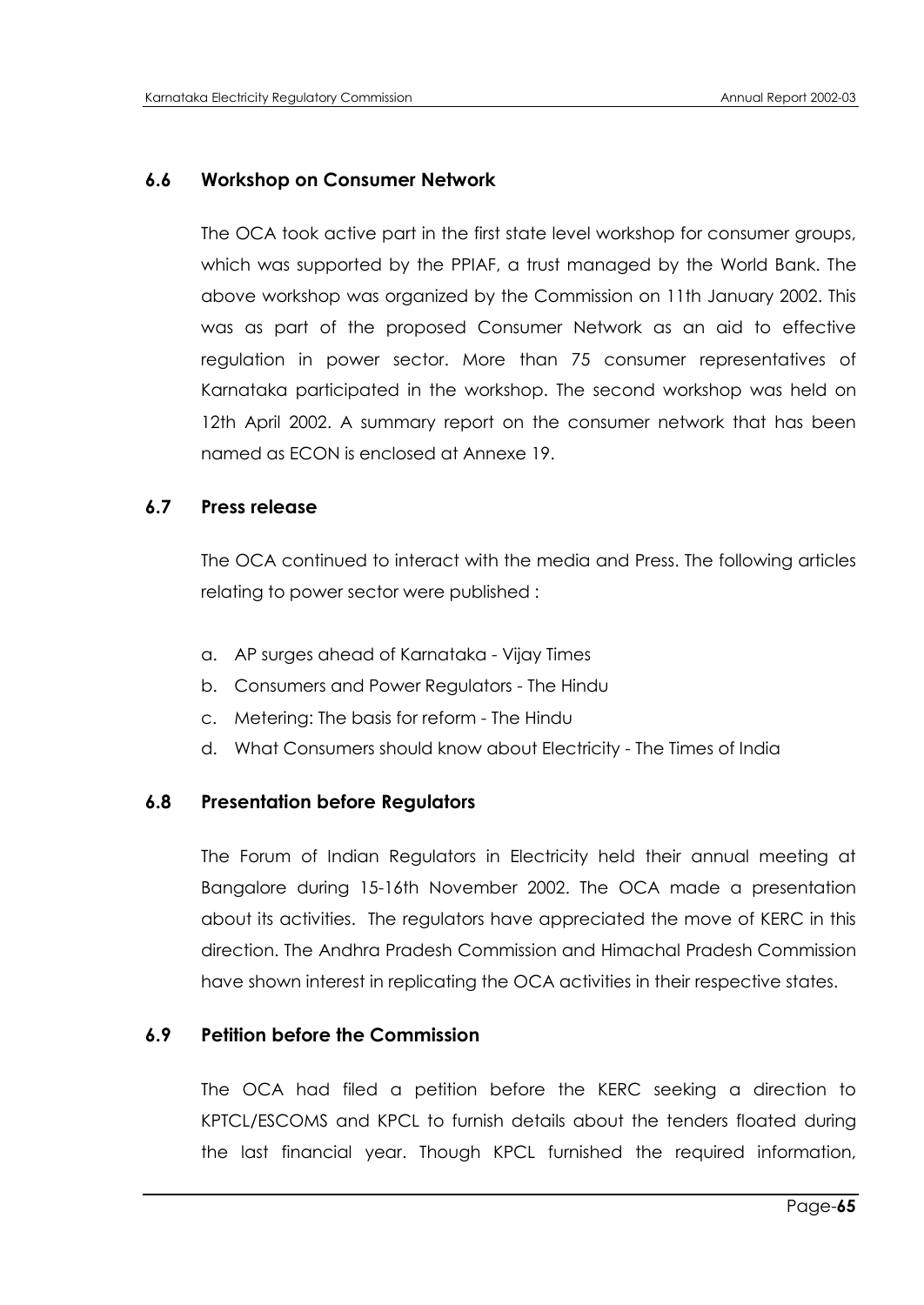KPTCL/ESCOMS took several objections to the petition. However the KERC by a majority judgment has passed an order directing the KPTCL/ESCOMS to furnish the information prayed for in the petition. A copy of the Order of the Commission is at Annexe 20.

# **6.10 Papers presented in Seminars and Workshops**

During the year under review the OCA was invited to several seminars and workshops for presentation of papers. The Consultant (Consumer Advocacy) was invited to present a paper on 'Power Sector Reforms in Karnataka' at the three-day workshop on Power Sector Reform and Public Benefit held at Bangkok, Thailand, during 7-10th October 2002. Independent Power Producers Association of India (IPPAI) had organised a conference on 'Unbundling of KPTCL into a Transmission and Four Distribution Companies' in May 2002. Consultant (Consumer Advocacy) presented a paper on 'Consumer Interest under regulatory regime' in the conference. In another conference on 'Tariff Policy for Captive Generation" organised by IPPAI during October 2002, a paper on 'Tariff: Reconciling Producer and Consumer Interest' was presented by Consultant (Consumer Advocacy). The National Law School of India University had organised a Roundtable on 'Infrastructure Policy and Law' on 22nd March 2003. A paper on 'Regulators and Public Interest' was presented by Consultant (Consumer Advocacy).

# **6.11 Survey of Electricity Consumers**

The OCA with the assistance of Electricity Consumers Network conducted a survey of electricity consumers in Karnataka. A report on the survey has been prepared and circulated by ECON. A copy of the report is placed at Annexe 21.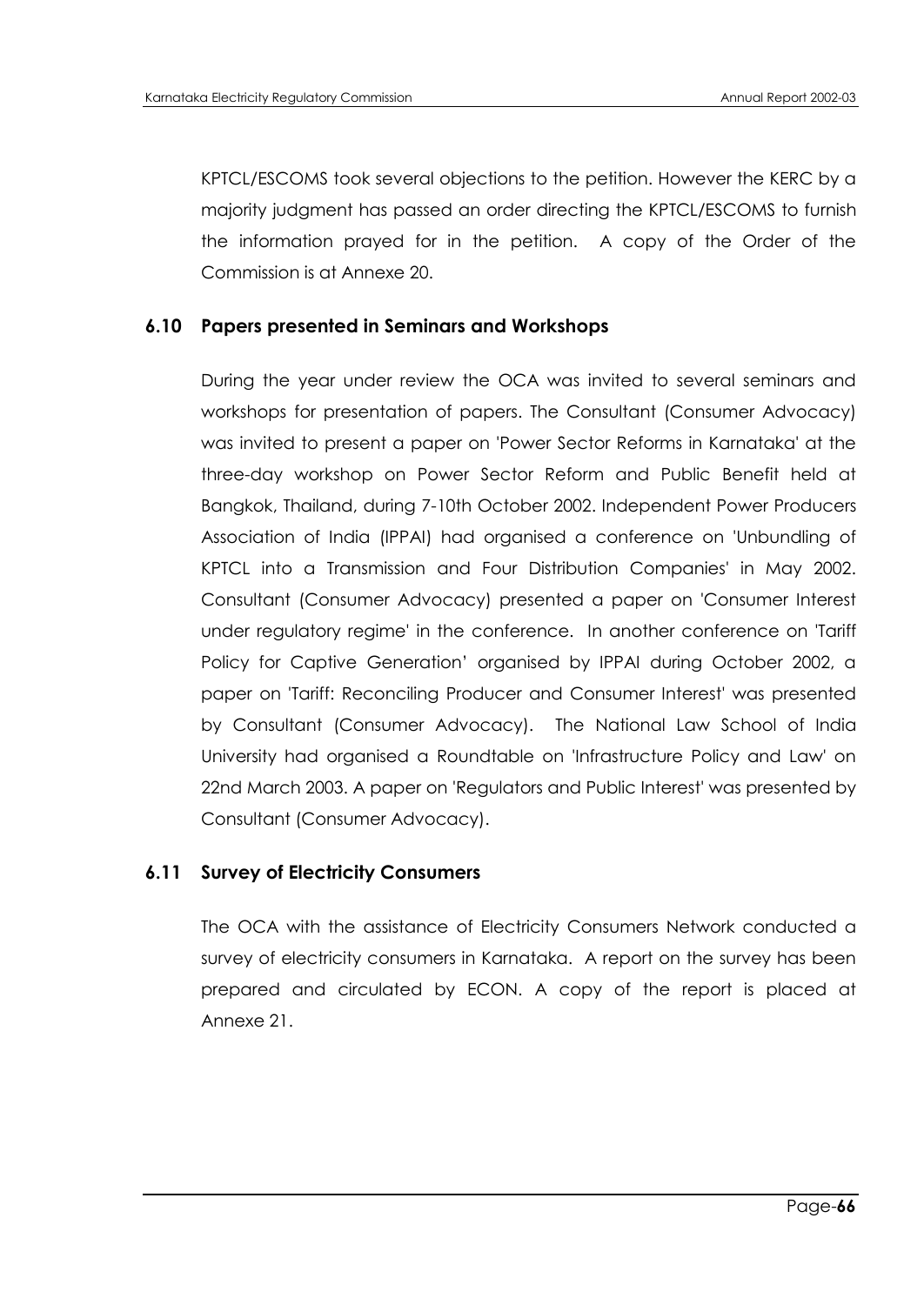# **7. ADMINISTRATION**

# **7.1 Staff recruitment**

The Commission follows a policy of employing staff on deputation basis or on contract basis. The total staff strength of the Commission as on 31.03.2003 is 32. Out of these 32, 10 posts are filled up on contract employment where as the others are on deputation. Following table shows the staff position as on 31.03.2003.

|    | Sriyuths:            |                                     |
|----|----------------------|-------------------------------------|
| 01 | R. Sridharan, IAS    | Secretary                           |
| 02 | M. Nagaraj           | Director (Technical)                |
| 03 | G.S. Shashidhar      | Director (Tariff)                   |
| 04 | B. Jayasankar        | Senior Economic Analyst             |
| 05 | R. Rangaswamy        | Deputy Director, Demand forecasting |
| 06 | Mohammad Imtiazuddin | Deputy Director, Distribution       |
| 07 | S. Chandrasekhar     | Asst. Secretary                     |
| 08 | B.V.Murthy           | Executive Assistant (C.A)           |
| 09 | H.S Sheshadri        | T.A to Chairman                     |
| 10 | M.L. Pai             | P.S to Secretary                    |
| 11 | K.S.Nagaraj          | <b>Accounts Officer</b>             |
| 12 | M.N. Krishnakumar    | Asst, Accounts Officer              |
| 13 | S.N. Atmaramagowda   | Asst. Accounts Officer              |
| 14 | K.Sreepada Rao       | Office Manager                      |
| 15 | M.R. Prahlad         | Senior Assistant                    |
| 16 | M.L. Shankarlingappa | Kannada Translator                  |
| 17 | G. Parimalam         | P.A to Director (Technical)         |
| 18 | H.N.Ramachandra      | <b>Personal Assistant</b>           |
| 19 | K.M.C. Mallikarjuna  | Assistant                           |
| 20 | R.Suribabu           | P.S. to Chairman                    |
| 21 | <b>B.N. Patil</b>    | P.A to Chairman                     |
| 22 | P.R. Gopinath        | P.A to Chairman                     |
| 23 | S. Chandramohan      | P.S. to Member                      |
| 24 | M. Ramu              | P.S. to Member                      |
| 25 | A.M. Mahanthaiah     | Attender                            |

# **Consultants**

|    | J.K. Ghaste           | Consultant (Administration)        |
|----|-----------------------|------------------------------------|
| 02 | P.N. Lakshmana Reddy  | Consultnat (Technical I)           |
| 03 | <b>B.S Bhagavan</b>   | Consultant (Technical II)          |
| 04 | K. Suresh             | Consultant (Technical III)         |
| 05 | <b>B.S. Ramakanth</b> | Consultant (Legal)                 |
| 06 | Y.G. Muralidharan     | Consultant (Consumer Advocacy)     |
| 07 | K.Vijayadev           | Consultant (Consumer Relations cum |
|    |                       | Grievances Redressal)              |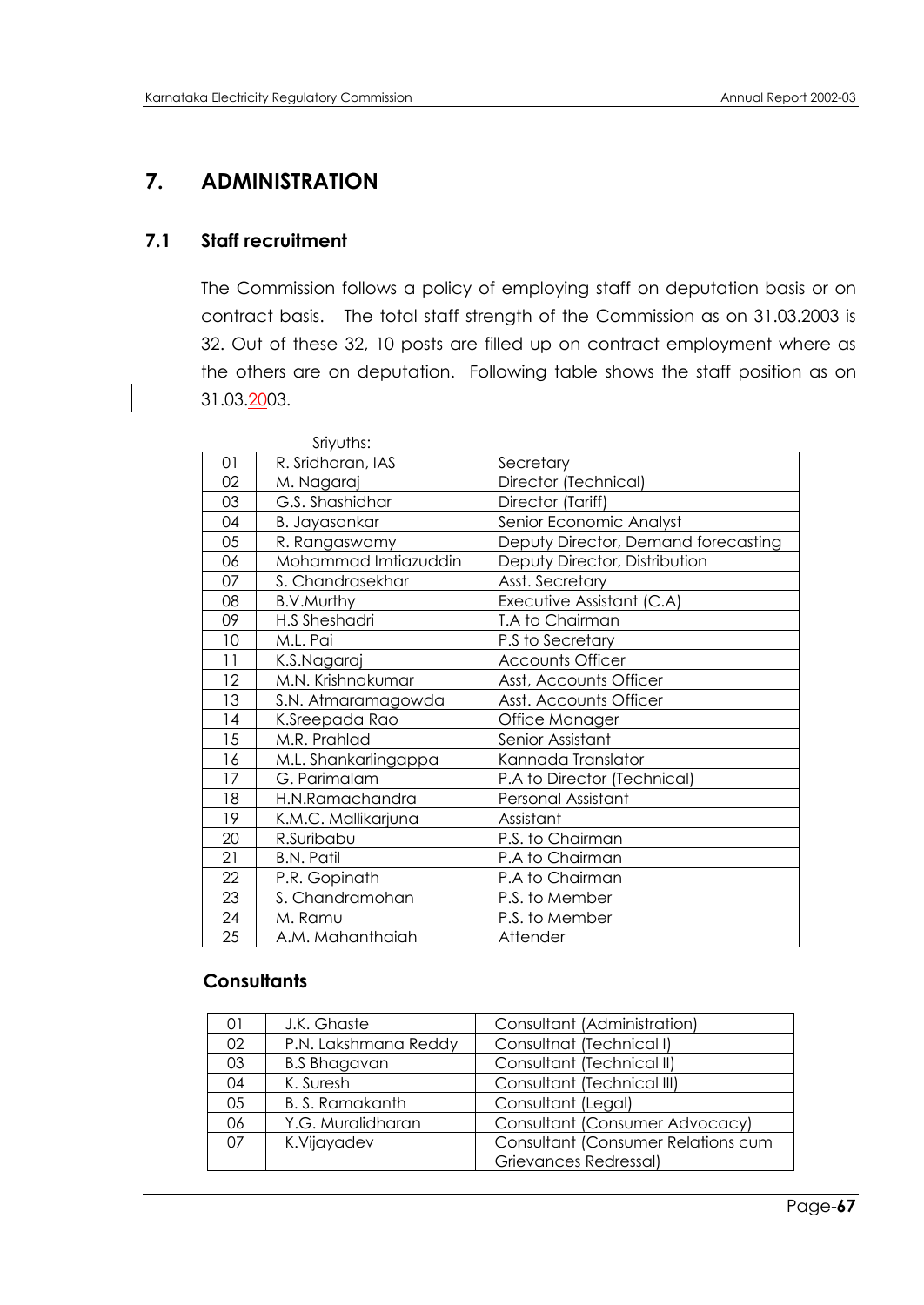# **7.2 Deputation to Conferences and Training**

As part of capacity building and to keep abreast with latest developments in the sector, the Commission deputes its staff for various conferences and training programmes. During this year training was imparted as shown below:

| Name<br>Sriyuth                                   | Designation                            | Period                                               | Venue                                                         | Particulars of the<br>Training/Conference                                                                        |
|---------------------------------------------------|----------------------------------------|------------------------------------------------------|---------------------------------------------------------------|------------------------------------------------------------------------------------------------------------------|
| <b>B.S. Bhagavan</b>                              | Consultant<br>(Tech.)                  | 03.405.42002                                         | <b>KPTCL Cauvery</b><br>Bhavan,<br>Bangalore - 09             | Availability based Tariff                                                                                        |
| K.Suresh                                          | Consultant<br>(Tech.)                  | 05.406.42002                                         | CPRI, Bangalore                                               | Power for all-Mission 2012                                                                                       |
| <b>B.Jayasankar</b>                               | Sr.Economic<br>Analyst                 | 08.406.42002<br>&<br>09.406.42002                    | Hotel Trident,<br>Chennai                                     | Competition, Regulation &<br>Investment - Role in<br>Economic Growth                                             |
| H.S. Sheshadri<br>H.N. Ramachandra                | Tech.Asst.<br>PA                       | 10.7.2002 to<br>24.9.2002                            | Aptech,<br>Shivajinagar                                       | Web designing                                                                                                    |
| <b>B.Jayasankar</b>                               | Sr.Economic<br>Analyst                 | 30.408.42002                                         | APERC,<br>Hyderabad                                           | Long term tariff principles                                                                                      |
| M.Nagaraj<br>H.S. Seshadri                        | Dir. (Tech.)<br>Tech.Asst.             | 31.408.42002                                         | <b>BSES</b><br>Management<br>Development<br>Centre,<br>Mumbai | Role of Telecom in the<br>emerging Power Sector<br>Scenario by Society of<br>Power Engineers. India.             |
| G.S. Shashidhar                                   | <b>Director</b><br>(Tariff)            | 01.409.42002<br>to<br>14.409.42002                   | <b>USA</b>                                                    | US Study Tour on IRP<br>conducted by NEXANT (US<br>Aid)                                                          |
| M.Nagaraj<br><b>B.Jayasankar</b><br>R. Rangaswamy | Dir [Tech.]<br>SEA.<br>Dy.Dir (DF)     | 15.4094.2002<br>to<br>23.409.40200<br>$\overline{2}$ | Taj Fort,<br>Aguada, Goa                                      | Fourth Core Training<br>course on Infrastructure<br>Regulation & Reforms<br>conducted by SAFIR &<br><b>PPIAF</b> |
| G.S. Shashidhar<br><b>B.Jayasankar</b>            | Dir (Tariff)<br>Sr.Economic<br>Analyst | 19.410.42002<br>to<br>23.410.42002                   | Delhi ERC, New<br>Delhi                                       | Presentation by Maryland<br><b>Regulatory Commission</b>                                                         |
| M.Nagaraj                                         | Dir. (Tech.)                           | 29.4104.2002<br>to<br>30.410.42002                   | <b>Hotel Park</b><br>Sheraton &<br>Towers, Chennai            | Grid Operation and<br>Management conducted<br>by CBIP, New Delhi                                                 |
| Md. Imtiazuddin<br>R.Rangaswamy                   | Dy.Dir.(Dist.)<br>Dy.Dir.(DF)          | 08.411.42002<br>to<br>09.411.42002                   | Indian Heritage<br>Academy,<br>Bangalore                      | Ethics & Values in life,<br>profession & Management                                                              |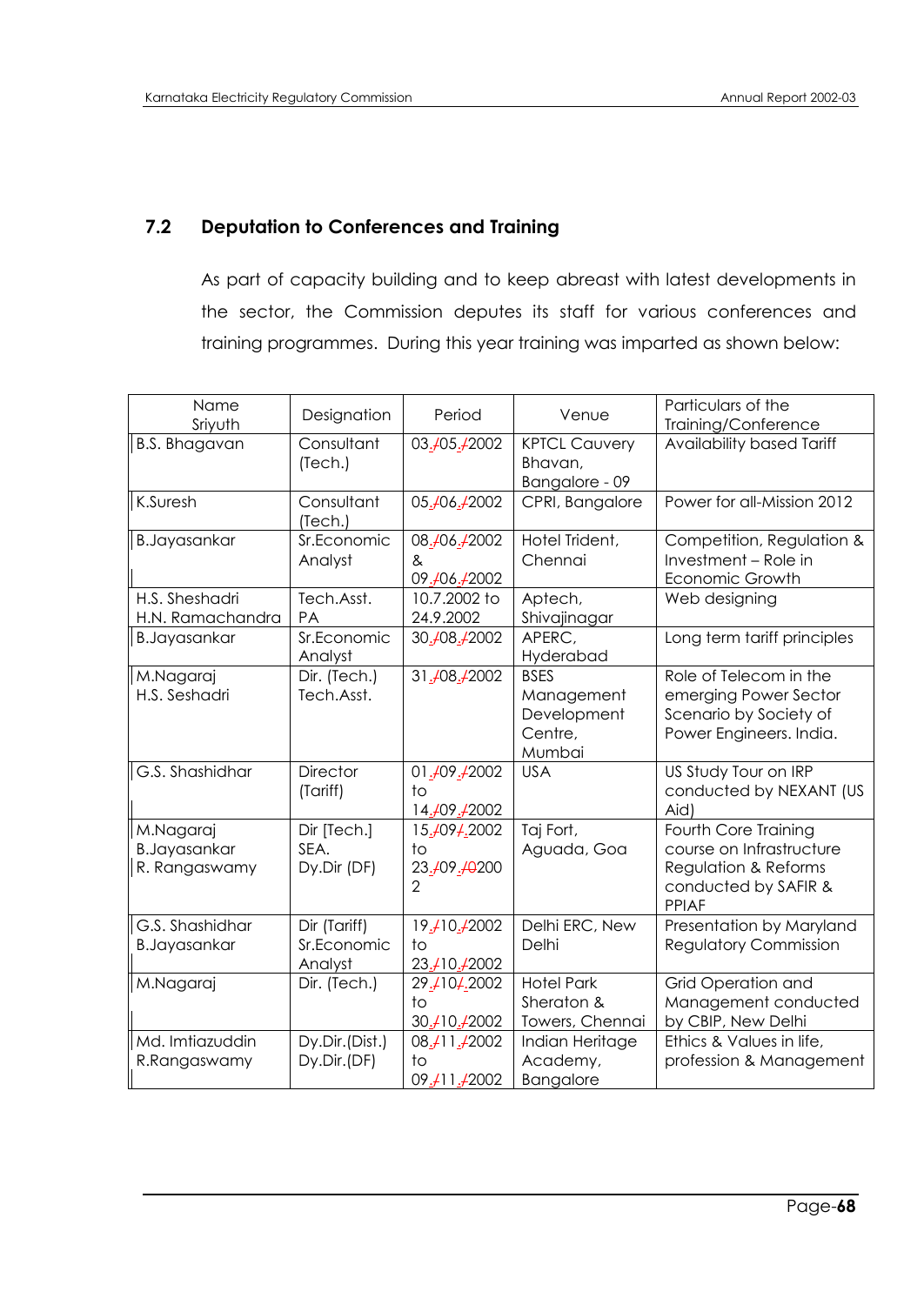# **7.3 Computerisation and miscellaneous**

1. KERC maintains a web site - www.kerc.org - in order to provide easy access and wide publicity for the activities undertaken by the Commission. The site is updated on a continuous basis. In order to avoid the delay in uploading, two officials of the Commission have been trained in Web design and the contents are being uploaded in-house. An electronic backup of all the correspondence is maintained in the office for easy retrieval of communication. The Commission has also maintained a comprehensive database with regard to electricity sector in Karnataka, which is available in the Office LAN. The Commission has an LCD Projector and a High speed Laser Printer.

2. Software for file tracking has been developed in-house and successfully implemented. Also software for Library information has been developed and has been implemented.

# **7.4 Implementation of Kannada in the Commission**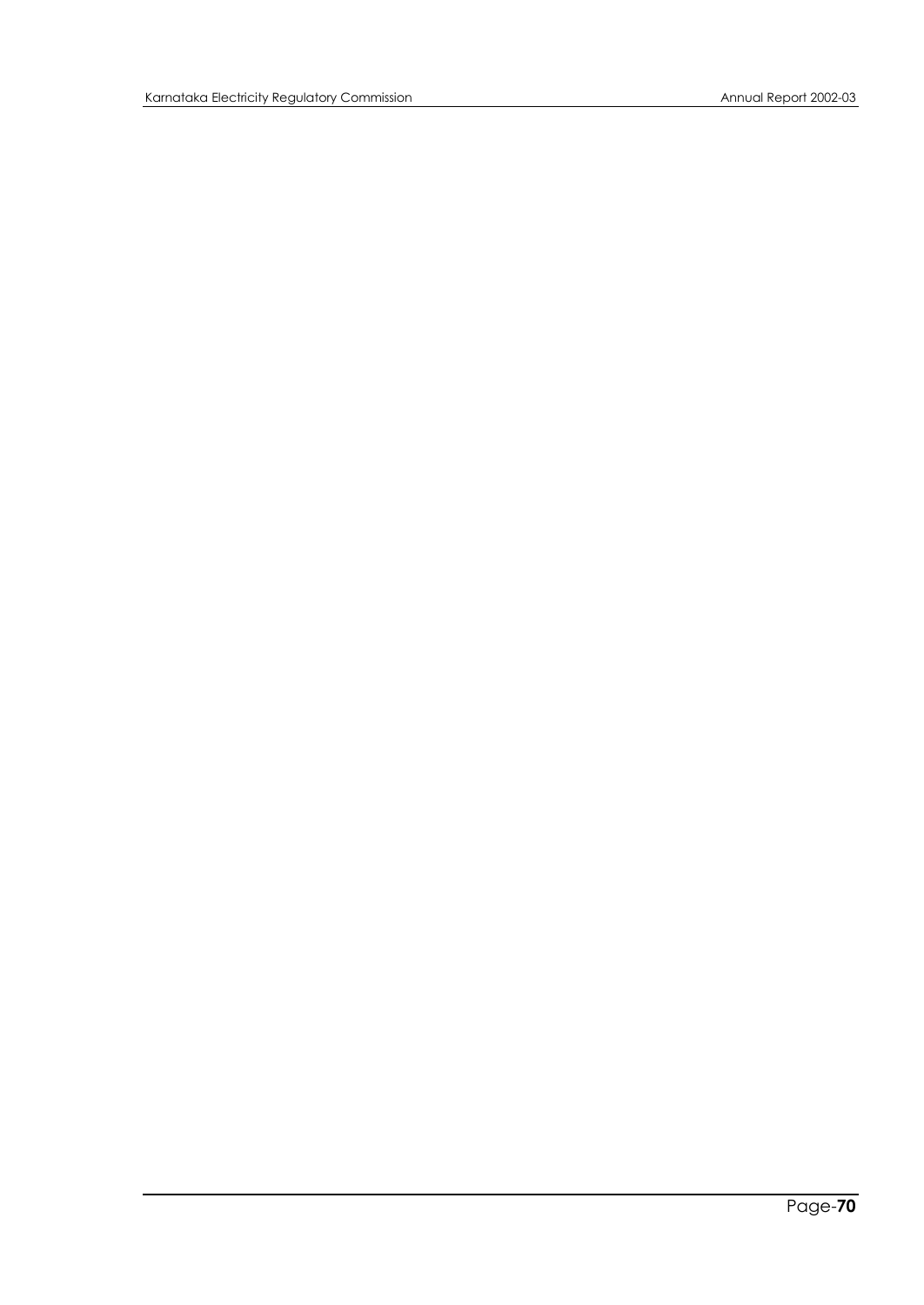# **8. FINANCE AND ACCOUNTS**

# **8.1 Grants Received from the Government during FY03**

1. The Commission requested the State Government to provide a budget of Rs. 326.20 lakhs. As against this, government has sanctioned Rs. 326.20 lakhs and provided an additional grant of Rs.2.00 lakh to meet the expenses in connection with the FOIR Meeting. However out of Rs.328.20 lakhs, Rs. 224.50 lakh only has been drawn from the Government and an amount of Rs. 103.70 lakhs was surrendered to Government during March 2003 due to savings in expenditure. The major reasons for savings in expenditure in FY03 is that the 2nd phase of interior works was not taken up during the year as planned and additional computers and office furnitures were not procured due to non filling up of the vacancies.

| 2. The following table shows the comparison of budget estimate and actual |
|---------------------------------------------------------------------------|
| expenses for FY03.                                                        |

|                              |                           |                                        | (Rs in lakhs) |
|------------------------------|---------------------------|----------------------------------------|---------------|
| Major<br>expenditure<br>head | <b>Budget</b><br>estimate | <b>Expenditure for</b><br><b>FY 03</b> | Savings       |
| Establishment<br>expenses    | 104.80                    | 94.97                                  | 9.83          |
| Office expenses              | 163.40                    | 111.95                                 | 51.45         |
| Office set up<br>expenses    | 60.00                     | 8.27                                   | 51.73         |
| Total                        | 328.20                    | 215.19                                 | 113.01        |

The expenditure of Rs. 215.19 lakhs was met out of opening balance of Rs. 64.29 lakhs, Government grant of Rs. 224.50 lakhs. The closing balance at the end of FY03 was Rs. 73.60 lakhs in the permanent imprest account.

3. During FY03 a sum of Rs.152.07 lakh has been received towards Licensing Fee, Processing Fee and Miscellaneous Receipts of which Rs 151.16 lakh has been credited to Government during FY03 and remaining Rs.0.91 lakh was remitted to Government during April 2003.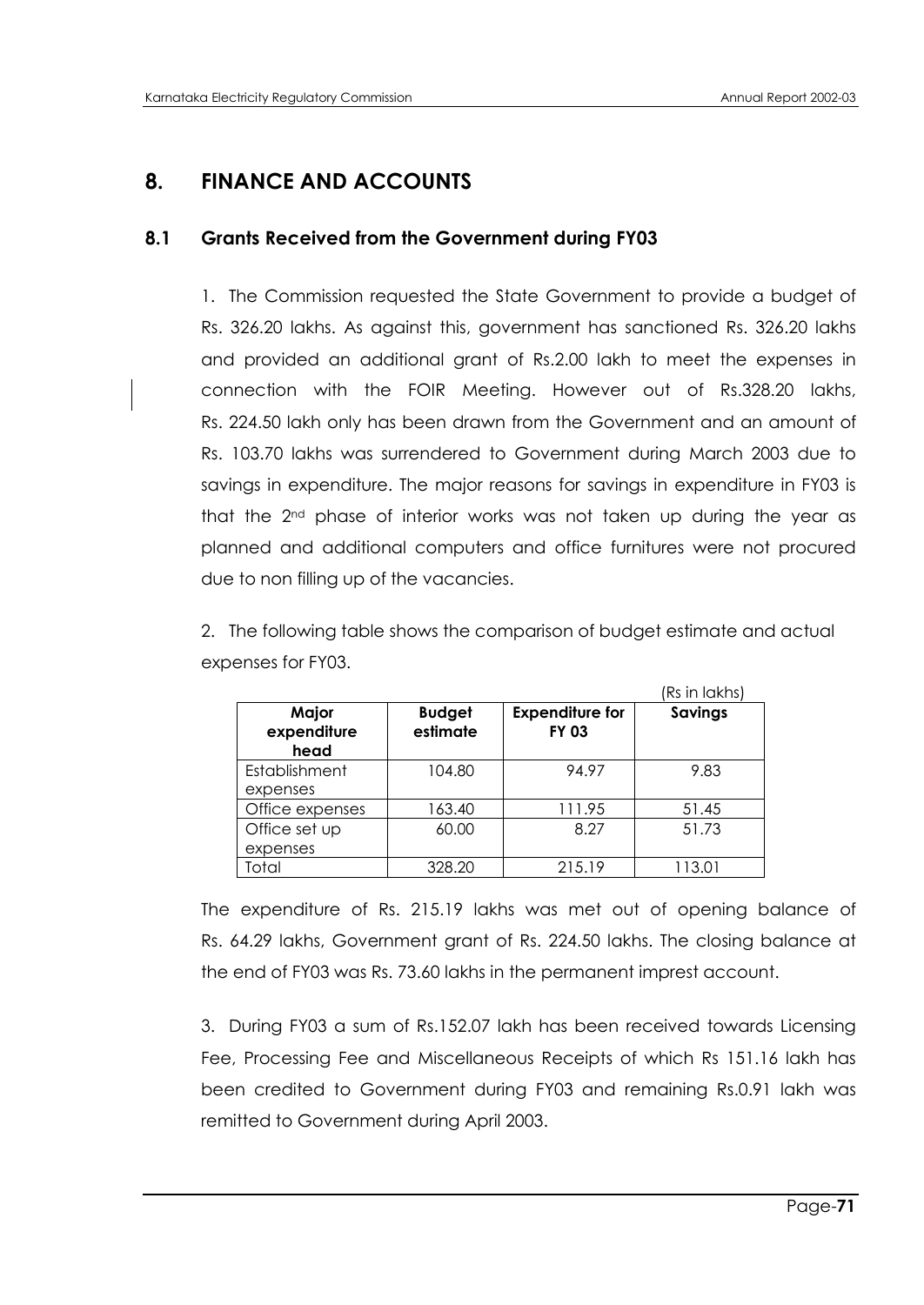# **8.2 Annual Statement of accounts for FY03**

The annual statement of accounts for the year FY03 has been prepared in the manner prescribed by the Government and has been kept ready for audit.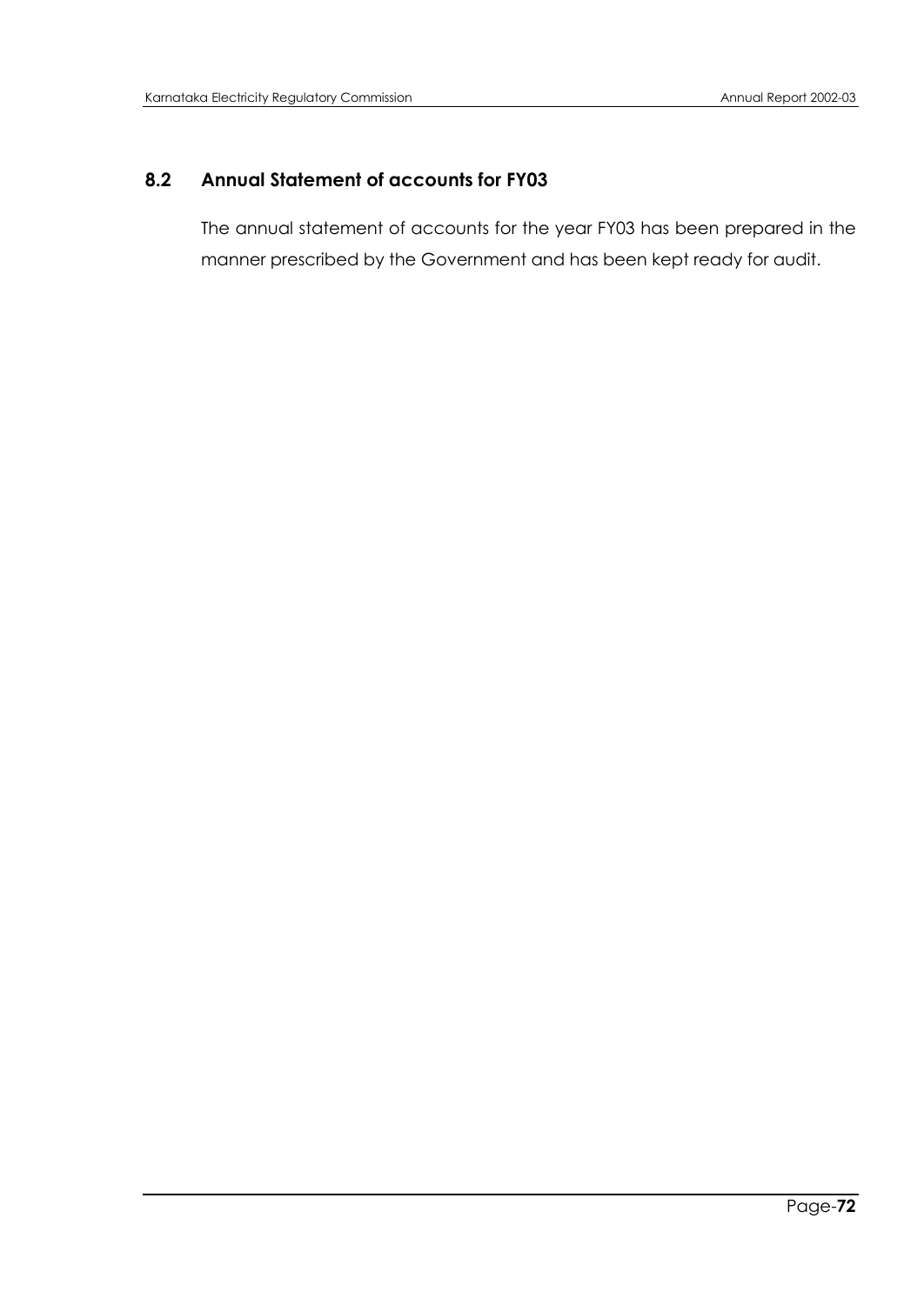# **9. FORWARD WORK PROGRAMME FOR FY04**

# **9.1 ERC of KPTCL/ESCOMS/ Hukkeri Society and Tariff Order**

1. In the Tariff Order 2003, the Commission has proposed to amend the definition of financial year in the Licences issued to KPTCL/ESCOMs so as to change the financial year from 1st of October to 30th of September. The Commission has requested KPTCL and the ESCOMs to give their views on the proposed amendment. After receiving the views, the Commission will take a decision in the matter.

2. As per KERA, KPTCL, ESCOMs and Hukkeri society have to file their ERCs on or before 30th November for the ensuing year. The Commission would scrutinise the ERC and Tariff proposals of the Licensees and pass appropriate Orders after following all the required procedures.

### **9.2 System Charges for use of Transmission and Distribution System**

As indicated in chapter 3 of this report, the Commission has determined wheeling charges and transmission tariff in the Tariff Order 2003. However, the Commission desires to have a detailed study in the matter of transmission tariff as well as wheeling charges in view of the complexities in determining this tariff. The Commission has requested the Government in April 03 to entrust this study to the Government"s Consultants. This will be followed up with the government so that the report can be made use of in determining the transmission/wheeling tariff in the next ERC.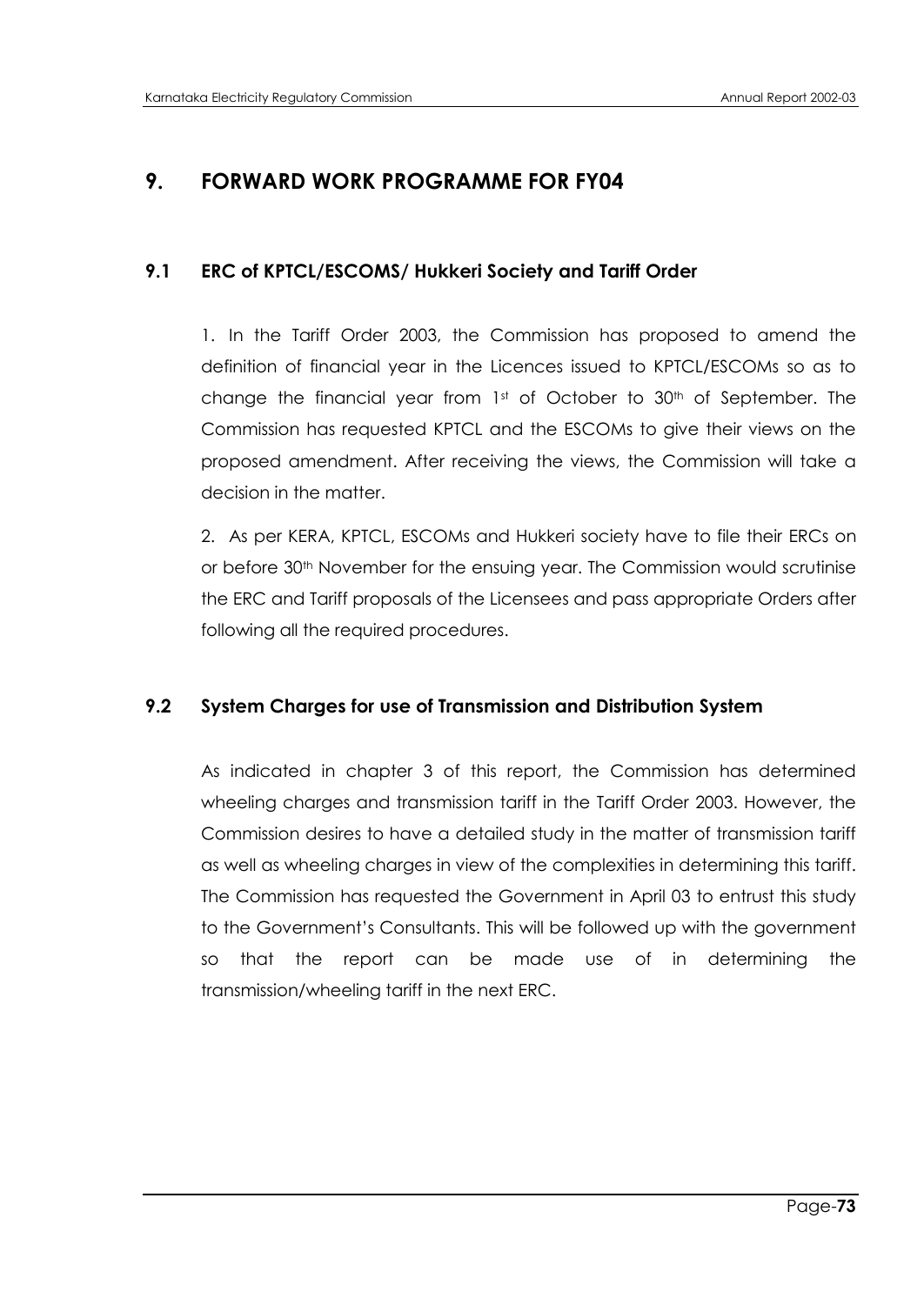# **9.3 Regulations, Codes and Standards**

1. The Commission proposes to review the ES& D Code during the year and bring in necessary amendments in order to make the Code more consumer friendly. This will be undertaken and completed before December 2003.

2. The Commission has issued Grid Code, Distribution Code, Metering code and Standards of Transmission and Distribution. The Code has a provision for periodical review by a Review Panel constituted by the Licensees. The Commission will examine the recommendations of the Review Panel and make amendments as may be necessary.

## **9.4 PPAs**

1. In Tariff Order 2003 the Commission has directed KPTCL to submit the PPA for VVNL projects within three months from the date of issue of the Tariff Order. PPA for Yelahanka diesel plant has been received by the Commission for approval on  $22<sup>nd</sup>$  April.04. -2003. The Commission has called for certain additional information on the PPA and has also cleared the notification for publication by KPTCL inviting objections vide letter dated 01.05.2003. The Commission will hold the necessary hearings/meetings in the matter and the same will be cleared latest by August 2003.

2. PPA in respect of Hydro Stations of VVNL has not been placed before the Commission so far. This will be followed up and as soon as the same is received, the Commission will review and take necessary action.

3. The Commission has received 6 PPAs in respect of NCE projects for approval, which PPAs were treated as void by the Commission. The Commission has requested the GOK in April 03 to issue policy on NCE projects. This will be followed up with the Government. As soon as the policy is issued, the Commission will initiate action to clear these PPAs.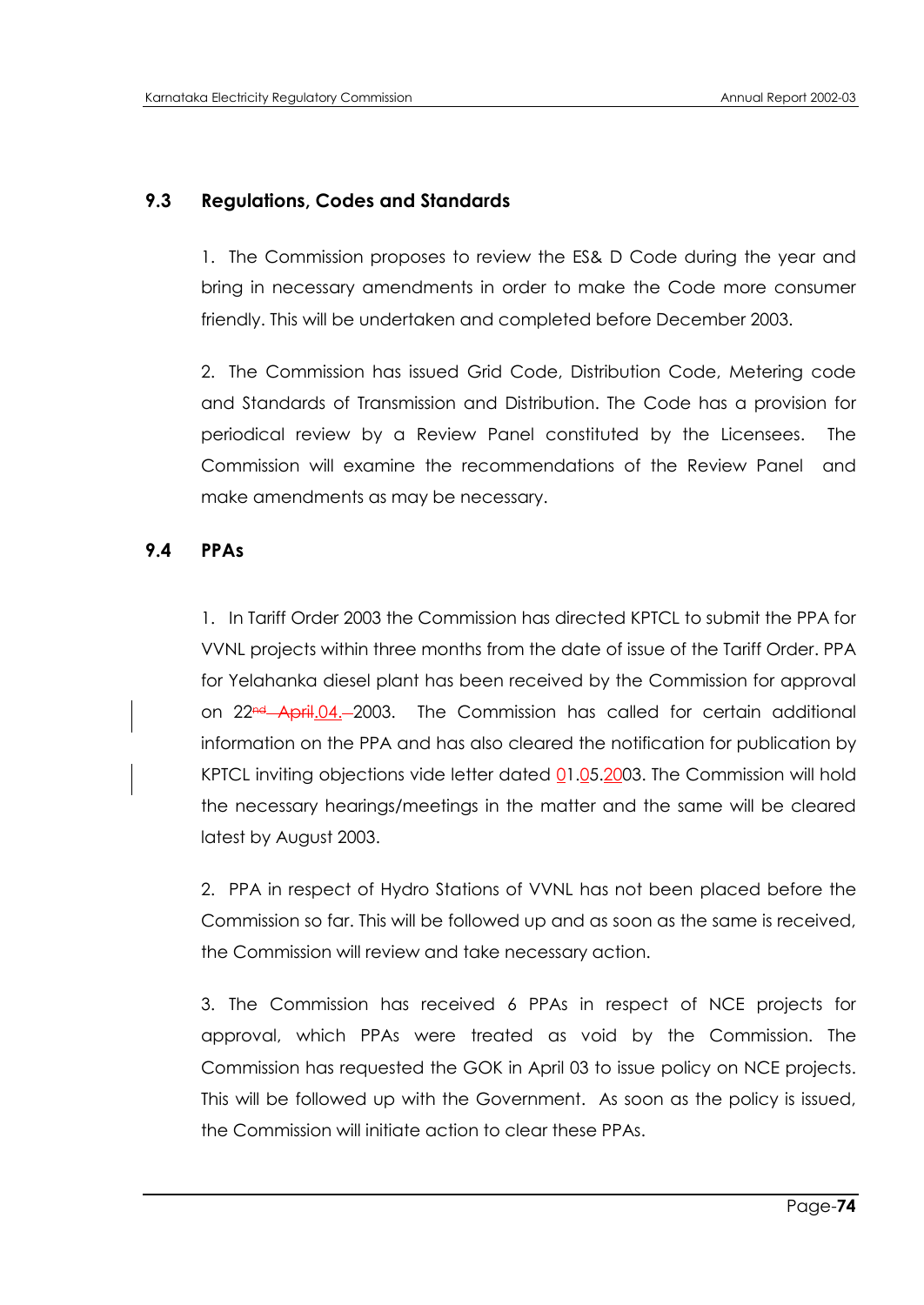# **9.5 Cost of Service Study**

The necessity of conducting the cost of service study has been dealt in detail in the first Tariff Order issued by the Commission. Specific directive was given to KPTCL for taking up the cost of service study. The Commission initiated the process by entrusting M/s MECON to prepare the procedures of cost of service study. The reports were made available to KPTCL and ESCOMs. However the Commission felt strongly that the task of preparing the cost of service rests with the Licensee and the activity needs to be institutionalised by the Licensee to carry out the task on a continuous and sustained manner. However this requires the capacity of the Licensee to be significantly strengthened. With this aim in mind, in December 02 the Commission has written to PWC, the consultants to GOK on institutional strengthening to take up the task of cost of service studies under its present mandate, involving KPTCL/ESCOMs to build up the ability of the Licensees to undertake this task on a sustained and professional manner. In continuation to this the Commission has also written to the GOK in April 03 to include this task in the revised mandate of the ISP Consultants.

# **9.6 Establishment of Long Term Tariff Principles**

As indicated in chapter 2 of this report, the Commission has issued a discussion paper in April 03 on MYT inviting comments and suggestions before 31.05.2003. After receiving the comments the Commission proposes to have a meeting with the various stakeholders in June 03 and will finalise the paper before the end of July 03.

# **9.7 Performance monitoring and benchmarking for Distribution Companies**

1. The Commission has prescribed performance-reporting formats in order to institute a proper system for measuring, reporting, monitoring and publishing standards of performance of the Licensees. In the reporting formats information is sought mainly in the following areas: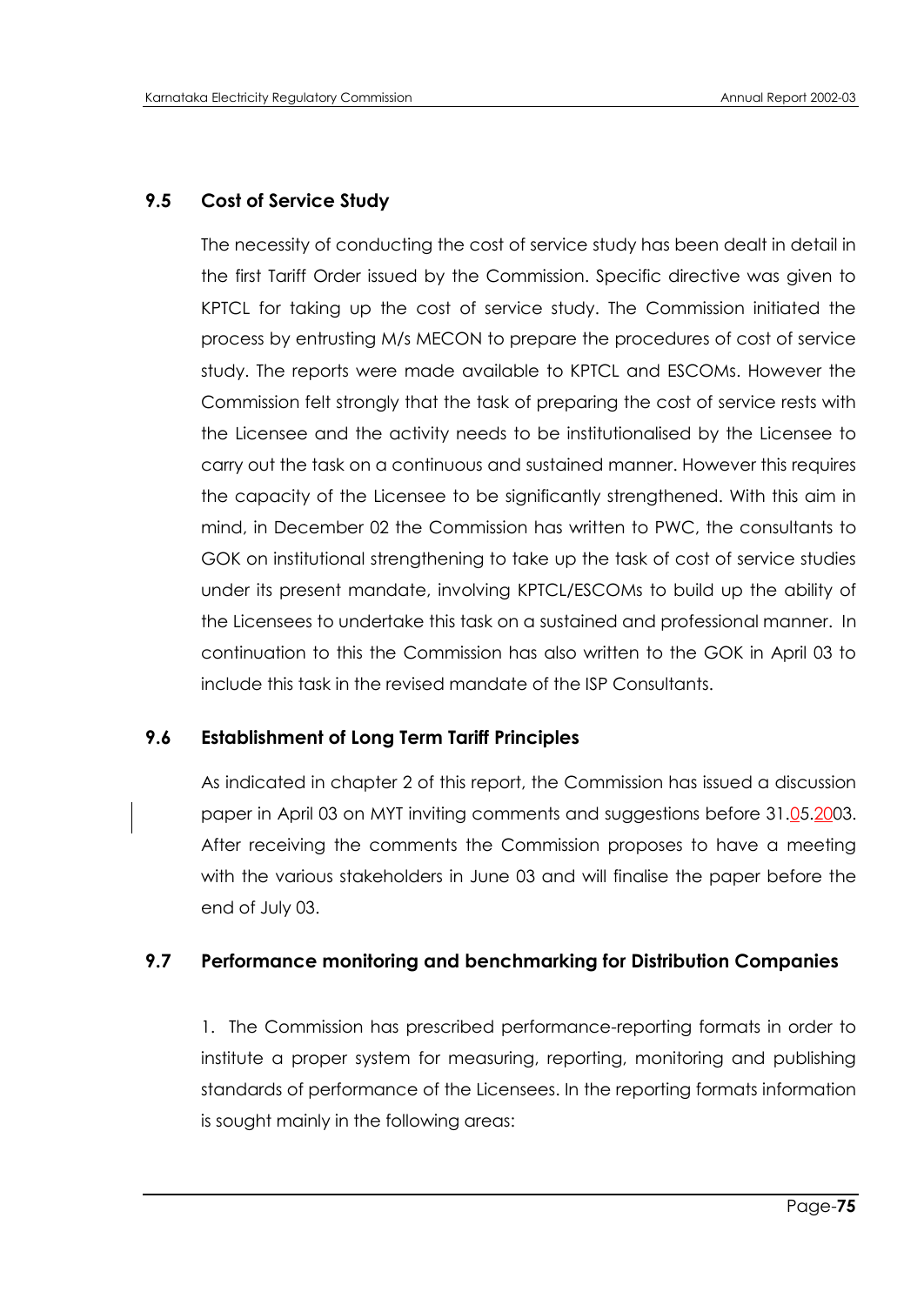- a. Energy input, sales and losses
- b. Revenue Demand and Collection
- c. Transformer failures
- d. Metering program including DC and MNR metering
- e. Consumer complaints
- f. Quality of supply
- g. Accidents

2. Based on the feedback received from the ESCOMs, the Commission has reviewed the reporting formats. After interacting with BESCOM in May 2003, the Commission has finalised the formats.

3. The Commission will review the progress reports and communicate its comments to ESCOMs on a monthly/quarterly basis and will also hold quarterly review meetings with ESCOMs.

### **9.8 Plan of Action of OCA for FY04**

1. The Office of Consumer Advocacy (OCA) has been established with the avowed objective of protecting the interests of the consumers in all matters relating to the power sector. Protection of consumer interest involves three fundamental issues namely, Transparency, Accountability and Participation.

2. Broadly transparency involves free access to information and knowledge about the decision making process. In other words consumers, who are one of the stakeholders in the power sector are to be kept informed about the developments in the power sector. Accountability refers to fixing up the responsibility of each individual or institution. Finally, participation mainly refers to the involvement of the civil society groups in general and consumer groups in particular in all the issues related to power sector.

3. The OCA would like to achieve transparency, accountability and participation by using a variety of advocacy tools. Some of them include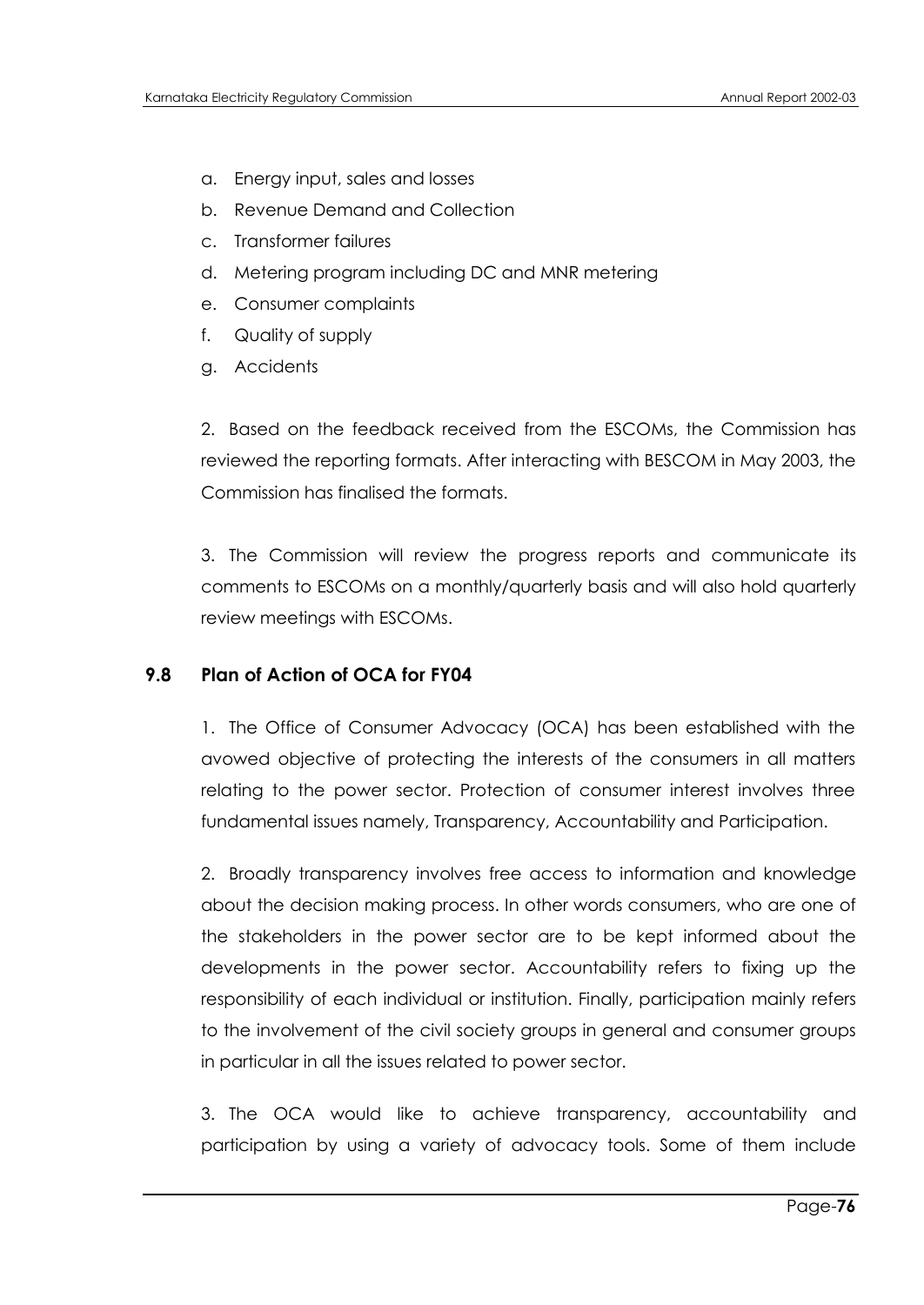dissemination of information, use of media, litigation and empowerment of the consumers. The following is the plan of action proposed to achieve the above objectives.

### **a. Transparency:**

i. Access to information is crucial for ensuring transparency. Hence the OCA would like to establish an information kiosk for providing information to the public.

```
(Target date: 15th May.05. 2003)
```
ii. The OCA will communicate with the Licensee to make available the following details on their website.

- $\checkmark$  Data relating to generation and load
- $\checkmark$  Information about fuel consumption and fuel contracts
- $\checkmark$  Metering data of sample agricultural consumption feeders
- $\checkmark$  Details of energy audit
- $\checkmark$  Details of contracts/tenders entered into by the Licensee
- $\checkmark$  Number of electrical accidents and payment of solatium etc.

If normal channels of communication do not bear fruits, a petition will be filed before the Commission seeking a direction to the Licensee

(Target date: 25th July .07.2003)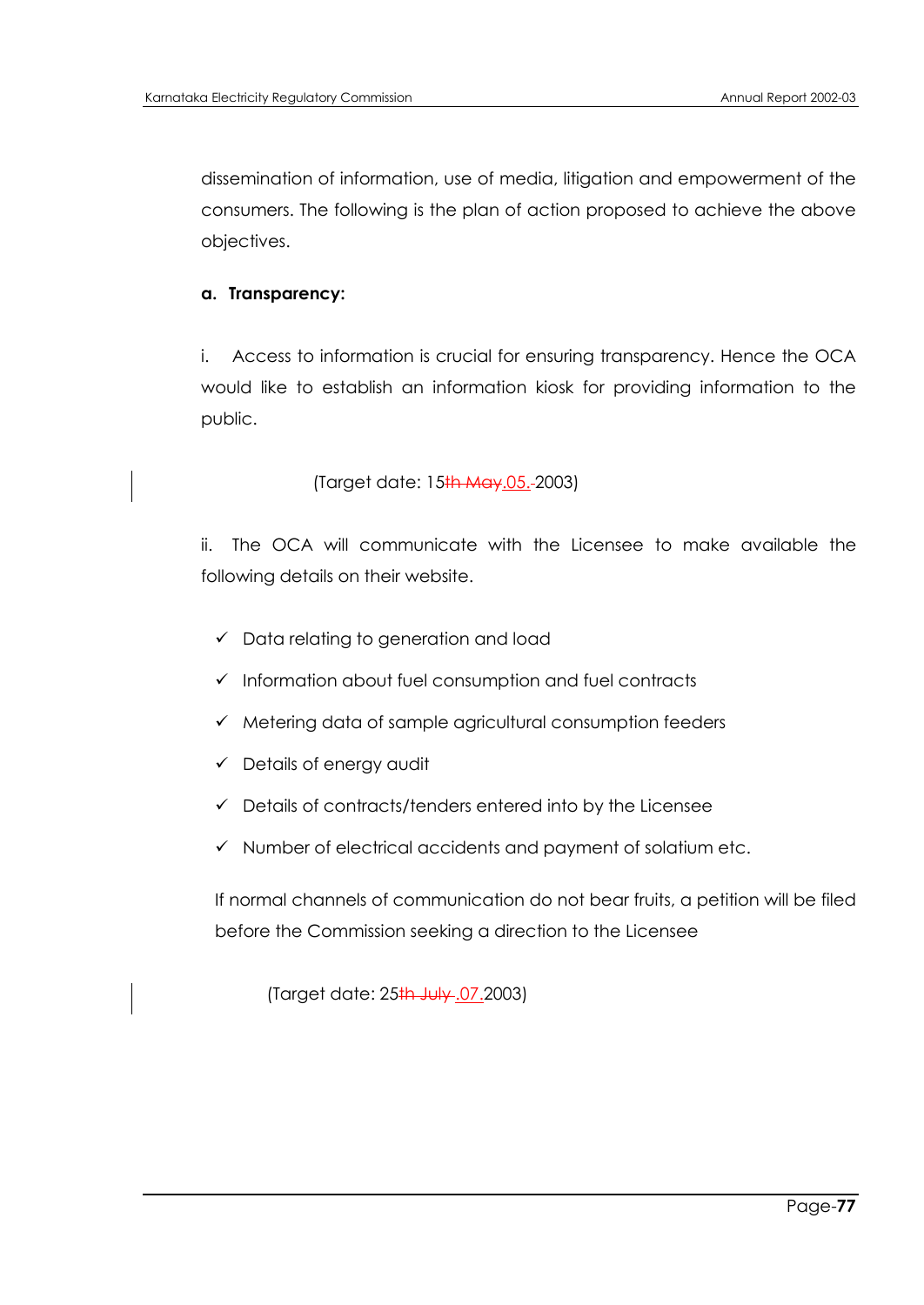iii. The OCA has already published a few leaflets for the benefit of the consumers. It will continue this exercise and bring out Consumer Information Packs for wider dissemination. Henceforth all publications will be released first in Kannada.

The Kannada version of the four Consumer Information Sheets will be released.

(Target date: End of May 2003)

iv. The OCA will arrange to publish articles, reports and other informative material in the print media. Visual media will also be used for the purpose.

(Target date: Throughout the year)

v. A discussion paper on 'Consumer Participation in Power Reforms' will be prepared by the OCA. The draft will be widely circulated and a final paper will be published.

(Target date: November 2003)

#### **b. Accountability:**

i. Fixing responsibility and accountability is another issue which the OCA would like to pursue. It is essential that the staff of the Licensee are accountable for their actions and inactions. There is a need to introduce benchmarks for fixing this responsibility. One such measure is implementation of Citizens' Charter with a special clause for payment of penalty to be recovered from the salary of the concerned staff or official of the Licensee.

ii. The OCA has already proposed to the Commission to amend the present Standards of Performance so as to facilitate inclusion of the penalty clause. A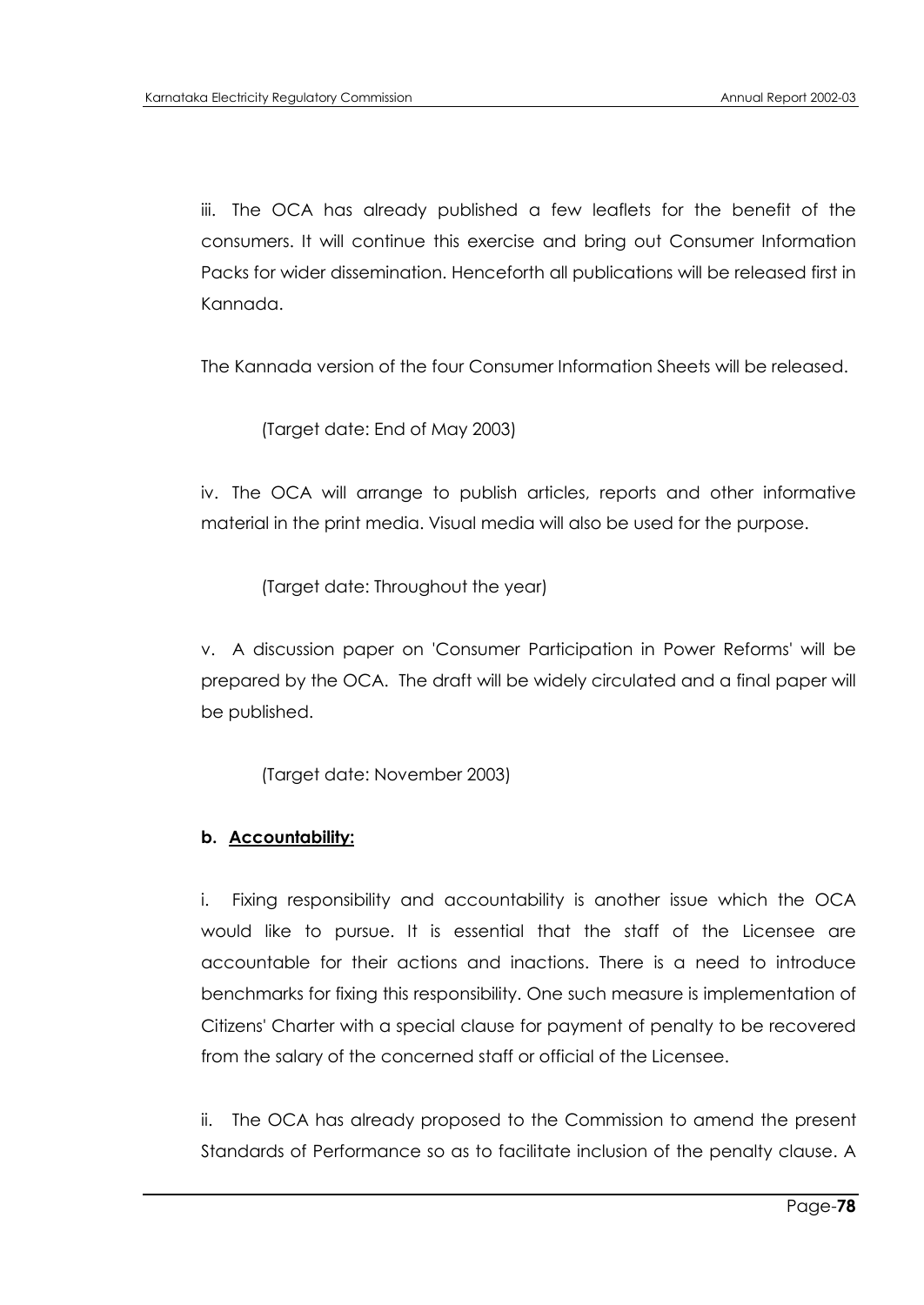briefing paper will be prepared and circulated to the public for comments and will be widely debated. Besides, the amendment to the ES & D Code to include penalty clause will also be taken up. The ES&D Code should be amended so that the consumers will get the right to claim compensation for any violation by the Licensee.

### (Target date: 10th June .06.2003)

iii. Accountability of the Commission is as essential as that of the Licensee. The OCA is of the view that the Hon'ble members of the Commission are accountable to the public. To enforce accountability on the Commission the OCA will take up the following tasks:

- a. Amendments to the Karnataka Electricity Reforms Act, 1999, to include a clause fixing time frame for disposal of petitions/complaints filed before the Commission.
- b. Evolving an independent institutional mechanism to review the working of the Commission. An independent body consisting of experts should do this review annually.

#### (Target date: 10<sup>th</sup> August .08.2003)

iv. The OCA has found that Karnataka has the highest number of electrical accidents. A review of the reports of accidents indicates that in a majority of the cases it is the negligence of the officials that is the cause of accidents. However no action is taken against the concerned official/staff except issuing a warning.

v. The OCA would like to make a detailed study of the accident cases and file a petition before the Commission to seek a direction to the Licensee to improve their performance, action plan for reduction of accidents, a clear cut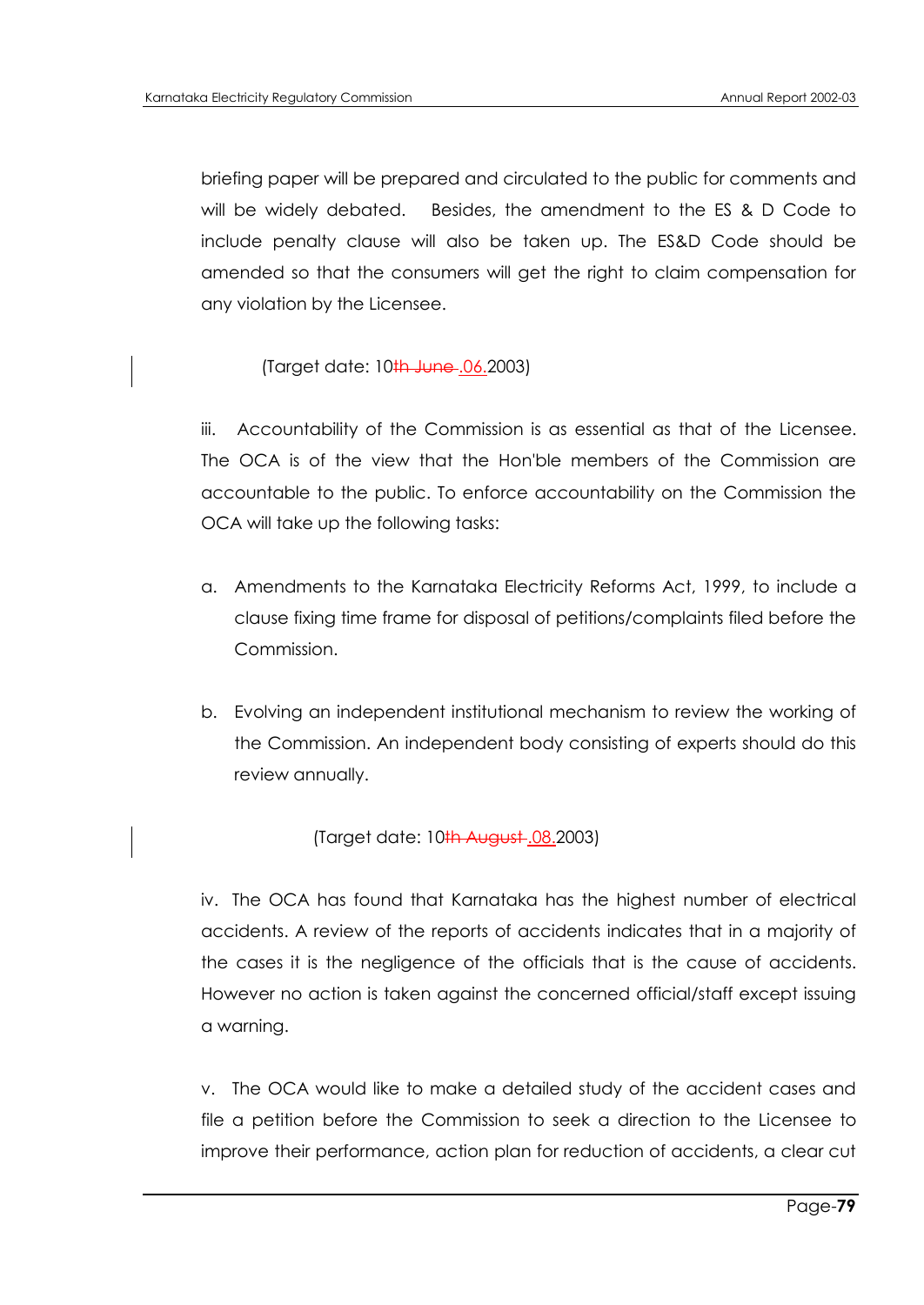policy to make the negligent official accountable and enhance the amount of solatium.

(Target date: 15th September .09.2003)

# **c. Participation**

i. Participation of the civil society organisations is crucial for the improvement of the power sector. Though consumer groups are participating in the reform process, the quality of the intervention is not satisfactory. The OCA would like to ensure effective participation of the consumers by enhancing their quality and empowering them with technical, economic, legal and financial inputs.

ii. The OCA has a plan to conduct training programmes for a select group of consumers on specific issues like tariff, power purchase agreements, financial structure of the Licensee etc. It would like to interact with the Electricity Consumers Network in this proposal.

(Target date: 25th Setpember .09.2003)

iii. There is a proposal to amend the Karnataka Electricity Reforms Act, 1999 to facilitate multi year tariff and privatisation of distribution. The OCA would conduct a round table on the proposed amendments.

(Target date: 20th May .05.2003)

iv. The OCA will visit offices of the Licensee to study the methods of handling consumer complaints and the implementation of various Codes, regulations etc., issued by the Commission. The OCA will conduct consumer meets, particularly in rural areas of the State.

(Target date: Throughout the year)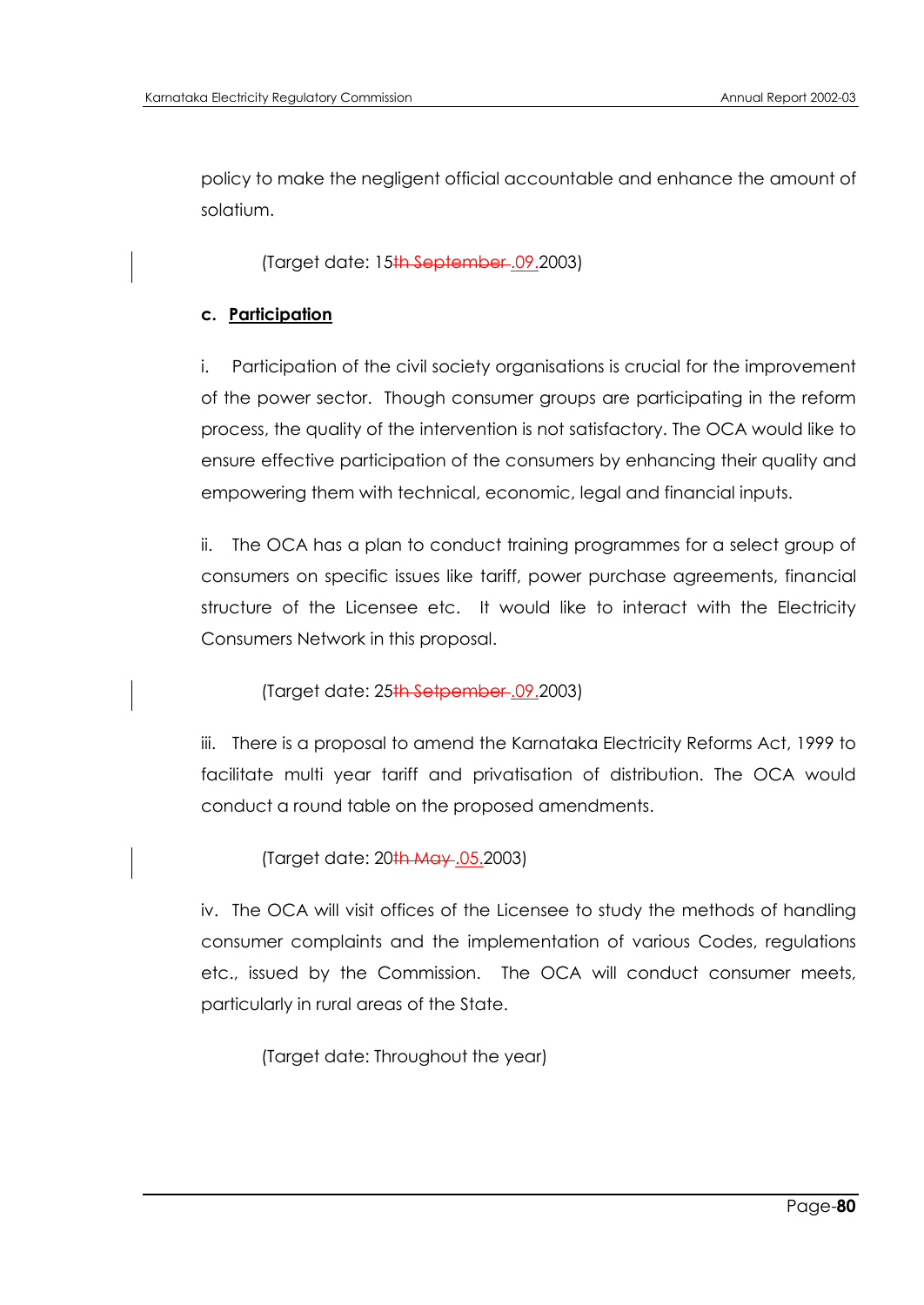# **9.9 Independence to the OCA**

1. Despite the fact that the Commission has given full freedom to the OCA to carry on its activities, it is essential that the OCA should function independently. At present the OCA has one Consultant and two assistants. The consultants fee and other expenses is met by the Commission through its general expenses.

2. In view of the work load and also the future growth of the power sector in the State, it is necessary that the OCA is strengthened in terms of personnel, infrastructure etc. Besides, the OCA should have a legal status independent of the Commission. More importantly, the OCA should receive its funds directly from the Consumers by way of a cess in the tariff.

3. The OCA will pursue this matter during this year. It will prepare a briefing paper on the issue and submit it to the Commission and the Government.

(Target date: December 2003)

# **9.10 Action Plan of ECON For FY04**

ECON has plans to effectively intervene on a state-wide scale in Electricity Regulation, Generation, Transmission and Distribution in Karnataka State. The following are the highlights of the Action Plan for the year 2003-2004:

### **i. Objection to Common Review Petition filed by Licensees:**

a. ECON, after undertaking a detailed study of the Common Review Petition filed by the five Licensees namely, KPTCL, BESCOM, MESCOM, HESCOM and GESCOM, with the assistance of a senior retired Electrical Engineer and law students, has filed an objection to the same on 10.04.2003.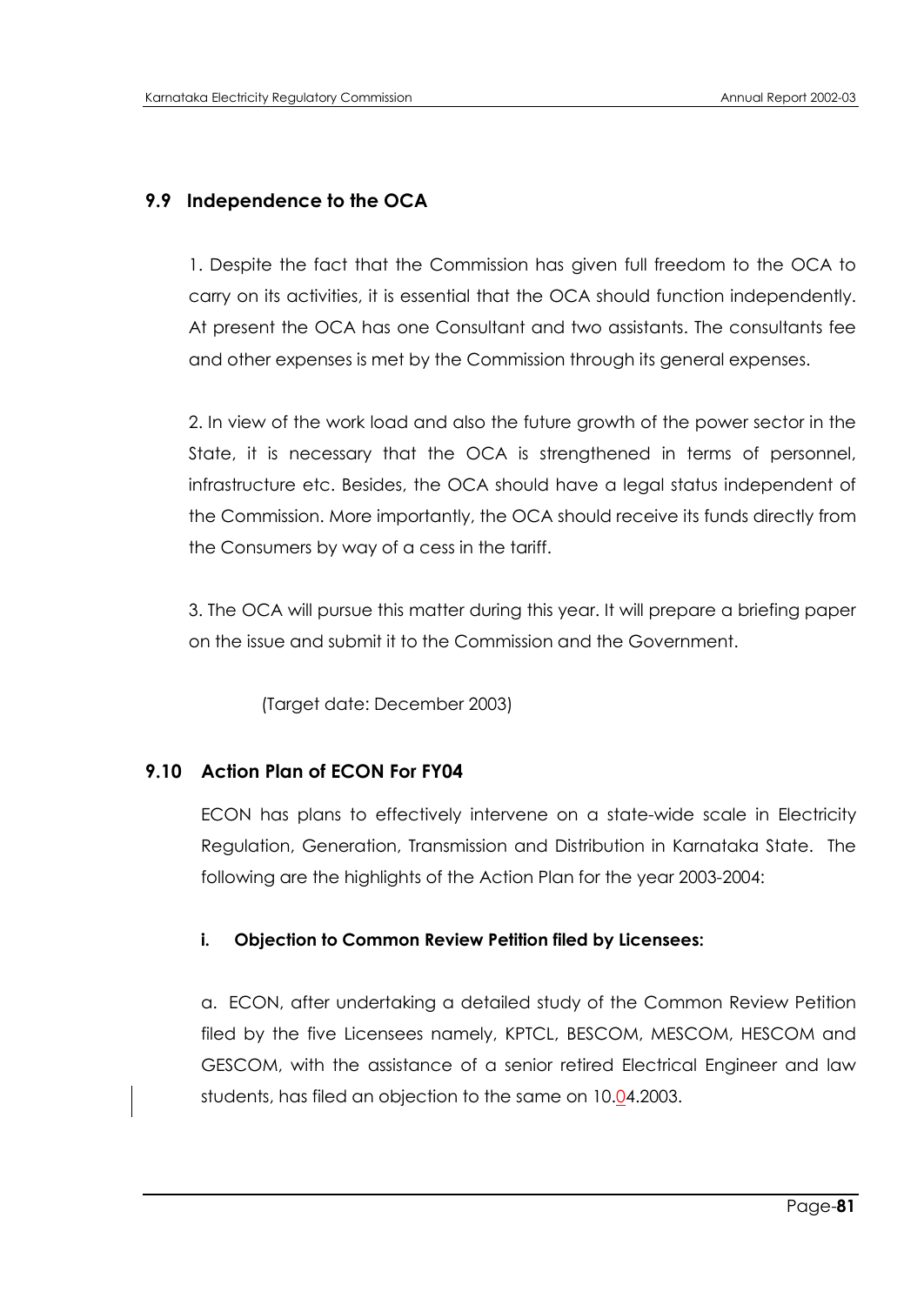b. The objections are being presented by the ECON Executive Committee Member Mr.A.Raja Rao before the Commission.

### **ii. Multi Year Tariff:**

ECON is studying the discussion paper issued by the Karnataka Electricity Regulatory Commission on Multi Year Tariff. ECON plans to furnish its considered comments and suggestions to the Commission.

### **iii. Privatisation of Distribution:**

ECON has plans to associate itself with the Office of Consumer Advocacy in organising a Workshop on merits and limitations of Privatisation Strategy being adopted by the Government of Karnataka.

### **iv. Intervention through petitions:**

ECON proposes to file the following petitions before the Commission in the larger interest of electricity consumers in the state:

a. Intimation to electricity consumers of various deposits and the amounts of such deposits the supply Licensee holds in respect of consumers' installations;

b. Licensee to limit raising back billing and audit short claims from the consumers to previous 12 months only;

c. Issue booklet on Complaints Handling & Grievance Handling Procedure to all electricity consumers without discrimination between existing and new consumers;

d. Capital Investment Programmes of the Licensees; and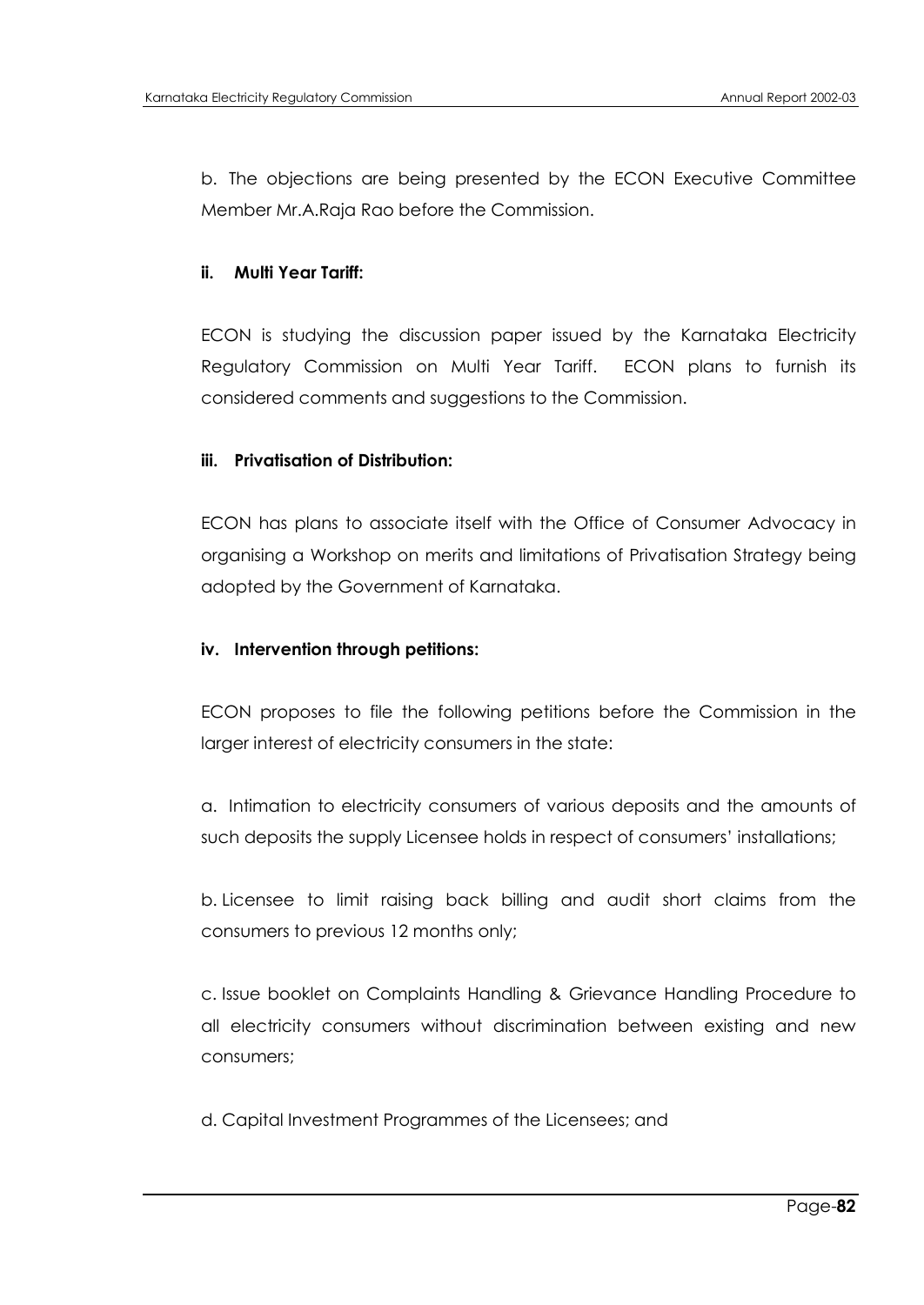e. More petitions on matters concerning to electricity distribution.

### **v. Consumers' Meet:**

To organise Consumer meetings at various places all over the state.

#### **vi. Networking ECON:**

On getting the external financial assistance, organise a state-wide networking on WAN and operate more effectively and efficiently in protecting the interests of the electricity consumers by sharing information on a day to day basis.

#### **vii. Membership**

On receipt of Registration Certificate from the Registrar of Societies, it is proposed to mobilise members from various consumer organisations all over the state.

#### **viii. House Magazine:**

Bring out a monthly House Magazine from ECON carrying consumer friendly and consumer educative articles on electricity matters.

### **ix. National Seminar – "Power Reforms – Road Ahead":**

It is planned to hold a national level seminar on "Power Reforms – Road Ahead" with the guidance of OCA and the help of KERC.